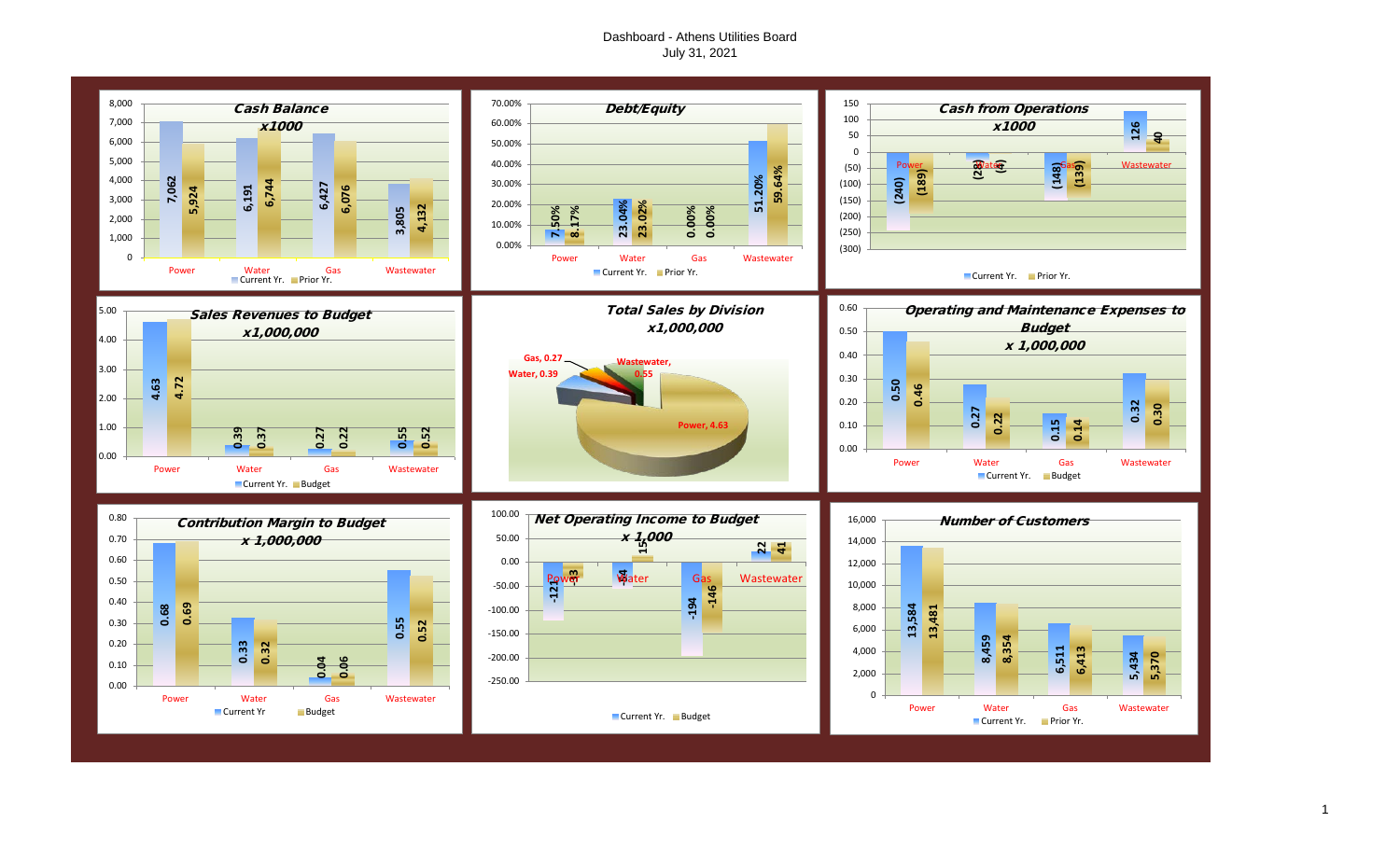#### **Athens Utilities Board Combined Balance Sheet (000 Omitted) July 31, 2021**

|                                         | July 31, 2021          | <b>Prior Year</b>      | <b>Change</b>    |
|-----------------------------------------|------------------------|------------------------|------------------|
| <b>Current Assets</b>                   | \$33,179               | \$31,664               | \$1,515          |
| Long-Term Assets<br><b>Total Assets</b> | \$118,886<br>\$152,065 | \$118.449<br>\$150,113 | \$437<br>\$1,952 |
| <b>Current Liabilities</b>              | \$6,641                | \$6.427                | \$213            |
| Long-Term Liabilities                   | \$27,051               | \$27,179               | (\$129)          |
| Net Assets                              | \$118,374              | \$116,506              | \$1,867          |
| <b>Total Liabilities and Net Assets</b> | \$152,065              | \$150,113              | \$1,952          |

#### **Athens Utilities Board Combined Profit and Loss Statement (000 Omitted)**

## **July 31, 2021**

|                                       |               | YEAR-TO-DATE      |                 |               | <b>CURRENT MONTH</b> |                 |               |            |                 |  |
|---------------------------------------|---------------|-------------------|-----------------|---------------|----------------------|-----------------|---------------|------------|-----------------|--|
|                                       | <b>YTD</b>    | <b>YTD</b>        | <b>Variance</b> | Month         | Month                | <b>Variance</b> | Annual        | <b>YTD</b> | <b>Variance</b> |  |
|                                       | July 31, 2021 | <b>Prior Year</b> |                 | July 31, 2021 | <b>Prior Year</b>    |                 | <b>Budget</b> | Budget     |                 |  |
| Sales Revenue                         | \$5,794       | \$5,534           | \$260           | \$5,794       | \$5,534              | \$260           | \$68,435      | \$5,844    | (\$50)          |  |
| Cost of Goods Sold                    | \$4,238       | \$4,140           | (\$98)          | \$4,238       | \$4,140              | (\$98)          | \$47,125      | \$4,248    | \$10            |  |
| <b>Contribution Margin</b>            | \$1,556       | \$1,393           | \$163           | \$1,556       | \$1,393              | \$163           | \$21,309      | \$1,596    | (\$40)          |  |
| Operating and Maintenance Expenses    | \$1,208       | \$1,209           | \$0             | \$1,208       | \$1,209              | \$0             | \$13,110      | \$1,132    | (\$76)          |  |
| Depreciation and Taxes Equivalents    | \$690         | \$628             | (\$62)          | \$690         | \$628                | (\$62)          | \$6,256       | \$587      | (\$103)         |  |
| <b>Total Operating Expenses</b>       | \$1,898       | \$1,836           | (\$62)          | \$1,898       | \$1,836              | ( \$62)         | \$19,366      | \$1,719    | (\$179)         |  |
| <b>Net Operating Income</b>           | (\$342)       | ( \$443)          | \$101           | (\$342)       | (\$443)              | \$101           | \$1,943       | (\$123)    | (\$220)         |  |
| Grants, Contributions & Extraordinary | \$7           | \$1               | \$6             | \$7           | \$1                  | \$6             | \$504         | \$55       | (\$48)          |  |
| <b>Change in Net Assets</b>           | ( \$335)      | (\$442)           | \$106           | (\$335)       | (\$442)              | \$106           | \$2,447       | (\$68)     | (\$267)         |  |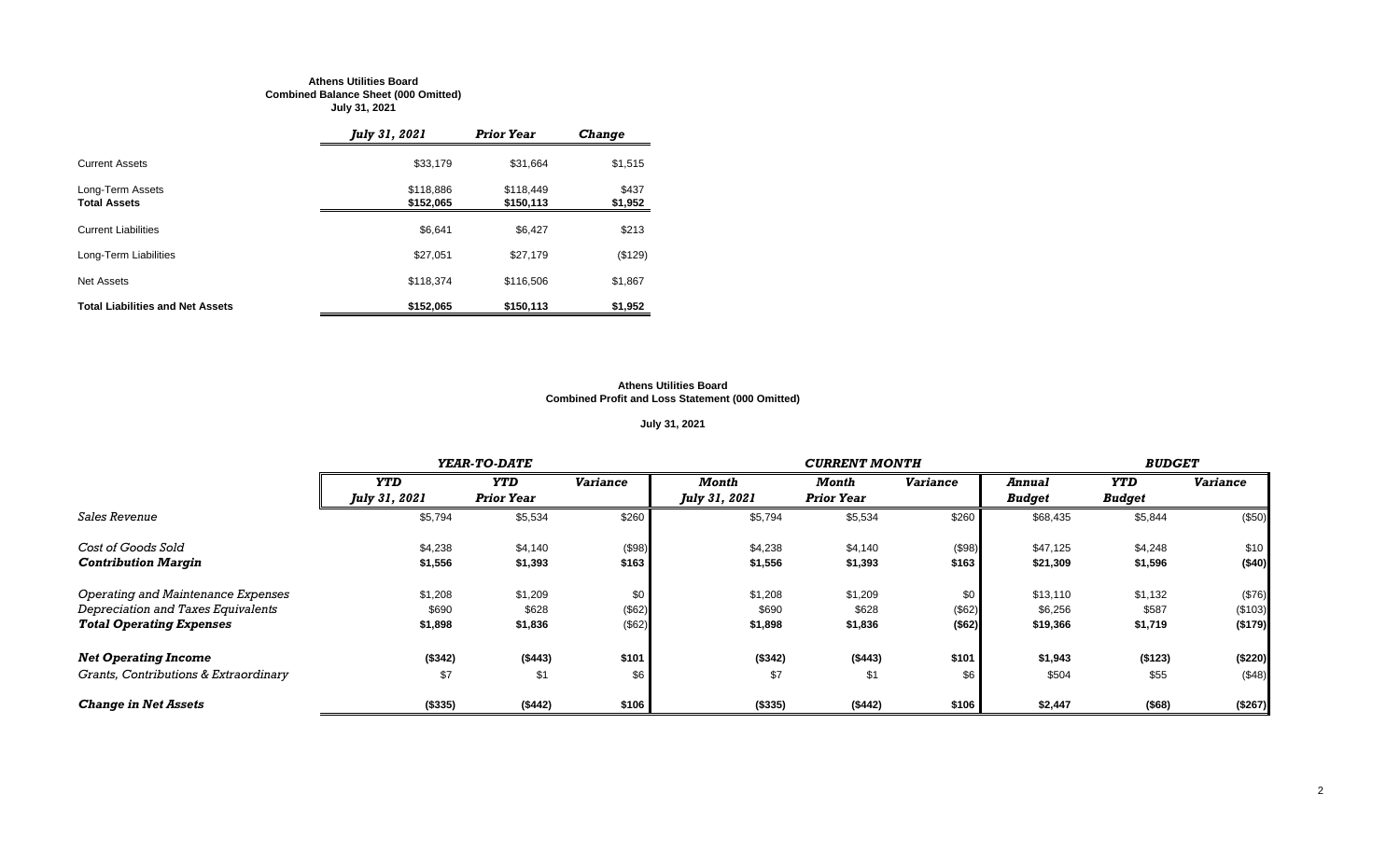## **Athens Utilities Board Financial Statement Synopsis 7/31/2021**

|                                             |                         |                      |                         |                    |                         |                      | (000 Omitted) |          |                |                                                |                |                            |                |                              |                         |                      |                         |                      |                |                            |
|---------------------------------------------|-------------------------|----------------------|-------------------------|--------------------|-------------------------|----------------------|---------------|----------|----------------|------------------------------------------------|----------------|----------------------------|----------------|------------------------------|-------------------------|----------------------|-------------------------|----------------------|----------------|----------------------------|
|                                             |                         |                      | <b>Power</b>            |                    |                         | Water                |               |          |                | Gas                                            |                |                            |                |                              | Wastewater              |                      |                         | <b>Total</b>         |                |                            |
|                                             | Y-T-D<br><b>Current</b> | $Y-T-D$<br>Prior Yr. | M-T-D<br><b>Current</b> | M-T-D<br>Prior Yr. | Y-T-D<br><b>Current</b> | $Y-T-D$<br>Prior Yr. | M-T-D         | $M-T-D$  | Y-T-D          | $Y-T-D$<br>Current Prior Yr. Current Prior Yr. | M-T-D          | M-T-D<br>Current Prior Yr. | /-T-D          | $Y-T-D$<br>Current Prior Yr. | M-T-D<br><b>Current</b> | $M-T-D$<br>Prior Yr. | Y-T-D<br><b>Current</b> | $Y-T-D$<br>Prior Yr. | M-T-D          | M-T-D<br>Current Prior Yr. |
| Cash Balance                                | 7,062                   | 5,924                |                         |                    | 6,191                   | 6,744                |               |          | 6,427          | 6,076                                          |                |                            | 3,805          | 4,132                        |                         |                      | 23,484                  | 22,876               |                |                            |
| <b>Working Capital</b>                      | 7,957                   | 8,597                |                         |                    | 7,543                   | 7,584                |               |          | 7,238          | 6,691                                          |                |                            | 5,430          | 5,107                        |                         |                      | 28,168                  | 27,980               |                |                            |
| <b>Plant Assets</b>                         | 74,090                  | 72,966               |                         |                    | 34,064                  | 33,407               |               |          | 24,556         | 24,207                                         |                |                            | 58,085         | 57,218                       |                         |                      | 190,796                 | 187,799              |                |                            |
| Debt                                        | 3,784                   | 4,040                |                         |                    | 4,921                   | 4,937                |               |          | $\mathbf{0}$   |                                                |                |                            | 14,367         | 15,043                       |                         |                      | 23,073                  | 24,019               |                |                            |
| Net Assets (Net Worth)                      | 50,488                  | 49,440               |                         |                    | 21,356                  | 21,445               |               |          | 20,649         | 20,398                                         |                |                            | 25,539         | 25,224                       |                         |                      | 118,032                 | 116,506              |                |                            |
| <b>Cash from Operations</b>                 | (240)                   | (189)                | (240)                   | (189)              | (28)                    | (4)                  | (28)          | (4)      | (148)          | (139)                                          | (148)          | (139)                      | 126            | 40                           | 126                     | 40                   | (290)                   | (293)                | (290)          | (293)                      |
| <b>Net Pension Liability</b>                | 3,227                   | 2,477                |                         |                    | 913                     | 721                  |               |          | 654            | 525                                            |                |                            | 1,259          | 741                          |                         |                      | 6,054                   | 4,464                |                |                            |
| Principal Paid on Debt {Lease Included} (1) | 248                     | 154                  | 248                     | 154                | 170                     | 161                  | 14            | 16       | $\mathbf{0}$   | $\Omega$                                       | $\mathbf{0}$   | $\Omega$                   | 1,179          | 642                          | 11                      | 11                   | 1,597                   | 957                  | 273            | 181                        |
| <b>New Debt-YTD</b>                         | $\mathbf{0}$            | $\mathbf 0$          | $\overline{0}$          | - 0                | $\mathbf{0}$            | $\mathbf 0$          | $\mathbf{0}$  | $\Omega$ | $\overline{0}$ | $\mathbf 0$                                    | $\overline{0}$ | $\Omega$                   | $\mathbf 0$    | $\Omega$                     | $\mathbf 0$             | $\Omega$             | $\overline{0}$          | $\Omega$             |                | $\sim$                     |
| <b>Cash Invested in Plant</b>               | 213                     | 285                  | 213                     | 285                | 39                      | 52                   | 39            | 52       | 66             | 30                                             | 66             | 30                         | 170            | 417                          | 170                     | 417                  | 488                     | 784                  | 488            | 784                        |
| Cash Flow                                   | (455)                   | (474)                | (455)                   | (474)              | (84)                    | (73)                 | (84)          | (73)     | (214)          | (169)                                          | (214)          | (169)                      | (53)           | (388)                        | (53)                    | (388)                | (806)                   | (1, 104)             | (806)          | (1, 104)                   |
| Sales                                       | 4,630                   | 4,402                | 4,630                   | 4,402              | 386                     | 384                  | 386           | 384      | 272            | 231                                            | 272            | 231                        | 554            | 578                          | 554                     | 578                  | 5,841                   | 5,594                | 5,841          | 5,594                      |
| Cost of Goods Sold {COGS}                   | 3,949                   | 3,944                | 3,949                   | 3,944              | 58                      | 64                   | 58            | 64       | 230            | 132                                            | 230            | 132                        |                |                              |                         |                      | 4,238                   | 4,140                | 4,238          | 4,140                      |
| O&M Expenses-YTD {minus COGS}               | 803                     | 833                  | 803                     | 833                | 375                     | 330                  | 375           | 330      | 237            | 230                                            | 237            | 230                        | 528            | 495                          | 528                     | 495                  | 1,942                   | 1,887                | 1,942          | 1,887                      |
| <b>Net Operating Income</b>                 | (121)                   | (375)                | (121)                   | (375)              | (54)                    | (16)                 | (54)          | (16)     | (194)          | (129)                                          | (194)          | (129)                      | 22             | 77                           | 22                      | 77                   | (347)                   | (443)                | (347)          | (443)                      |
| 'nterest on Debt                            |                         |                      |                         |                    | 8                       | 8                    | 8             |          | $\Omega$       | $\Omega$                                       | $\Omega$       | $\Omega$                   | 5              | $\overline{7}$               | 5                       | $\overline{7}$       | 13                      | 17                   | 13             | 17                         |
| Variable Rate Debt Interest Rate            | 0.20%                   | 0.34%                |                         |                    |                         |                      |               |          |                |                                                |                |                            | 0.20%          | 0.34%                        |                         |                      |                         |                      |                |                            |
| <b>Grants, Contributions, Extraordinary</b> | 5                       |                      | 5                       |                    | $\mathbf{0}$            | $\mathbf{0}$         | $\mathbf{0}$  | $\Omega$ | $\overline{0}$ | $\mathbf 0$                                    | $\mathbf 0$    | $\overline{0}$             | $\overline{2}$ | $\Omega$                     | $\overline{2}$          | $\Omega$             | $\overline{7}$          |                      | $\overline{7}$ | $\overline{1}$             |
| Net Income                                  | (116)                   | (374)                | (116)                   | (374)              | (54)                    | (16)                 | (54)          | (16)     | (194)          | (129)                                          | (194)          | (129)                      | 24             | 77                           | 24                      | 77                   | (340)                   | (442)                | (340)          | (442)                      |
| <b># Customers</b>                          | 13,584                  | 13,481               |                         |                    | 8,459                   | 8,354                |               |          | 6,511          | 6,413                                          |                |                            | 5,434          | 5,370                        |                         |                      | 33,988                  | 33,618               |                |                            |
| Sales Volume                                | 57,691                  | 56,799               | 57,691                  | 56,799             | 842                     | 832                  | 842           | 832      | 323            | 333                                            | 323            | 333                        | 401            | 394                          | 401                     | 394                  |                         |                      |                |                            |
| Revenue per Unit Sold (2)                   | 0.080                   | 0.077                | 0.080                   | 0.077              | 0.46                    | 0.46                 | 0.46          | 0.46     | 0.84           | 0.69                                           | 0.84           | 0.69                       | 1.38           | 1.46                         | 1.38                    | 1.46                 |                         |                      |                |                            |
| Natural Gas Market Price (Dth)              |                         |                      |                         |                    |                         |                      |               |          |                |                                                | 3.51           | 1.47                       |                |                              |                         |                      |                         |                      |                |                            |
| Natural Gas Total Unit Cost (Dth)           |                         |                      |                         |                    |                         |                      |               |          | 5.37           | 3.11                                           | 5.37           | 3.1'                       |                |                              |                         |                      |                         |                      |                |                            |
| <b>Full Time Equivalent Employees</b>       | 64.8875                 | 63.22                | 64.89                   | 63.22              | 14.71                   | 14.74                | 14.71         | 14.74    | 8.41           | 9.78                                           | 8.41           | 9.78                       | 18.91          | 19.07                        | 18.91                   | 19.07                | 106.92                  | 106.81               | 106.92         | 106.81                     |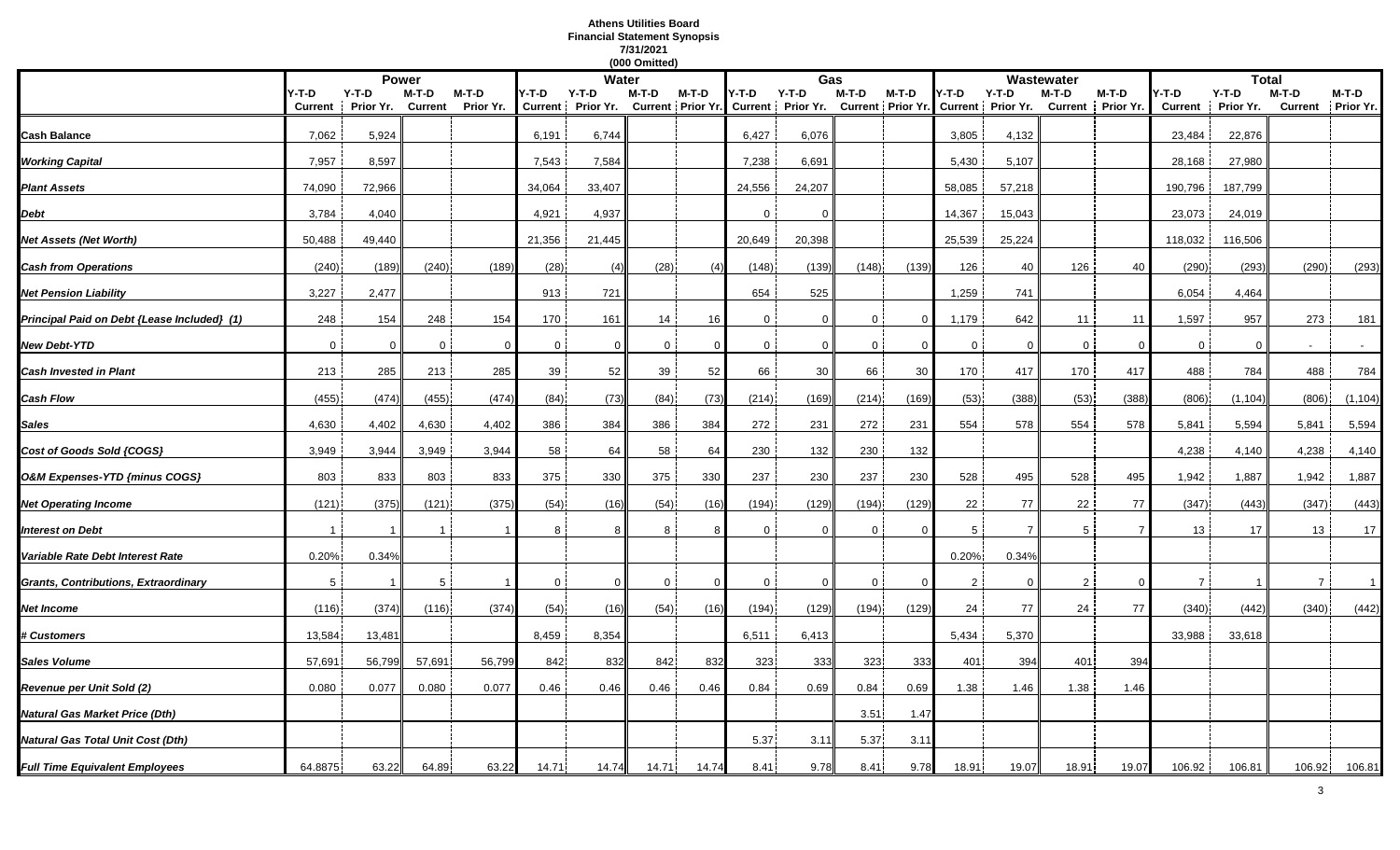| <b>Current Period</b><br><b>Prior Year</b><br>July 31, 2021<br>7,062,011.39<br>0.00<br>2,570,658.39<br>0.00<br>458.272.86<br>252,864.51<br>1,108,108.37<br>1,821,475.42<br>13,273,390.94<br>0.00<br>0.00<br>2,054,298.23 | Change from<br><b>Prior Year</b><br>5,924,362.30<br>1,137,649.09 | <b>BALANCE SHEET</b><br>July 31, 2021<br>Assets: | <b>Current Period</b><br>July 31, 2021 | Prior               |    | Change                     |
|--------------------------------------------------------------------------------------------------------------------------------------------------------------------------------------------------------------------------|------------------------------------------------------------------|--------------------------------------------------|----------------------------------------|---------------------|----|----------------------------|
|                                                                                                                                                                                                                          |                                                                  |                                                  |                                        |                     |    |                            |
|                                                                                                                                                                                                                          |                                                                  |                                                  |                                        | <b>Month</b>        |    | from prior<br><b>Month</b> |
|                                                                                                                                                                                                                          |                                                                  |                                                  |                                        |                     |    |                            |
|                                                                                                                                                                                                                          |                                                                  | Cash and Cash Equivalents                        | 7,062,011.39                           | 7,516,705.57        |    | (454, 694.18)              |
|                                                                                                                                                                                                                          | 0.00<br>0.00                                                     | <b>Bond Funds Available</b>                      | 0.00                                   | 0.00                |    | 0.00                       |
|                                                                                                                                                                                                                          | 3,279,281.61<br>(708, 623.22)                                    | <b>Customer Receivables</b>                      | 2,570,658.39                           | 2,171,533.82        |    | 399,124.57                 |
|                                                                                                                                                                                                                          | 0.00<br>0.00                                                     | Due from (to) Other Divisions                    | 0.00                                   | 0.00                |    | 0.00                       |
|                                                                                                                                                                                                                          | 214,022.50<br>244,250.36                                         | <b>Other Receivables</b>                         | 458,272.86                             | 416,142.09          |    | 42,130.77                  |
|                                                                                                                                                                                                                          | 258,131.84<br>(5,267.33)                                         | <b>Prepaid Expenses</b>                          | 252,864.51                             | 30,252.17           |    | 222,612.34                 |
|                                                                                                                                                                                                                          | 1,086,212.33<br>21,896.04                                        | <b>Unbilled Revenues</b>                         | 1,108,108.37                           | 1,108,108.37        |    | 0.00                       |
|                                                                                                                                                                                                                          | 1,522,978.89<br>298,496.53                                       | Materials and Supplies Inventory                 | 1,821,475.42                           | 1,861,423.28        |    | (39, 947.86)               |
|                                                                                                                                                                                                                          | 12,284,989.47<br>988,401.47                                      | <b>Total Current Assets</b>                      | 13,273,390.94                          | 13,104,165.30       |    | 169,225.64                 |
|                                                                                                                                                                                                                          | 0.00<br>0.00                                                     | <b>Unamortized Debt Expense</b>                  | 0.00                                   | 0.00                |    | 0.00                       |
|                                                                                                                                                                                                                          | 0.00<br>0.00                                                     | TVA Heat Pump Loans Receivable                   | 0.00                                   | 0.00                |    | 0.00                       |
|                                                                                                                                                                                                                          | 1,452,810.95<br>601,487.28                                       | Deferred Pension Outflows                        | 2,054,298.23                           | 2,054,298.23        |    | 0.00                       |
| 74,090,432.78                                                                                                                                                                                                            | 72,966,443.31<br>1,123,989.47                                    | Electric Utility Plant, at Cost                  | 74,090,432.78                          | 73,877,659.15       |    | 212,773.63                 |
| (26, 522, 525.55)                                                                                                                                                                                                        | (25, 358, 202.45)<br>(1, 164, 323.10)                            | Less: Accumulated Depreciation                   | (26, 522, 525.55)                      | (26, 272, 641.21)   |    | (249, 884.34)              |
| 47,567,907.23                                                                                                                                                                                                            | 47,608,240.86<br>(40, 333.63)                                    | <b>Net Electric Utility Plant</b>                | 47,567,907.23                          | 47,605,017.94       |    | (37, 110.71)               |
| 49,622,205.46                                                                                                                                                                                                            | 49,061,051.81<br>561,153.65                                      | <b>Total Long Term Assets</b>                    | 49,622,205.46                          | 49,659,316.17       |    | (37, 110.71)               |
| 62,895,596.40<br>\$                                                                                                                                                                                                      | 61,346,041.28<br>1,549,555.12<br>\$                              | <b>Total Assets</b><br>\$                        | 62,895,596.40                          | \$<br>62,763,481.47 | S. | 132,114.93                 |
|                                                                                                                                                                                                                          |                                                                  | <b>Liabilities and Retained Earnings:</b>        |                                        |                     |    |                            |
| 4,171,925.59                                                                                                                                                                                                             | 4,047,297.13<br>124,628.46                                       | <b>Accounts Payable</b>                          | 4,171,925.59                           | 3,964,813.58        |    | 207,112.01                 |
| 575,971.51                                                                                                                                                                                                               | 575,811.51<br>160.00                                             | <b>Customer Deposits</b>                         | 575,971.51                             | 573,871.51          |    | 2,100.00                   |
| 0.00                                                                                                                                                                                                                     | 0.00<br>0.00                                                     | Deferred Income                                  | 0.00                                   | 0.00                |    | 0.00                       |
| 568,452.26                                                                                                                                                                                                               | 635,258.17<br>(66, 805.91)                                       | <b>Other Current Liabilities</b>                 | 568,452.26                             | 566,221.09          |    | 2,231.17                   |
| 5,316,349.36                                                                                                                                                                                                             | 5,258,366.81<br>57,982.55                                        | <b>Total Current Liabilities</b>                 | 5,316,349.36                           | 5,104,906.18        |    | 211,443.18                 |
| 0.00                                                                                                                                                                                                                     | 0.00<br>0.00                                                     | <b>Bonds Payable</b>                             | 0.00                                   | 0.00                |    | 0.00                       |
| 0.00                                                                                                                                                                                                                     | 0.00<br>0.00                                                     | Long-Term Leases Payable                         | 0.00                                   | 0.00                |    | 0.00                       |
| 3,784,090.80                                                                                                                                                                                                             | 4,039,511.63<br>(255, 420.83)                                    | Notes Payable                                    | 3,784,090.80                           | 3,784,090.80        |    | 0.00                       |
| 3,227,197.01                                                                                                                                                                                                             | 2,477,345.94<br>749,851.07                                       | Net Pension Liability                            | 3,227,197.01                           | 3,190,559.64        |    | 36,637.37                  |
| 80,168.74                                                                                                                                                                                                                | 130,580.80<br>(50, 412.06)                                       | <b>Deferred Pension Inflows</b>                  | 80,168.74                              | 80,168.74           |    | 0.00                       |
| 0.00                                                                                                                                                                                                                     | 0.00<br>0.00                                                     | TVA Advances, Energy Right Loans                 | 0.00                                   | 0.00                |    | 0.00                       |
| 7,091,456.55                                                                                                                                                                                                             |                                                                  |                                                  | 7,091,456.55                           | 7,054,819.18        |    | 36,637.37                  |
| 50,487,790.49                                                                                                                                                                                                            | 444,018.18<br>6,647,438.37                                       | <b>Total Long Term Liabilities</b>               |                                        |                     |    |                            |
| 62,895,596.40<br>61,346,041.28<br>-\$<br>\$                                                                                                                                                                              | 49,440,236.10<br>1,047,554.39                                    | <b>Net Position</b>                              | 50,487,790.49                          | 50,603,756.11       |    | (115, 965.62)              |

# **ATHENS UTILITIES BOARD POWER DIVISION**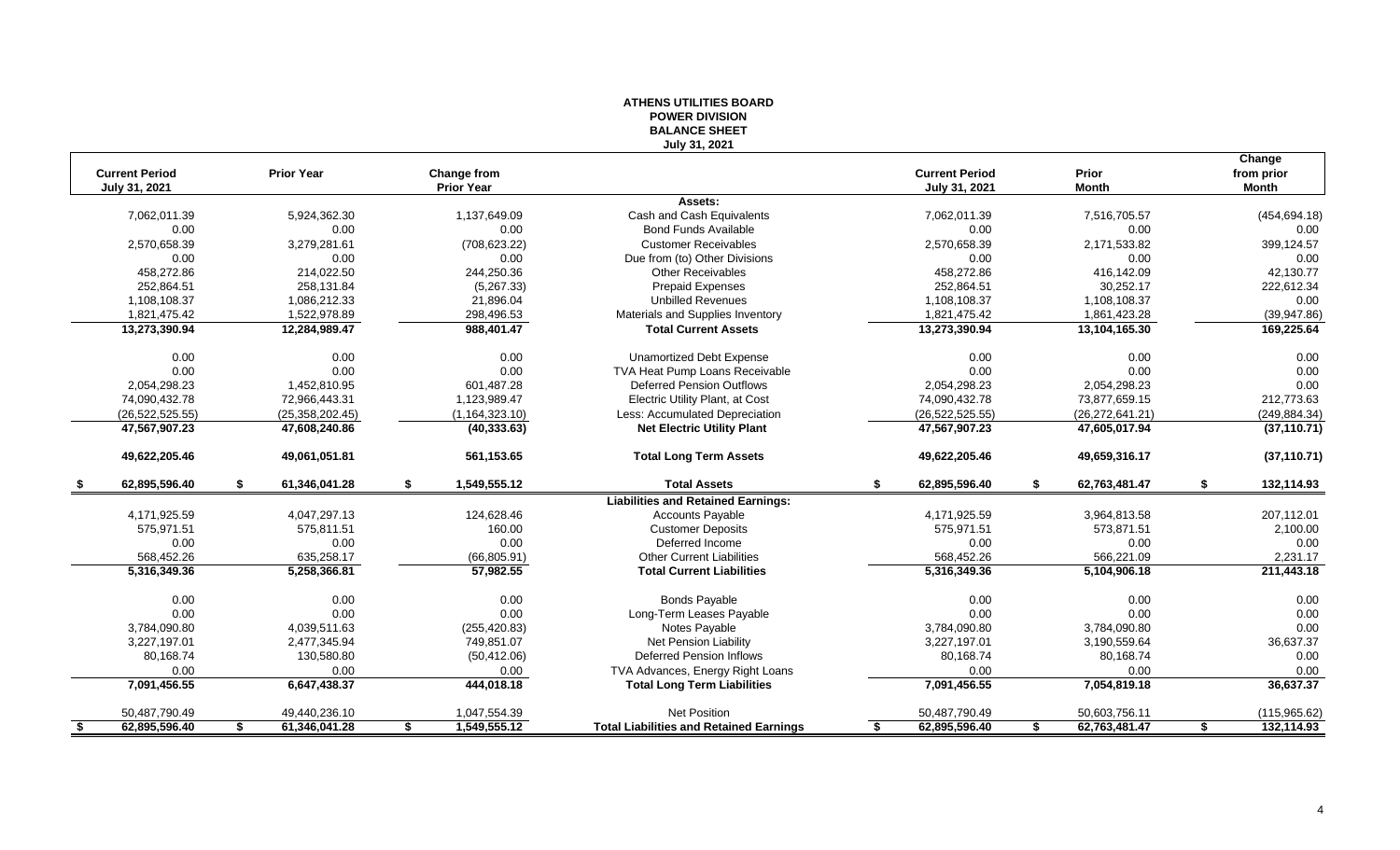|                               |                                   |                                        | <b>Athens Utilities Board</b><br><b>Profit and Loss Statement - Power</b> |                                   |                                              |                                        |
|-------------------------------|-----------------------------------|----------------------------------------|---------------------------------------------------------------------------|-----------------------------------|----------------------------------------------|----------------------------------------|
| Year-to-Date<br>July 31, 2021 | Year-to-Date<br><b>Prior Year</b> | Variance<br>Favorable<br>(Unfavorable) | July 31, 2021<br><b>Description</b>                                       | Current<br>Month<br>July 31, 2021 | <b>Current</b><br>Month<br><b>Prior Year</b> | Variance<br>Favorable<br>(Unfavorable) |
|                               |                                   |                                        | <b>REVENUE:</b>                                                           |                                   |                                              |                                        |
| 1,424,615.41                  | 1,383,635.28                      | 40,980.13                              | <b>Residential Sales</b>                                                  | 1,424,615.41                      | 1,383,635.28                                 | 40,980.13                              |
| 385,631.82                    | 353,506.19                        | 32,125.63                              | <b>Small Commercial Sales</b>                                             | 385,631.82                        | 353,506.19                                   | 32,125.63                              |
| 2,673,266.30                  | 2.517.177.68                      | 156.088.62                             | Large Commercial Sales                                                    | 2,673,266.30                      | 2.517.177.68                                 | 156.088.62                             |
| 37,380.21                     | 35,437.05                         | 1,943.16                               | Street and Athletic Lighting                                              | 37,380.21                         | 35,437.05                                    | 1,943.16                               |
| 50,422.05                     | 49,252.06                         | 1,169.99                               | Outdoor Lighting                                                          | 50,422.05                         | 49,252.06                                    | 1,169.99                               |
| 58,577.05                     | 62,862.86                         | (4, 285.81)                            | Revenue from Fees                                                         | 58,577.05                         | 62,862.86                                    | (4, 285.81)                            |
| 4,629,892.84                  | 4,401,871.12                      | 228,021.72                             | <b>Total Revenue</b>                                                      | 4,629,892.84                      | 4,401,871.12                                 | 228.021.72                             |
| 3,949,317.48                  | 3,943,866.05                      | (5,451.43)                             | Power Costs                                                               | 3,949,317.48                      | 3,943,866.05                                 | (5,451.43)                             |
| 680,575.36                    | 458,005.07                        | 222,570.29                             | <b>Contribution Margin</b>                                                | 680,575.36                        | 458,005.07                                   | 222,570.29                             |
|                               |                                   |                                        | <b>OPERATING EXPENSES:</b>                                                |                                   |                                              |                                        |
| 0.00                          | 0.00                              | 0.00                                   | <b>Transmission Expense</b>                                               | 0.00                              | 0.00                                         | 0.00                                   |
| 124,660.81                    | 135,835.62                        | 11,174.81                              | <b>Distribution Expense</b>                                               | 124,660.81                        | 135,835.62                                   | 11,174.81                              |
| 100,630.64                    | 76,259.83                         | (24, 370.81)                           | Customer Service and Customer Acct. Expense                               | 100,630.64                        | 76,259.83                                    | (24, 370.81)                           |
| 197,843.30                    | 198,857.03                        | 1,013.73                               | Administrative and General Expenses                                       | 197,843.30                        | 198,857.03                                   | 1,013.73                               |
| 423,134.75                    | 410,952.48                        | (12, 182.27)                           | <b>Total Operating Expenses</b><br><b>Maintenance Expenses</b>            | 423, 134. 75                      | 410,952.48                                   | (12, 182.27)                           |
| 0.00                          | 0.00                              | 0.00                                   | <b>Transmission Expense</b>                                               | 0.00                              | 0.00                                         | 0.00                                   |
| 74.160.79                     | 137,482.32                        | 63,321.53                              | <b>Distribution Expense</b>                                               | 74,160.79                         | 137.482.32                                   | 63,321.53                              |
| 4,953.78                      | 1,839.01                          | (3, 114.77)                            | Administrative and General Expense                                        | 4,953.78                          | 1,839.01                                     | (3, 114.77)                            |
| 79,114.57                     | 139,321.33                        | 60,206.76                              | <b>Total Maintenance Expenses</b>                                         | 79,114.57                         | 139,321.33                                   | 60,206.76                              |
|                               |                                   |                                        | <b>Other Operating Expense</b>                                            |                                   |                                              |                                        |
| 229,256.23                    | 193,744.71                        | (35, 511.52)                           | <b>Depreciation Expense</b>                                               | 229,256.23                        | 193.744.71                                   | (35,511.52)                            |
| 71,202.10                     | 88,760.69                         | 17,558.59                              | <b>Tax Equivalents</b>                                                    | 71,202.10                         | 88,760.69                                    | 17,558.59                              |
| 300,458.33                    | 282,505.40                        | (17,952.93)                            | <b>Total Other Operating Expenses</b>                                     | 300,458.33                        | 282,505.40                                   | (17,952.93)                            |
| 4,752,025.13                  | 4,776,645.26                      | 24,620.13                              | <b>Total Operating and Maintenance Expenses</b>                           | 4,752,025.13                      | 4,776,645.26                                 | 24,620.13                              |
| (122, 132.29)                 | (374, 774.14)                     | 252,641.85                             | <b>Operating Income</b>                                                   | (122, 132.29)                     | (374, 774.14)                                | 252,641.85                             |
| 1.997.29                      | 2,270.04                          | (272.75)                               | Other Income                                                              | 1,997.29                          | 2,270.04                                     | (272.75)                               |
| (120, 135.00)                 | (372,504.10)                      | 252,369.10                             | <b>Total Income</b>                                                       | (120, 135.00)                     | (372, 504.10)                                | 252,369.10                             |
| 150.68                        | 1,761.13                          | 1,610.45                               | Miscellaneous Income Deductions                                           | 150.68                            | 1,761.13                                     | 1,610.45                               |
| (120, 285.68)                 | (374, 265.23)                     | 253,979.55                             | <b>Net Income Before Debt Expenses</b>                                    | (120, 285.68)                     | (374, 265.23)                                | 253,979.55                             |
|                               |                                   |                                        | <b>DEBT RELATED EXPENSES:</b>                                             |                                   |                                              |                                        |
| 0.00                          | 0.00                              | 0.00                                   | Amortization of Debt Related Expenses                                     | 0.00                              | 0.00                                         | 0.00                                   |
| 562.48                        | 1.147.64                          | 585.16                                 | <b>Interest Expense</b>                                                   | 562.48                            | 1,147.64                                     | 585.16                                 |
| 562.48                        | 1,147.64                          | 585.16                                 | <b>Total debt related expenses</b>                                        | 562.48                            | 1,147.64                                     | 585.16                                 |
| (120.848.16)                  | (375, 412.87)                     | 254.564.71                             | Net Income before Extraordinary Exp.                                      | (120, 848.16)                     | (375, 412.87)                                | 254.564.71                             |
| 4,882.54                      | 1,174.35                          | 3,708.19                               | Extraordinary Income (Expense)                                            | 4,882.54                          | 1,174.35                                     | 3,708.19                               |
| (115,965.62)                  | (374, 238.52)                     | 258,272.90                             | <b>CHANGE IN NET ASSETS</b>                                               | (115,965.62)                      | (374, 238.52)                                | 258,272.90                             |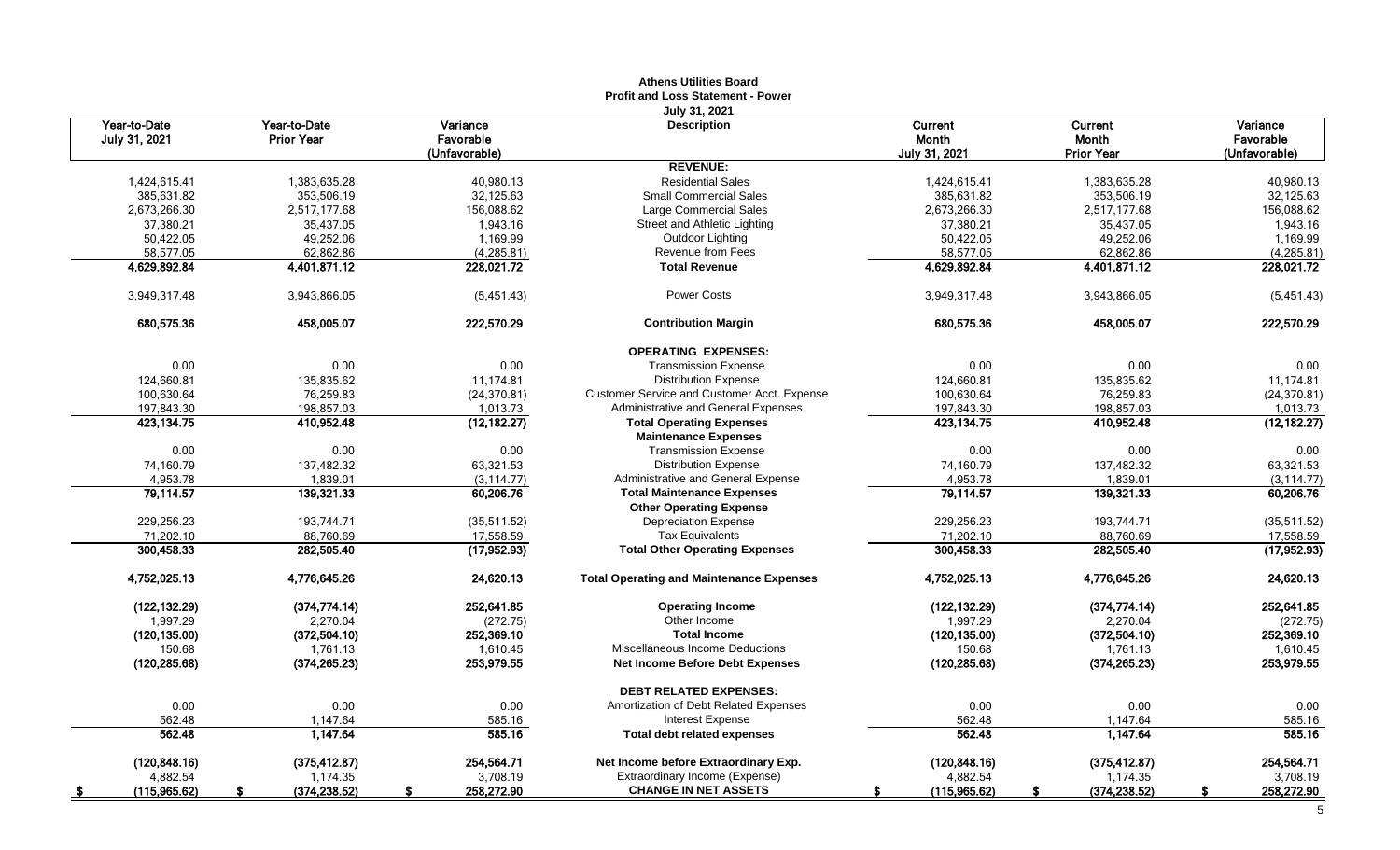|                               |                               |                     | <b>Athens Utilities Board</b><br><b>Budget Comparison - Power</b> |                                       |                                 |                           |
|-------------------------------|-------------------------------|---------------------|-------------------------------------------------------------------|---------------------------------------|---------------------------------|---------------------------|
| Year-to-Date<br>July 31, 2021 | Year-to-Date<br><b>Budget</b> | $Y-T-D$<br>Variance | July 31, 2021<br><b>Description</b>                               | <b>Current Month</b><br>July 31, 2021 | <b>Monthly</b><br><b>Budget</b> | <b>Budget</b><br>Variance |
|                               |                               |                     |                                                                   |                                       |                                 |                           |
|                               |                               |                     | <b>REVENUE:</b><br><b>Residential Sales</b>                       |                                       |                                 |                           |
| 1,424,615.41                  | 1,440,811.19                  | (16, 195.78)        |                                                                   | 1,424,615.41                          | 1,440,811.19                    | (16, 195.78)              |
| 385,631.82                    | 388,640.22                    | (3,008.40)          | <b>Small Commercial Sales</b>                                     | 385,631.82                            | 388,640.22                      | (3,008.40)                |
| 2,673,266.30                  | 2,728,267.34                  | (55,001.04)         | Large Commercial Sales                                            | 2,673,266.30                          | 2,728,267.34                    | (55,001.04)               |
| 37.380.21                     | 34.807.08                     | 2,573.13            | Street and Athletic Lighting                                      | 37,380.21                             | 34.807.08                       | 2,573.13                  |
| 50,422.05                     | 48,491.63                     | 1,930.42            | Outdoor Lighting                                                  | 50,422.05                             | 48,491.63                       | 1,930.42                  |
| 58,577.05                     | 83,017.34                     | (24, 440.29)        | Revenue from Fees                                                 | 58,577.05                             | 83,017.34                       | (24, 440.29)              |
| 4,629,892.84                  | 4,724,034.80                  | (94, 141.96)        | <b>Total Revenue</b>                                              | 4,629,892.84                          | 4,724,034.80                    | (94, 141.96)              |
| 3,949,317.48                  | 4,032,912.64                  | 83,595.16           | <b>Power Costs</b>                                                | 3,949,317.48                          | 4,032,912.64                    | 83,595.16                 |
| 680,575.36                    | 691,122.16                    | (10, 546.80)        | <b>Contribution Margin</b><br><b>OPERATING EXPENSES:</b>          | 680,575.36                            | 691,122.16                      | (10, 546.80)              |
| 0.00                          | 134.03                        | 134.03              | <b>Transmission Expense</b>                                       | 0.00                                  | 134.03                          | 134.03                    |
| 124,660.81                    | 99,233.91                     | (25, 426.90)        | <b>Distribution Expense</b>                                       | 124,660.81                            | 99,233.91                       | (25, 426.90)              |
| 100,630.64                    | 69,462.95                     | (31, 167.69)        | Customer Service and Customer Acct. Expense                       | 100,630.64                            | 69,462.95                       | (31, 167.69)              |
| 197,843.30                    | 183,862.19                    | (13,981.11)         | Administrative and General Expenses                               | 197,843.30                            | 183,862.19                      | (13,981.11)               |
| 423,134.75                    | 352,693.08                    | (70, 441.67)        | <b>Total Operating Expenses</b>                                   | 423,134.75                            | 352,693.08                      | (70, 441.67)              |
|                               |                               |                     | <b>Maintenance Expenses</b>                                       |                                       |                                 |                           |
| 0.00                          | 0.00                          | 0.00                | <b>Transmission Expense</b>                                       | 0.00                                  | 0.00                            | 0.00                      |
| 74,160.79                     | 101,504.62                    | 27,343.83           | <b>Distribution Expense</b>                                       | 74,160.79                             | 101,504.62                      | 27,343.83                 |
| 4,953.78                      | 4,020.37                      | (933.41)            | Administrative and General Expense                                | 4,953.78                              | 4,020.37                        | (933.41)                  |
| 79,114.57                     | 105,524.99                    | 26,410.42           | <b>Total Maintenance Expenses</b>                                 | 79,114.57                             | 105,524.99                      | 26,410.42                 |
|                               |                               |                     | <b>Other Operating Expense</b>                                    |                                       |                                 |                           |
| 229,256.23                    | 183,747.31                    | (45,508.92)         | <b>Depreciation Expense</b>                                       | 229,256.23                            | 183,747.31                      | (45,508.92)               |
| 71,202.10                     | 77,908.55                     | 6,706.45            | <b>Tax Equivalents</b>                                            | 71,202.10                             | 77,908.55                       | 6,706.45                  |
| 300,458.33                    | 261,655.86                    | (38, 802.47)        | <b>Total Other Operating Expenses</b>                             | 300,458.33                            | 261,655.86                      | (38, 802.47)              |
| 4,752,025.13                  | 4,752,786.56                  | 761.43              | <b>Total Operating and Maintenance Expenses</b>                   | 4,752,025.13                          | 4,752,786.56                    | 761.43                    |
| (122, 132.29)                 | (28, 751.76)                  | (93, 380.53)        | <b>Operating Income</b>                                           | (122, 132.29)                         | (28, 751.76)                    | (93, 380.53)              |
| 1.997.29                      | 836.31                        | 1,160.98            | Other Income                                                      | 1.997.29                              | 836.31                          | 1.160.98                  |
| (120, 135.00)                 | (27, 915.45)                  | (92, 219.55)        | <b>Total Income</b>                                               | (120, 135.00)                         | (27, 915.45)                    | (92, 219.55)              |
| 150.68                        | 3,177.02                      | 3,026.34            | Miscellaneous Income Deductions                                   | 150.68                                | 3,177.02                        | 3,026.34                  |
| (120, 285.68)                 | (31,092.48)                   | (89, 193.20)        | <b>Net Income Before Debt Expenses</b>                            | (120, 285.68)                         | (31,092.48)                     | (89, 193.20)              |
|                               |                               |                     | <b>DEBT RELATED EXPENSES:</b>                                     |                                       |                                 |                           |
| 0.00                          | 0.00                          | 0.00                | Amortization of Debt Related Expenses                             | 0.00                                  | 0.00                            | 0.00                      |
| 562.48                        | 2,008.08                      | 1,445.60            | Interest Expense                                                  | 562.48                                | 2,008.08                        | 1,445.60                  |
| 562.48                        | 2,008.08                      | 1,445.60            | <b>Total debt related expenses</b>                                | 562.48                                | 2,008.08                        | 1,445.60                  |
| (120, 848.16)                 | (33, 100.55)                  | (87,747.61)         | Net Income before Extraordinary Exp.                              | (120, 848.16)                         | (33, 100.55)                    | (87,747.61)               |
| 4,882.54                      | 3,135.98                      | 1,746.56            | <b>Extraordinary Income (Expense)</b>                             | 4,882.54                              | 3,135.98                        | 1,746.56                  |
| (115, 965.62)<br><u>s</u>     | \$<br>(29, 964.57)            | (86,001.05)<br>\$   | <b>CHANGE IN NET ASSETS</b>                                       | (115, 965.62)<br>S                    | \$<br>(29, 964.57)              | (86,001.05)<br>\$         |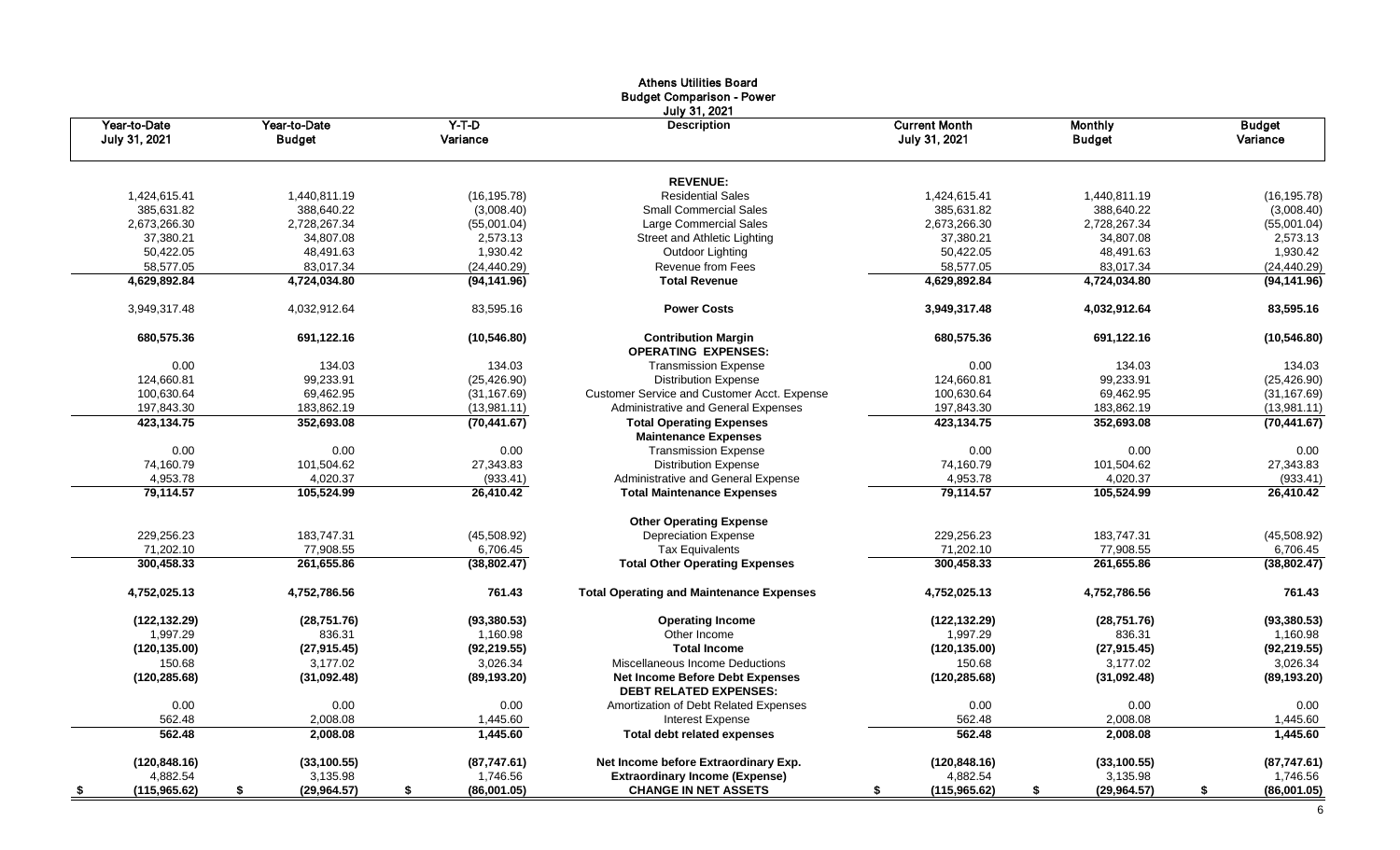| Year-to-Date<br>Year-to-Date<br><b>Month to Date</b><br><b>Month to Date</b><br>Variance<br>Variance<br><b>Prior Year</b><br>July 31, 2021<br>July 31, 2021<br><b>Prior Year</b><br><b>CASH FLOWS FROM OPERATION ACTIVITIES:</b><br>(374, 238.52)<br>258,272.90<br>(115,965.62)<br>Net Operating Income<br>(115,965.62)<br>(374, 238.52)<br>258,272.90<br>Adjustments to reconcile operating income<br>to net cash provided by operations:<br>229,256.23<br>193.744.71<br>35,511.52<br>Depreciation<br>229.256.23<br>193,744.71<br>35,511.52<br><b>Changes in Assets and Liabilities:</b><br><b>Accounts Receivable</b><br>(441, 255.34)<br>(95, 481.49)<br>(441, 255.34)<br>(345, 773.85)<br>(95, 481.49)<br>(345, 773.85)<br>Due from (to) Other Divisions<br>0.00<br>0.00<br>0.00<br>0.00<br>0.00<br>0.00<br>(222, 612.34)<br>(15, 278.18)<br>(222, 612.34)<br>(207, 334.16)<br>(15, 278.18)<br>(207, 334.16)<br><b>Prepaid Expenses</b><br>0.00<br>0.00<br>0.00<br><b>Deferred Pension Outflows</b><br>0.00<br>0.00<br>0.00<br>0.00<br>0.00<br>Accrued. Unbilled Revenue<br>0.00<br>0.00<br>0.00<br>0.00<br>39,947.86<br>65,608.02<br>39,947.86<br>65,608.02<br>(25,660.16)<br>(25,660.16)<br><b>Materials and Supplies</b><br>404,951.50<br>207,112.01<br>404,951.50<br>(197, 839.49)<br>Accounts Payable<br>207,112.01<br>(197, 839.49)<br>3,796.09<br>12,678.29<br><b>Other Current Liabilities</b><br>3,796.09<br>12,678.29<br>(8,882.20)<br>(8,882.20)<br>2,100.00<br>40.00<br>2,060.00<br><b>Customer Deposits</b><br>2,100.00<br>40.00<br>2,060.00<br>36,637.37<br>36,637.37<br>46,747.36<br>(10, 109.99)<br><b>Net Pension Liability</b><br>46,747.36<br>(10, 109.99)<br>0.00<br>0.00<br>0.00<br><b>Deferred Pension Inflows</b><br>0.00<br>0.00<br>0.00<br>6,237.52<br>20,628.11<br>6,237.52<br>20,628.11<br>14,390.59<br>14,390.59<br><b>Retirements and Salvage</b><br>0.00<br>Deferred Income<br>0.00<br>0.00<br>0.00<br>0.00<br>0.00<br>(51, 169.57)<br><b>Net Cash from Operating Activities</b><br>(240, 355.63)<br>(51, 169.57)<br>(240, 355.63)<br>(189, 186.06)<br>(189, 186.06)<br><b>CASH FROM NONCAPITAL FINANCING:</b><br>0.00<br>0.00<br>0.00<br>Changes in Long-Term Lease Payable<br>0.00<br>0.00<br>0.00<br>0.00<br>(1,564.92)<br>(1,564.92)<br>0.00<br>(1,564.92)<br>Changes in Notes Payable<br>(1,564.92)<br>0.00<br>0.00<br>Changes in Bonds Payable<br>0.00<br>0.00<br>0.00<br>0.00<br>0.00<br>Changes in TVA Loan Program<br>0.00<br>0.00<br>0.00<br>0.00<br>0.00<br>0.00<br>(1, 564.92)<br>(1, 564.92)<br>0.00<br>(1,564.92)<br><b>Net Cash from Noncapital Financing Activities</b><br>(1, 564.92)<br><b>CASH FLOWS FROM CAPITAL AND RELATED</b><br><b>INVESTING ACTIVITIES</b><br>0.00<br>0.00<br>0.00<br>0.00<br>0.00<br>0.00<br>Adj.Retained Earnings - TVA loss Adjustment<br>0.00<br>0.00<br>0.00<br>0.00<br>0.00<br>Prior Period Adjustment<br>0.00<br>(212, 773.63)<br>Changes in Electric Plant<br>(212, 773.63)<br>(285, 136.46)<br>72,362.83<br>(285, 136.46)<br>72,362.83<br>72,362.83<br><b>Capital and Related Investing Activities</b><br>72,362.83<br>(212, 773.63)<br>(285, 136.46)<br>(212, 773.63)<br>(285, 136.46)<br>(454, 694.18)<br>(474, 322.52)<br>19,628.34<br><b>Net Changes in Cash Position</b><br>(454, 694.18)<br>(474, 322.52)<br>19,628.34<br>\$<br>\$<br>7,516,705.57<br>6,398,684.82<br>1,118,020.75<br>7,516,705.57<br>6,398,684.82<br>1,118,020.75<br>Cash at Beginning of Period<br>Cash at end of Period<br>1,137,649.09<br>7,062,011.39<br>5,924,362.30<br>1,137,649.09<br>7,062,011.39<br>5,924,362.30<br>19,628.34<br>(474, 322.52)<br>(454, 694.18)<br>(474, 322.52)<br>\$<br>(454, 694.18)<br>\$<br>19,628.34<br>\$<br>\$<br>\$<br><b>Changes in Cash and Equivalents</b><br>\$ |  |  |  | July 31, 2021 |  |  |  |
|------------------------------------------------------------------------------------------------------------------------------------------------------------------------------------------------------------------------------------------------------------------------------------------------------------------------------------------------------------------------------------------------------------------------------------------------------------------------------------------------------------------------------------------------------------------------------------------------------------------------------------------------------------------------------------------------------------------------------------------------------------------------------------------------------------------------------------------------------------------------------------------------------------------------------------------------------------------------------------------------------------------------------------------------------------------------------------------------------------------------------------------------------------------------------------------------------------------------------------------------------------------------------------------------------------------------------------------------------------------------------------------------------------------------------------------------------------------------------------------------------------------------------------------------------------------------------------------------------------------------------------------------------------------------------------------------------------------------------------------------------------------------------------------------------------------------------------------------------------------------------------------------------------------------------------------------------------------------------------------------------------------------------------------------------------------------------------------------------------------------------------------------------------------------------------------------------------------------------------------------------------------------------------------------------------------------------------------------------------------------------------------------------------------------------------------------------------------------------------------------------------------------------------------------------------------------------------------------------------------------------------------------------------------------------------------------------------------------------------------------------------------------------------------------------------------------------------------------------------------------------------------------------------------------------------------------------------------------------------------------------------------------------------------------------------------------------------------------------------------------------------------------------------------------------------------------------------------------------------------------------------------------------------------------------------------------------------------------------------------------------------------------------------------------------------------------------------------------------------------------------------------------------------------------------------------------------------------------------------------------------------------------------------------------------------------------------------------------------------------------------------------|--|--|--|---------------|--|--|--|
|                                                                                                                                                                                                                                                                                                                                                                                                                                                                                                                                                                                                                                                                                                                                                                                                                                                                                                                                                                                                                                                                                                                                                                                                                                                                                                                                                                                                                                                                                                                                                                                                                                                                                                                                                                                                                                                                                                                                                                                                                                                                                                                                                                                                                                                                                                                                                                                                                                                                                                                                                                                                                                                                                                                                                                                                                                                                                                                                                                                                                                                                                                                                                                                                                                                                                                                                                                                                                                                                                                                                                                                                                                                                                                                                                                  |  |  |  |               |  |  |  |
|                                                                                                                                                                                                                                                                                                                                                                                                                                                                                                                                                                                                                                                                                                                                                                                                                                                                                                                                                                                                                                                                                                                                                                                                                                                                                                                                                                                                                                                                                                                                                                                                                                                                                                                                                                                                                                                                                                                                                                                                                                                                                                                                                                                                                                                                                                                                                                                                                                                                                                                                                                                                                                                                                                                                                                                                                                                                                                                                                                                                                                                                                                                                                                                                                                                                                                                                                                                                                                                                                                                                                                                                                                                                                                                                                                  |  |  |  |               |  |  |  |
|                                                                                                                                                                                                                                                                                                                                                                                                                                                                                                                                                                                                                                                                                                                                                                                                                                                                                                                                                                                                                                                                                                                                                                                                                                                                                                                                                                                                                                                                                                                                                                                                                                                                                                                                                                                                                                                                                                                                                                                                                                                                                                                                                                                                                                                                                                                                                                                                                                                                                                                                                                                                                                                                                                                                                                                                                                                                                                                                                                                                                                                                                                                                                                                                                                                                                                                                                                                                                                                                                                                                                                                                                                                                                                                                                                  |  |  |  |               |  |  |  |
|                                                                                                                                                                                                                                                                                                                                                                                                                                                                                                                                                                                                                                                                                                                                                                                                                                                                                                                                                                                                                                                                                                                                                                                                                                                                                                                                                                                                                                                                                                                                                                                                                                                                                                                                                                                                                                                                                                                                                                                                                                                                                                                                                                                                                                                                                                                                                                                                                                                                                                                                                                                                                                                                                                                                                                                                                                                                                                                                                                                                                                                                                                                                                                                                                                                                                                                                                                                                                                                                                                                                                                                                                                                                                                                                                                  |  |  |  |               |  |  |  |
|                                                                                                                                                                                                                                                                                                                                                                                                                                                                                                                                                                                                                                                                                                                                                                                                                                                                                                                                                                                                                                                                                                                                                                                                                                                                                                                                                                                                                                                                                                                                                                                                                                                                                                                                                                                                                                                                                                                                                                                                                                                                                                                                                                                                                                                                                                                                                                                                                                                                                                                                                                                                                                                                                                                                                                                                                                                                                                                                                                                                                                                                                                                                                                                                                                                                                                                                                                                                                                                                                                                                                                                                                                                                                                                                                                  |  |  |  |               |  |  |  |
|                                                                                                                                                                                                                                                                                                                                                                                                                                                                                                                                                                                                                                                                                                                                                                                                                                                                                                                                                                                                                                                                                                                                                                                                                                                                                                                                                                                                                                                                                                                                                                                                                                                                                                                                                                                                                                                                                                                                                                                                                                                                                                                                                                                                                                                                                                                                                                                                                                                                                                                                                                                                                                                                                                                                                                                                                                                                                                                                                                                                                                                                                                                                                                                                                                                                                                                                                                                                                                                                                                                                                                                                                                                                                                                                                                  |  |  |  |               |  |  |  |
|                                                                                                                                                                                                                                                                                                                                                                                                                                                                                                                                                                                                                                                                                                                                                                                                                                                                                                                                                                                                                                                                                                                                                                                                                                                                                                                                                                                                                                                                                                                                                                                                                                                                                                                                                                                                                                                                                                                                                                                                                                                                                                                                                                                                                                                                                                                                                                                                                                                                                                                                                                                                                                                                                                                                                                                                                                                                                                                                                                                                                                                                                                                                                                                                                                                                                                                                                                                                                                                                                                                                                                                                                                                                                                                                                                  |  |  |  |               |  |  |  |
|                                                                                                                                                                                                                                                                                                                                                                                                                                                                                                                                                                                                                                                                                                                                                                                                                                                                                                                                                                                                                                                                                                                                                                                                                                                                                                                                                                                                                                                                                                                                                                                                                                                                                                                                                                                                                                                                                                                                                                                                                                                                                                                                                                                                                                                                                                                                                                                                                                                                                                                                                                                                                                                                                                                                                                                                                                                                                                                                                                                                                                                                                                                                                                                                                                                                                                                                                                                                                                                                                                                                                                                                                                                                                                                                                                  |  |  |  |               |  |  |  |
|                                                                                                                                                                                                                                                                                                                                                                                                                                                                                                                                                                                                                                                                                                                                                                                                                                                                                                                                                                                                                                                                                                                                                                                                                                                                                                                                                                                                                                                                                                                                                                                                                                                                                                                                                                                                                                                                                                                                                                                                                                                                                                                                                                                                                                                                                                                                                                                                                                                                                                                                                                                                                                                                                                                                                                                                                                                                                                                                                                                                                                                                                                                                                                                                                                                                                                                                                                                                                                                                                                                                                                                                                                                                                                                                                                  |  |  |  |               |  |  |  |
|                                                                                                                                                                                                                                                                                                                                                                                                                                                                                                                                                                                                                                                                                                                                                                                                                                                                                                                                                                                                                                                                                                                                                                                                                                                                                                                                                                                                                                                                                                                                                                                                                                                                                                                                                                                                                                                                                                                                                                                                                                                                                                                                                                                                                                                                                                                                                                                                                                                                                                                                                                                                                                                                                                                                                                                                                                                                                                                                                                                                                                                                                                                                                                                                                                                                                                                                                                                                                                                                                                                                                                                                                                                                                                                                                                  |  |  |  |               |  |  |  |
|                                                                                                                                                                                                                                                                                                                                                                                                                                                                                                                                                                                                                                                                                                                                                                                                                                                                                                                                                                                                                                                                                                                                                                                                                                                                                                                                                                                                                                                                                                                                                                                                                                                                                                                                                                                                                                                                                                                                                                                                                                                                                                                                                                                                                                                                                                                                                                                                                                                                                                                                                                                                                                                                                                                                                                                                                                                                                                                                                                                                                                                                                                                                                                                                                                                                                                                                                                                                                                                                                                                                                                                                                                                                                                                                                                  |  |  |  |               |  |  |  |
|                                                                                                                                                                                                                                                                                                                                                                                                                                                                                                                                                                                                                                                                                                                                                                                                                                                                                                                                                                                                                                                                                                                                                                                                                                                                                                                                                                                                                                                                                                                                                                                                                                                                                                                                                                                                                                                                                                                                                                                                                                                                                                                                                                                                                                                                                                                                                                                                                                                                                                                                                                                                                                                                                                                                                                                                                                                                                                                                                                                                                                                                                                                                                                                                                                                                                                                                                                                                                                                                                                                                                                                                                                                                                                                                                                  |  |  |  |               |  |  |  |
|                                                                                                                                                                                                                                                                                                                                                                                                                                                                                                                                                                                                                                                                                                                                                                                                                                                                                                                                                                                                                                                                                                                                                                                                                                                                                                                                                                                                                                                                                                                                                                                                                                                                                                                                                                                                                                                                                                                                                                                                                                                                                                                                                                                                                                                                                                                                                                                                                                                                                                                                                                                                                                                                                                                                                                                                                                                                                                                                                                                                                                                                                                                                                                                                                                                                                                                                                                                                                                                                                                                                                                                                                                                                                                                                                                  |  |  |  |               |  |  |  |
|                                                                                                                                                                                                                                                                                                                                                                                                                                                                                                                                                                                                                                                                                                                                                                                                                                                                                                                                                                                                                                                                                                                                                                                                                                                                                                                                                                                                                                                                                                                                                                                                                                                                                                                                                                                                                                                                                                                                                                                                                                                                                                                                                                                                                                                                                                                                                                                                                                                                                                                                                                                                                                                                                                                                                                                                                                                                                                                                                                                                                                                                                                                                                                                                                                                                                                                                                                                                                                                                                                                                                                                                                                                                                                                                                                  |  |  |  |               |  |  |  |
|                                                                                                                                                                                                                                                                                                                                                                                                                                                                                                                                                                                                                                                                                                                                                                                                                                                                                                                                                                                                                                                                                                                                                                                                                                                                                                                                                                                                                                                                                                                                                                                                                                                                                                                                                                                                                                                                                                                                                                                                                                                                                                                                                                                                                                                                                                                                                                                                                                                                                                                                                                                                                                                                                                                                                                                                                                                                                                                                                                                                                                                                                                                                                                                                                                                                                                                                                                                                                                                                                                                                                                                                                                                                                                                                                                  |  |  |  |               |  |  |  |
|                                                                                                                                                                                                                                                                                                                                                                                                                                                                                                                                                                                                                                                                                                                                                                                                                                                                                                                                                                                                                                                                                                                                                                                                                                                                                                                                                                                                                                                                                                                                                                                                                                                                                                                                                                                                                                                                                                                                                                                                                                                                                                                                                                                                                                                                                                                                                                                                                                                                                                                                                                                                                                                                                                                                                                                                                                                                                                                                                                                                                                                                                                                                                                                                                                                                                                                                                                                                                                                                                                                                                                                                                                                                                                                                                                  |  |  |  |               |  |  |  |
|                                                                                                                                                                                                                                                                                                                                                                                                                                                                                                                                                                                                                                                                                                                                                                                                                                                                                                                                                                                                                                                                                                                                                                                                                                                                                                                                                                                                                                                                                                                                                                                                                                                                                                                                                                                                                                                                                                                                                                                                                                                                                                                                                                                                                                                                                                                                                                                                                                                                                                                                                                                                                                                                                                                                                                                                                                                                                                                                                                                                                                                                                                                                                                                                                                                                                                                                                                                                                                                                                                                                                                                                                                                                                                                                                                  |  |  |  |               |  |  |  |
|                                                                                                                                                                                                                                                                                                                                                                                                                                                                                                                                                                                                                                                                                                                                                                                                                                                                                                                                                                                                                                                                                                                                                                                                                                                                                                                                                                                                                                                                                                                                                                                                                                                                                                                                                                                                                                                                                                                                                                                                                                                                                                                                                                                                                                                                                                                                                                                                                                                                                                                                                                                                                                                                                                                                                                                                                                                                                                                                                                                                                                                                                                                                                                                                                                                                                                                                                                                                                                                                                                                                                                                                                                                                                                                                                                  |  |  |  |               |  |  |  |
|                                                                                                                                                                                                                                                                                                                                                                                                                                                                                                                                                                                                                                                                                                                                                                                                                                                                                                                                                                                                                                                                                                                                                                                                                                                                                                                                                                                                                                                                                                                                                                                                                                                                                                                                                                                                                                                                                                                                                                                                                                                                                                                                                                                                                                                                                                                                                                                                                                                                                                                                                                                                                                                                                                                                                                                                                                                                                                                                                                                                                                                                                                                                                                                                                                                                                                                                                                                                                                                                                                                                                                                                                                                                                                                                                                  |  |  |  |               |  |  |  |
|                                                                                                                                                                                                                                                                                                                                                                                                                                                                                                                                                                                                                                                                                                                                                                                                                                                                                                                                                                                                                                                                                                                                                                                                                                                                                                                                                                                                                                                                                                                                                                                                                                                                                                                                                                                                                                                                                                                                                                                                                                                                                                                                                                                                                                                                                                                                                                                                                                                                                                                                                                                                                                                                                                                                                                                                                                                                                                                                                                                                                                                                                                                                                                                                                                                                                                                                                                                                                                                                                                                                                                                                                                                                                                                                                                  |  |  |  |               |  |  |  |
|                                                                                                                                                                                                                                                                                                                                                                                                                                                                                                                                                                                                                                                                                                                                                                                                                                                                                                                                                                                                                                                                                                                                                                                                                                                                                                                                                                                                                                                                                                                                                                                                                                                                                                                                                                                                                                                                                                                                                                                                                                                                                                                                                                                                                                                                                                                                                                                                                                                                                                                                                                                                                                                                                                                                                                                                                                                                                                                                                                                                                                                                                                                                                                                                                                                                                                                                                                                                                                                                                                                                                                                                                                                                                                                                                                  |  |  |  |               |  |  |  |
|                                                                                                                                                                                                                                                                                                                                                                                                                                                                                                                                                                                                                                                                                                                                                                                                                                                                                                                                                                                                                                                                                                                                                                                                                                                                                                                                                                                                                                                                                                                                                                                                                                                                                                                                                                                                                                                                                                                                                                                                                                                                                                                                                                                                                                                                                                                                                                                                                                                                                                                                                                                                                                                                                                                                                                                                                                                                                                                                                                                                                                                                                                                                                                                                                                                                                                                                                                                                                                                                                                                                                                                                                                                                                                                                                                  |  |  |  |               |  |  |  |
|                                                                                                                                                                                                                                                                                                                                                                                                                                                                                                                                                                                                                                                                                                                                                                                                                                                                                                                                                                                                                                                                                                                                                                                                                                                                                                                                                                                                                                                                                                                                                                                                                                                                                                                                                                                                                                                                                                                                                                                                                                                                                                                                                                                                                                                                                                                                                                                                                                                                                                                                                                                                                                                                                                                                                                                                                                                                                                                                                                                                                                                                                                                                                                                                                                                                                                                                                                                                                                                                                                                                                                                                                                                                                                                                                                  |  |  |  |               |  |  |  |
|                                                                                                                                                                                                                                                                                                                                                                                                                                                                                                                                                                                                                                                                                                                                                                                                                                                                                                                                                                                                                                                                                                                                                                                                                                                                                                                                                                                                                                                                                                                                                                                                                                                                                                                                                                                                                                                                                                                                                                                                                                                                                                                                                                                                                                                                                                                                                                                                                                                                                                                                                                                                                                                                                                                                                                                                                                                                                                                                                                                                                                                                                                                                                                                                                                                                                                                                                                                                                                                                                                                                                                                                                                                                                                                                                                  |  |  |  |               |  |  |  |
|                                                                                                                                                                                                                                                                                                                                                                                                                                                                                                                                                                                                                                                                                                                                                                                                                                                                                                                                                                                                                                                                                                                                                                                                                                                                                                                                                                                                                                                                                                                                                                                                                                                                                                                                                                                                                                                                                                                                                                                                                                                                                                                                                                                                                                                                                                                                                                                                                                                                                                                                                                                                                                                                                                                                                                                                                                                                                                                                                                                                                                                                                                                                                                                                                                                                                                                                                                                                                                                                                                                                                                                                                                                                                                                                                                  |  |  |  |               |  |  |  |
|                                                                                                                                                                                                                                                                                                                                                                                                                                                                                                                                                                                                                                                                                                                                                                                                                                                                                                                                                                                                                                                                                                                                                                                                                                                                                                                                                                                                                                                                                                                                                                                                                                                                                                                                                                                                                                                                                                                                                                                                                                                                                                                                                                                                                                                                                                                                                                                                                                                                                                                                                                                                                                                                                                                                                                                                                                                                                                                                                                                                                                                                                                                                                                                                                                                                                                                                                                                                                                                                                                                                                                                                                                                                                                                                                                  |  |  |  |               |  |  |  |
|                                                                                                                                                                                                                                                                                                                                                                                                                                                                                                                                                                                                                                                                                                                                                                                                                                                                                                                                                                                                                                                                                                                                                                                                                                                                                                                                                                                                                                                                                                                                                                                                                                                                                                                                                                                                                                                                                                                                                                                                                                                                                                                                                                                                                                                                                                                                                                                                                                                                                                                                                                                                                                                                                                                                                                                                                                                                                                                                                                                                                                                                                                                                                                                                                                                                                                                                                                                                                                                                                                                                                                                                                                                                                                                                                                  |  |  |  |               |  |  |  |
|                                                                                                                                                                                                                                                                                                                                                                                                                                                                                                                                                                                                                                                                                                                                                                                                                                                                                                                                                                                                                                                                                                                                                                                                                                                                                                                                                                                                                                                                                                                                                                                                                                                                                                                                                                                                                                                                                                                                                                                                                                                                                                                                                                                                                                                                                                                                                                                                                                                                                                                                                                                                                                                                                                                                                                                                                                                                                                                                                                                                                                                                                                                                                                                                                                                                                                                                                                                                                                                                                                                                                                                                                                                                                                                                                                  |  |  |  |               |  |  |  |
|                                                                                                                                                                                                                                                                                                                                                                                                                                                                                                                                                                                                                                                                                                                                                                                                                                                                                                                                                                                                                                                                                                                                                                                                                                                                                                                                                                                                                                                                                                                                                                                                                                                                                                                                                                                                                                                                                                                                                                                                                                                                                                                                                                                                                                                                                                                                                                                                                                                                                                                                                                                                                                                                                                                                                                                                                                                                                                                                                                                                                                                                                                                                                                                                                                                                                                                                                                                                                                                                                                                                                                                                                                                                                                                                                                  |  |  |  |               |  |  |  |
|                                                                                                                                                                                                                                                                                                                                                                                                                                                                                                                                                                                                                                                                                                                                                                                                                                                                                                                                                                                                                                                                                                                                                                                                                                                                                                                                                                                                                                                                                                                                                                                                                                                                                                                                                                                                                                                                                                                                                                                                                                                                                                                                                                                                                                                                                                                                                                                                                                                                                                                                                                                                                                                                                                                                                                                                                                                                                                                                                                                                                                                                                                                                                                                                                                                                                                                                                                                                                                                                                                                                                                                                                                                                                                                                                                  |  |  |  |               |  |  |  |
|                                                                                                                                                                                                                                                                                                                                                                                                                                                                                                                                                                                                                                                                                                                                                                                                                                                                                                                                                                                                                                                                                                                                                                                                                                                                                                                                                                                                                                                                                                                                                                                                                                                                                                                                                                                                                                                                                                                                                                                                                                                                                                                                                                                                                                                                                                                                                                                                                                                                                                                                                                                                                                                                                                                                                                                                                                                                                                                                                                                                                                                                                                                                                                                                                                                                                                                                                                                                                                                                                                                                                                                                                                                                                                                                                                  |  |  |  |               |  |  |  |
|                                                                                                                                                                                                                                                                                                                                                                                                                                                                                                                                                                                                                                                                                                                                                                                                                                                                                                                                                                                                                                                                                                                                                                                                                                                                                                                                                                                                                                                                                                                                                                                                                                                                                                                                                                                                                                                                                                                                                                                                                                                                                                                                                                                                                                                                                                                                                                                                                                                                                                                                                                                                                                                                                                                                                                                                                                                                                                                                                                                                                                                                                                                                                                                                                                                                                                                                                                                                                                                                                                                                                                                                                                                                                                                                                                  |  |  |  |               |  |  |  |
|                                                                                                                                                                                                                                                                                                                                                                                                                                                                                                                                                                                                                                                                                                                                                                                                                                                                                                                                                                                                                                                                                                                                                                                                                                                                                                                                                                                                                                                                                                                                                                                                                                                                                                                                                                                                                                                                                                                                                                                                                                                                                                                                                                                                                                                                                                                                                                                                                                                                                                                                                                                                                                                                                                                                                                                                                                                                                                                                                                                                                                                                                                                                                                                                                                                                                                                                                                                                                                                                                                                                                                                                                                                                                                                                                                  |  |  |  |               |  |  |  |
|                                                                                                                                                                                                                                                                                                                                                                                                                                                                                                                                                                                                                                                                                                                                                                                                                                                                                                                                                                                                                                                                                                                                                                                                                                                                                                                                                                                                                                                                                                                                                                                                                                                                                                                                                                                                                                                                                                                                                                                                                                                                                                                                                                                                                                                                                                                                                                                                                                                                                                                                                                                                                                                                                                                                                                                                                                                                                                                                                                                                                                                                                                                                                                                                                                                                                                                                                                                                                                                                                                                                                                                                                                                                                                                                                                  |  |  |  |               |  |  |  |
|                                                                                                                                                                                                                                                                                                                                                                                                                                                                                                                                                                                                                                                                                                                                                                                                                                                                                                                                                                                                                                                                                                                                                                                                                                                                                                                                                                                                                                                                                                                                                                                                                                                                                                                                                                                                                                                                                                                                                                                                                                                                                                                                                                                                                                                                                                                                                                                                                                                                                                                                                                                                                                                                                                                                                                                                                                                                                                                                                                                                                                                                                                                                                                                                                                                                                                                                                                                                                                                                                                                                                                                                                                                                                                                                                                  |  |  |  |               |  |  |  |
|                                                                                                                                                                                                                                                                                                                                                                                                                                                                                                                                                                                                                                                                                                                                                                                                                                                                                                                                                                                                                                                                                                                                                                                                                                                                                                                                                                                                                                                                                                                                                                                                                                                                                                                                                                                                                                                                                                                                                                                                                                                                                                                                                                                                                                                                                                                                                                                                                                                                                                                                                                                                                                                                                                                                                                                                                                                                                                                                                                                                                                                                                                                                                                                                                                                                                                                                                                                                                                                                                                                                                                                                                                                                                                                                                                  |  |  |  |               |  |  |  |

## **Athens Utilities Board Power Division STATEMENTS OF CASH FLOWS**

**Long-Term Debt** \$3,784,090.80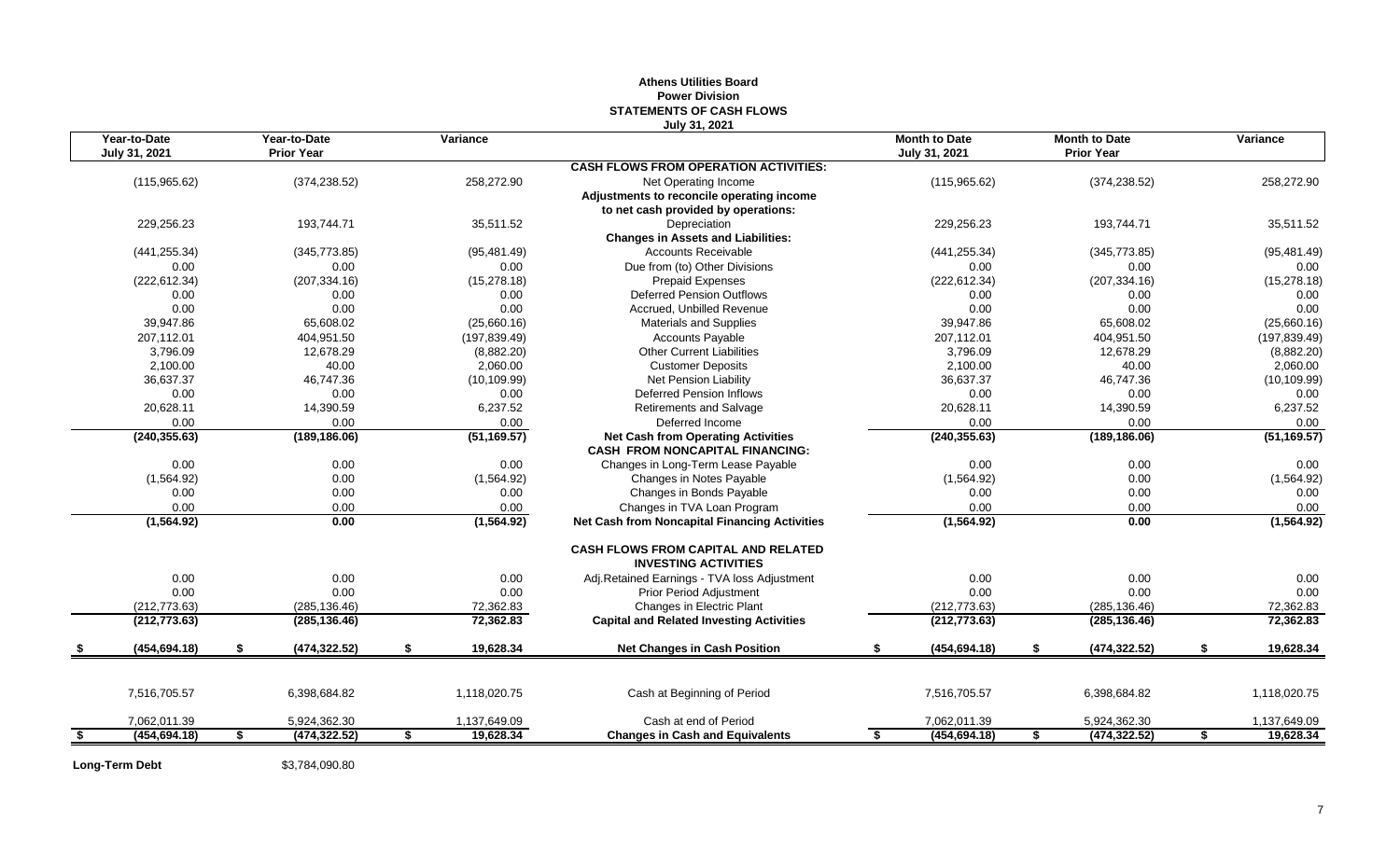#### Athens Utilities Board Statistics Report July 31, 2021

| Power:                       |         |        |           |            |
|------------------------------|---------|--------|-----------|------------|
|                              | Current | Prior  |           | # Accounts |
| Number of services:          | Month   | Year   | Change    | Change     |
| Residential                  | 11,179  | 11,133 | 0.41%     | 46         |
| Small Commercial             | 2,041   | 2,005  | 1.80%     | 36         |
| Large Commercial             | 263     | 267    | $-1.50\%$ | $-4$       |
| Street and Athletic Lighting | 19      | 20     | $-5.00\%$ | $-1$       |
| Outdoor Lighting             | 82      | 56     | 46.43%    | 26         |
| Total Services               | 13.584  | 13.481 | 0.76%     | 103        |

| <b>ISales Volumes:</b>     |            | <b>Current Month</b> |          |            | Year-to-Date      |          |
|----------------------------|------------|----------------------|----------|------------|-------------------|----------|
| <b>Kwh</b>                 | 7/31/2021  | <b>Prior Year</b>    | Change   | 7/31/2021  | <b>Prior Year</b> | Change   |
| Residential                | 13.436.117 | 13,388,435           | 0.36%    | 13,436,117 | 13,388,435        | 0.36%    |
| <b>I</b> Small Commercial  | 3,139,266  | 3,080,443            | 1.91%    | 3,139,266  | 3,080,443         | 1.91%    |
| Large Commercial           | 40,722,732 | 39,925,979           | 2.00%    | 40,722,732 | 39,925,979        | 2.00%    |
| <b>Street and Athletic</b> | 180,335    | 184,917              | $-2.48%$ | 180,335    | 184,917           | $-2.48%$ |
| Outdoor Lighting           | 212.705    | 219.405              | $-3.05%$ | 212.705    | 219.405           | $-3.05%$ |
| <b>Total</b>               | 57.691.155 | 56,799,179           | 1.57%    | 57.691.155 | 56,799,179        | 1.57%    |

| Employment         |               |                   |                   |
|--------------------|---------------|-------------------|-------------------|
|                    | July 31, 2021 | Same Month        | <b>Difference</b> |
|                    |               | <b>Prior Year</b> |                   |
| Employee Headcount | 61.00         | 58.00             | 3.00              |
| <b>IFTE</b>        | 64.89         | 63.22             | 1.67              |
| <b>Y-T-D FTE</b>   | 64.89         | 63.22             | . 67              |

| Heating/Cooling Degree Days (Calendar Month): |               |                   |                   |
|-----------------------------------------------|---------------|-------------------|-------------------|
|                                               | July 31, 2021 | <b>Prior Year</b> | <b>Difference</b> |
| Heating Degree Days                           |               |                   |                   |
| Cooling Degree Days                           |               | 479               | 232               |

| Heating/Cooling Degree Days (Billing Period): |               |                   |                   |
|-----------------------------------------------|---------------|-------------------|-------------------|
|                                               | July 31, 2021 | <b>Prior Year</b> | <b>Difference</b> |
| Heating Degree Days                           |               |                   |                   |
| Cooling Degree Days                           | 648           | 336               | 312               |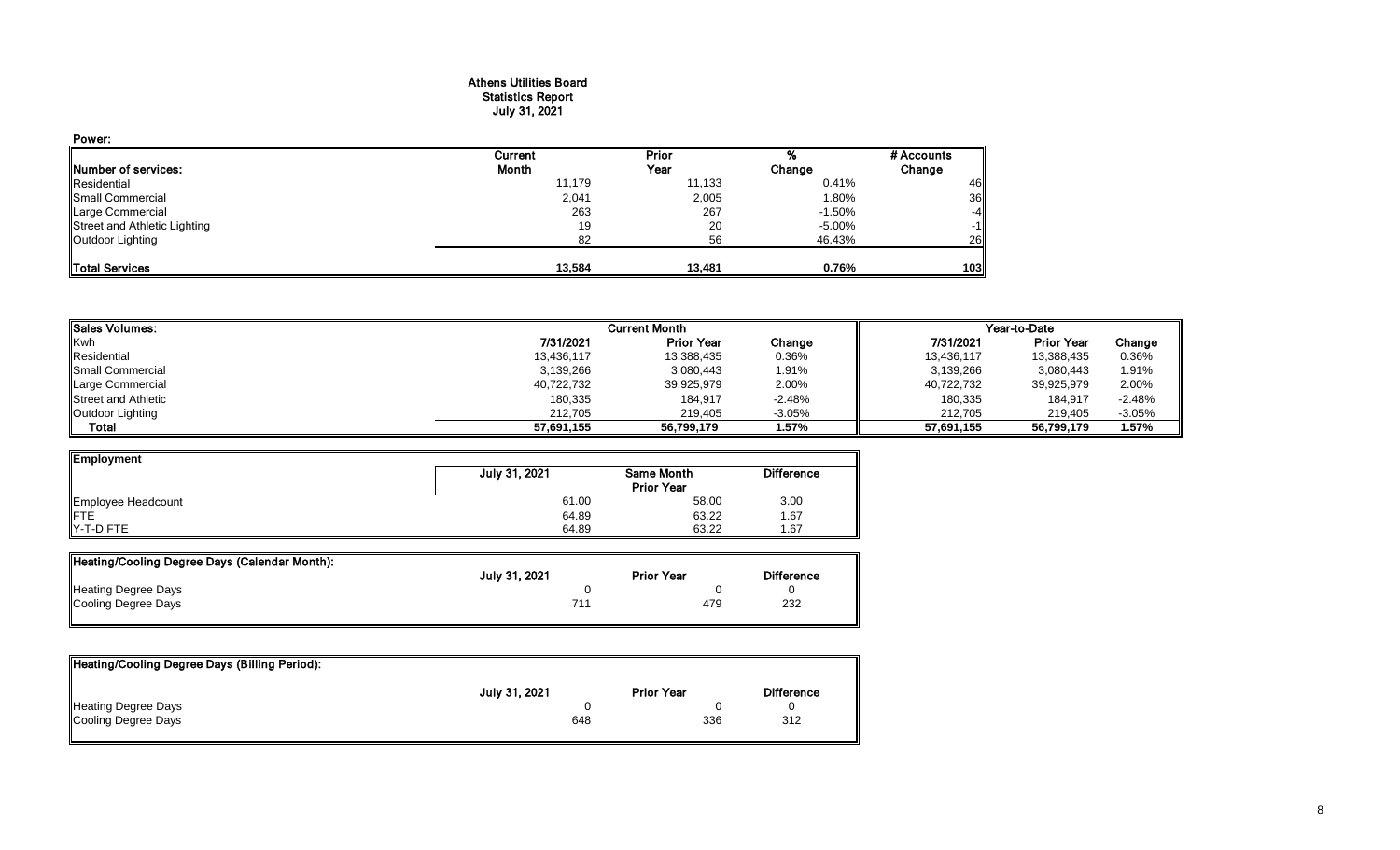### **Athens Utilities Board Power Division Capital Budget Month Ending as of July 31, 2021**

|                                            | <b>Budget</b> | <b>Actual</b>   | Variance to date<br>Favorable | <b>Estimated</b><br>% Project | % of Budget<br><b>Expended</b> |
|--------------------------------------------|---------------|-----------------|-------------------------------|-------------------------------|--------------------------------|
| <b>Planned Capital Improvements:</b>       |               |                 | (Unfavorable)                 | Completion                    |                                |
| Replace Truck 8                            | 220,000       |                 | 220,000                       |                               |                                |
| Replace Truck 60 (CNG)                     | 53,000        |                 | 53,000                        |                               |                                |
| Replace Truck 35 (CNG)                     | 53,000        |                 | 53,000                        |                               |                                |
| <b>LED Purchases</b>                       | 300,000       | 39,486          | 260,514                       |                               | 13.16%                         |
| Distribution automation 2-6 and 7-1        | 200,000       |                 | 200,000                       |                               |                                |
| West Athens Sub Controls                   | 100,000       |                 | 100,000                       |                               |                                |
| Fiber Path Englewood to Airport            | 75,000        |                 | 75,000                        |                               |                                |
| SCADA (Add Vipers and Cyber Security)      | 60,000        |                 | 60,000                        |                               |                                |
| Fiber GIS build plan for system(ECC)       | 50,000        |                 | 50,000                        |                               |                                |
| Central Athens Sub 9 Switches              | 35,000        |                 | 35,000                        |                               |                                |
| Vision Meters Upgrade                      | 25,000        |                 | 25,000                        |                               |                                |
| Diversified Fiber Exit Path                | 25,000        |                 | 25,000                        |                               |                                |
| mPower Improvements                        | 25,000        |                 | 25,000                        |                               |                                |
| Radio GPS integration                      | 20,000        |                 | 20,000                        |                               |                                |
| <b>Building Improvements</b>               | 15,000        |                 | 15,000                        |                               |                                |
| Other System Improvements                  | 390,000       | 19,521          | 370,479                       |                               | 5.01% Continuous               |
| Poles                                      | 300,000       | 8,636           | 291,364                       |                               | 2.88% Continuous               |
| Primary Wire and Underground               | 500,000       | 42,828          | 457,172                       |                               | 8.57% Continuous               |
| Transformers                               | 400,000       | 25,790          | 374,210                       |                               | 6.45% Continuous               |
| Services                                   | 400,000       | 45,686          | 354,314                       |                               | 11.42% Continuous              |
| IT Core (Servers, mainframe, etc.)         | 25,000        |                 | 25,000                        |                               | Continuous                     |
| <b>Total Planned Capital Improvements:</b> | 3,271,000     | 181,947         | 3,089,053                     |                               |                                |
| <b>Other Assets:</b>                       |               |                 |                               |                               |                                |
| Substation Signage (FY 2021)               | 40,000        | 6,736           | 33,264                        |                               |                                |
| Englewood Sub Voltage Reduction (FY 2021)  | 180,000       | 18,600          | 161,400                       |                               |                                |
| #6 Change out - CR250 (FY 2021)            | 250,000       | 105,292         | 144,708                       |                               |                                |
| Truck 1 Repair                             |               | 4,623           | (4,623)                       |                               |                                |
| Other                                      |               |                 |                               |                               |                                |
| <b>Total Other Assets:</b>                 | 470,000       | 135,251         | 334,749                       |                               |                                |
| Totals:                                    | 3,741,000 \$  | 317,198<br>- \$ | 3,423,802                     |                               |                                |
|                                            |               |                 |                               |                               |                                |

Percentage of Budget Spent Year-to-date **8.48%** Fiscal Year **8.33%**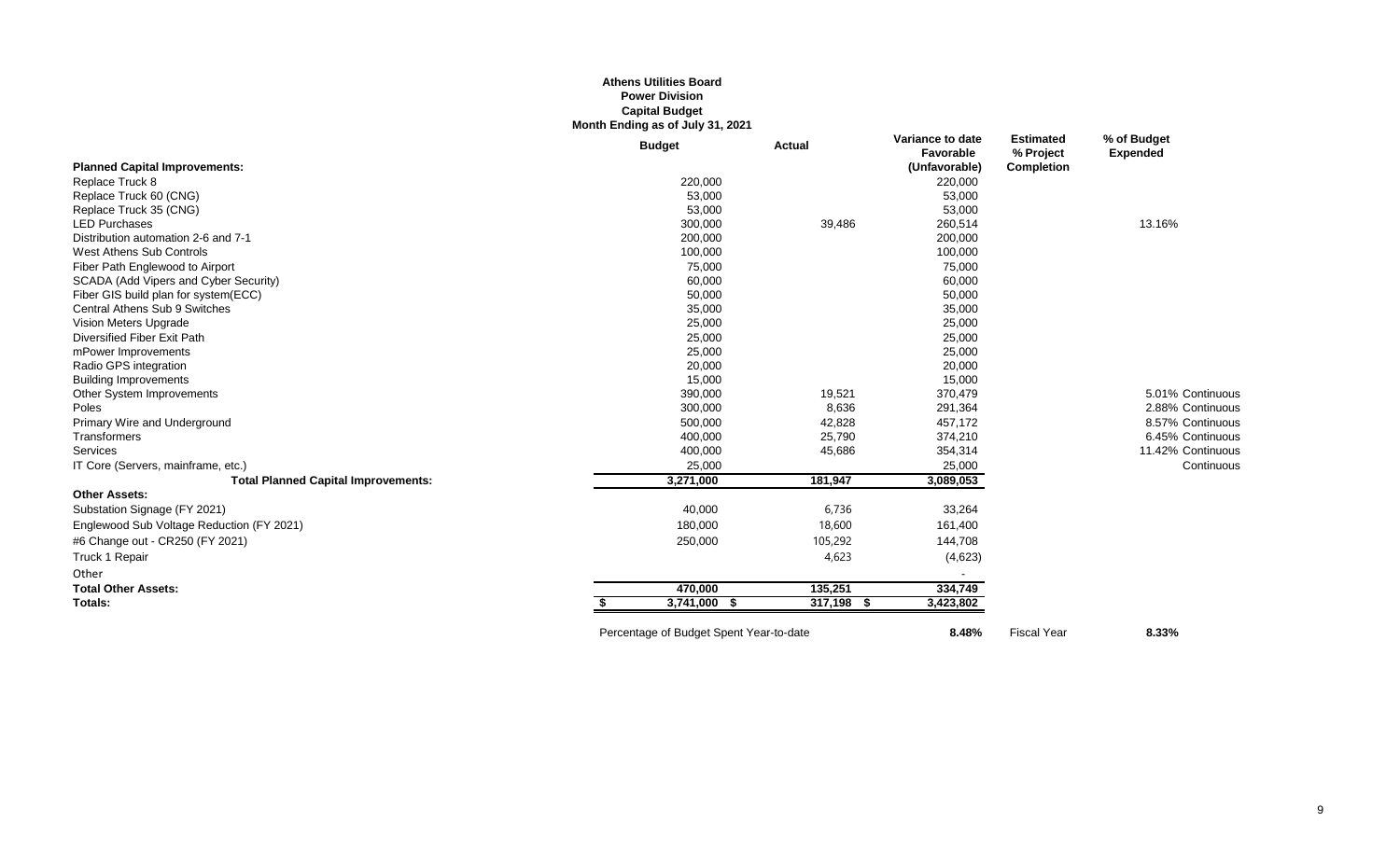|                                                  |                                                |                                           | <b>WATER DIVISION</b><br><b>BALANCE SHEET</b>                                               |                                                |                                                  |                                      |
|--------------------------------------------------|------------------------------------------------|-------------------------------------------|---------------------------------------------------------------------------------------------|------------------------------------------------|--------------------------------------------------|--------------------------------------|
| <b>Current Period</b><br>July 31, 2021           | <b>Prior Year</b>                              | Change from<br><b>Prior Year</b>          | July 31, 2021                                                                               | <b>Current Period</b><br>July 31, 2021         | Prior<br><b>Month</b>                            | Change<br>from prior<br><b>Month</b> |
|                                                  |                                                |                                           | Assets:                                                                                     |                                                |                                                  |                                      |
| 6,190,862.89<br>632,749.86                       | 6,743,960.15<br>295,997.51                     | (553,097.26)<br>336,752.35                | Cash and Cash Equivalents<br><b>Customer Receivables</b>                                    | 6,190,862.89<br>632,749.86                     | 6,274,462.27<br>628,983.08                       | (83,599.38)<br>3,766.78              |
| 0.00<br>7,955.94<br>202,085.16                   | 0.00<br>9,737.07<br>198,263.85                 | 0.00<br>(1,781.13)<br>3,821.31            | Due to/from Other Divisions<br><b>Other Receivables</b><br><b>Prepaid Expenses</b>          | 0.00<br>7,955.94<br>202,085.16                 | 0.00<br>23,870.40<br>100,198.45                  | 0.00<br>(15, 914.46)<br>101,886.71   |
| 221,147.20<br>7,254,801.05                       | 236,653.62<br>7,484,612.20                     | (15,506.42)<br>(229, 811.15)              | Materials and Supplies Inventory<br><b>Total Current Assets</b>                             | 221,147.20<br>7,254,801.05                     | 220,295.64<br>7,247,809.84                       | 851.56<br>6,991.21                   |
| 0.00                                             | 0.00                                           | 0.00                                      | Reserve and Other                                                                           | 0.00                                           | 0.00                                             | 0.00                                 |
| 0.00                                             | 0.00                                           | 0.00                                      | <b>Total Restricted Assets</b>                                                              | 0.00                                           | 0.00                                             | 0.00                                 |
| 0.00                                             | 0.00                                           | 0.00                                      | Debt Issue Costs, Net of Amortization                                                       | 0.00                                           | 0.00                                             | 0.00                                 |
| 581,279.16<br>34,064,111.32<br>(15, 329, 677.92) | 422,624.74<br>33,407,259.66<br>(14,609,855.22) | 158,654.42<br>656,851.66<br>(719, 822.70) | Deferred Pension Outflows<br>Water Utility Plant, at cost<br>Less: Accumulated Depreciation | 581,279.16<br>34,064,111.32<br>(15,329,677.92) | 581,279.16<br>34,024,943.52<br>(15, 225, 333.76) | 0.00<br>39,167.80<br>(104, 344.16)   |
| 18,734,433.40                                    | 18,797,404.44                                  | (62, 971.04)                              | <b>Net Water Utility Plant</b>                                                              | 18,734,433.40                                  | 18,799,609.76                                    | (65, 176.36)                         |
| 19,315,712.56                                    | 19,220,029.18                                  | 95,683.38                                 | <b>Total Long Term Assets</b>                                                               | 19,315,712.56                                  | 19,380,888.92                                    | (65, 176.36)                         |
| 26,570,513.61                                    | \$<br>26,704,641.38                            | \$<br>(134, 127.77)                       | <b>Total Assets</b>                                                                         | 26,570,513.61<br>\$                            | s.<br>26,628,698.76                              | \$<br>(58, 185.15)                   |
|                                                  |                                                |                                           | <b>Liabilities and Retained Earnings:</b>                                                   |                                                |                                                  |                                      |
| 79,094.29<br>91,255.14                           | 102,508.55<br>87,350.14                        | (23, 414.26)<br>3,905.00                  | <b>Accounts Payable</b><br><b>Customer Deposits</b>                                         | 79,094.29<br>91,255.14                         | 76,585.67<br>90,895.14                           | 2,508.62<br>360.00                   |
| 122,602.27                                       | 133,287.93                                     | (10,685.66)                               | <b>Other Current Liabilities</b>                                                            | 122,602.27                                     | 123,341.57                                       | (739.30)                             |
| 292,951.70                                       | 323,146.62                                     | (30, 194.92)                              | <b>Total Current Liabilities</b>                                                            | 292,951.70                                     | 290,822.38                                       | 2,129.32                             |
| 913,097.83<br>22,684.35                          | 720,655.14<br>37,985.70                        | 192,442.69<br>(15, 301.35)                | <b>Net Pension Liability</b><br>Deferred Pension Inflows                                    | 913,097.83<br>22,684.35                        | 902,792.88<br>22,684.35                          | 10,304.95<br>0.00                    |
| 0.00                                             | 0.00                                           | 0.00                                      | <b>Bonds Payable</b>                                                                        | 0.00                                           | 0.00                                             | 0.00                                 |
| 3,985,543.19                                     | 4,178,074.92                                   | (192, 531.73)                             | Note Payable                                                                                | 3,985,543.19                                   | 4,001,814.02                                     | (16, 270.83)                         |
| 4,921,325.37                                     | 4,936,715.76                                   | (15, 390.39)                              | <b>Total Long Term Liabilities</b>                                                          | 4,921,325.37                                   | 4,927,291.25                                     | (5,965.88)                           |
| 21,356,236.54                                    | 21,444,779.00                                  | (88, 542.46)                              | <b>Net Position</b>                                                                         | 21,356,236.54                                  | 21,410,585.13                                    | (54, 348.59)                         |
| 26.570.513.61<br>- \$                            | \$<br>26.704.641.38                            | \$<br>(134, 127.77)                       | <b>Total Liabilities and Retained Earnings</b>                                              | \$<br>26.570.513.61                            | 26.628.698.76<br>\$                              | (58, 185.15)<br>\$                   |

**ATHENS UTILITIES BOARD**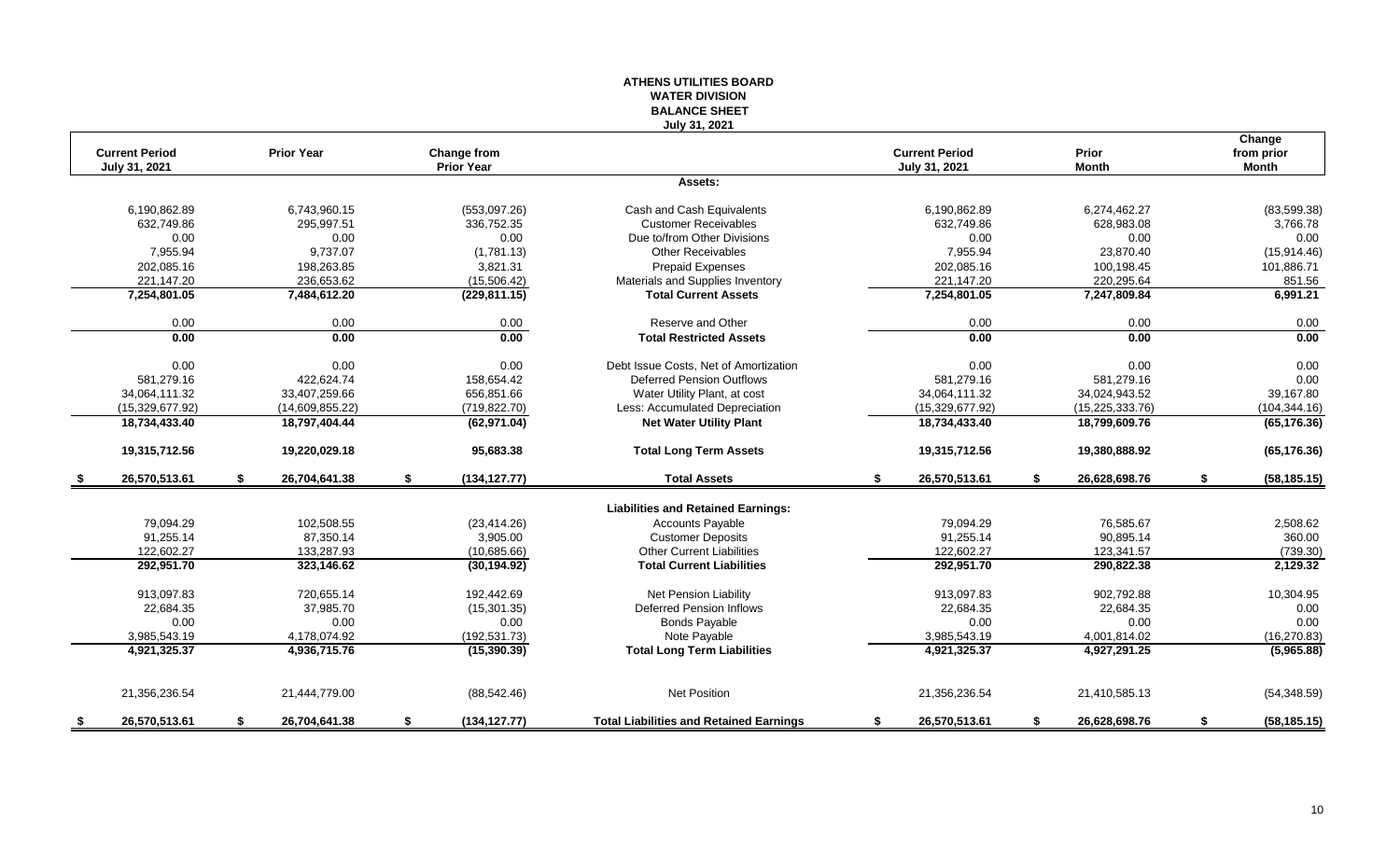|               |                   |                      | <b>Athens Utilities Board</b>                  |                   |                   |                   |
|---------------|-------------------|----------------------|------------------------------------------------|-------------------|-------------------|-------------------|
|               |                   |                      | <b>Profit and Loss Statement - Water</b>       |                   |                   |                   |
|               |                   |                      | July 31, 2021                                  |                   |                   |                   |
|               |                   | Variance             |                                                | <b>Current</b>    | Current           | Variance          |
| Year-to-Date  | Year-to-Date      | Favorable            | <b>Description</b>                             | Month             | Month             | Favorable         |
| July 31, 2021 | <b>Prior Year</b> | (Unfavorable)        |                                                | July 31, 2021     | <b>Prior Year</b> | (Unfavorable)     |
|               |                   |                      | <b>REVENUE:</b>                                |                   |                   |                   |
| 160,923.92    | 166,669.78        | (5,745.86)           | Residential                                    | 160,923.92        | 166,669.78        | (5,745.86)        |
| 175,372.78    | 166,623.24        | 8,749.54             | Small Commercial                               | 175,372.78        | 166,623.24        | 8,749.54          |
| 38,522.74     | 38,828.97         | (306.23)             | Large Commercial                               | 38,522.74         | 38,828.97         | (306.23)          |
| 11,101.40     | 12,354.88         | (1,253.48)           | Other                                          | 11,101.40         | 12,354.88         | (1,253.48)        |
| 385.920.84    | 384,476.87        | 1,443.97             | <b>Total Revenue</b>                           | 385,920.84        | 384,476.87        | 1.443.97          |
| 58,390.73     | 64,462.31         | 6,071.58             | <b>Purchased Supply</b>                        | 58,390.73         | 64,462.31         | 6,071.58          |
| 327,530.11    | 320,014.56        | 7,515.55             | <b>Contribution Margin</b>                     | 327,530.11        | 320,014.56        | 7,515.55          |
|               |                   |                      | <b>OPERATING EXPENSES:</b>                     |                   |                   |                   |
| 47,906.52     | 39,791.66         | (8, 114.86)          | Source and Pump Expense                        | 47,906.52         | 39,791.66         | (8, 114.86)       |
| 30,563.88     | 22,399.25         | (8, 164.63)          | <b>Distribution Expense</b>                    | 30,563.88         | 22,399.25         | (8, 164.63)       |
| 46,992.43     | 38,681.11         | (8,311.32)           | Customer Service and Customer Acct. Expense    | 46,992.43         | 38,681.11         | (8,311.32)        |
| 91,243.23     | 92,441.97         | 1,198.74             | Administrative and General Expense             | 91,243.23         | 92,441.97         | 1,198.74          |
| 216,706.06    | 193,313.99        | (23, 392.07)         | <b>Total operating expenses</b>                | 216,706.06        | 193,313.99        | (23, 392.07)      |
|               |                   |                      | <b>Maintenance Expenses</b>                    |                   |                   |                   |
| 10,962.73     | 8,460.40          | (2,502.33)           | Source and Pump Expense                        | 10,962.73         | 8,460.40          | (2,502.33)        |
| 45.619.44     | 45,186.81         | (432.63)             | <b>Distribution Expense</b>                    | 45,619.44         | 45,186.81         | (432.63)          |
| 128.44        | 113.60            | (14.84)              | Administrative and General Expense             | 128.44            | 113.60            | (14.84)           |
| 56,710.61     | 53,760.81         | (2,949.80)           | <b>Total Maintenance Expense</b>               | 56,710.61         | 53,760.81         | (2,949.80)        |
|               |                   |                      | <b>Other Operating Expenses</b>                |                   |                   |                   |
| 101,775.87    | 82,794.02         | (18,981.85)          | <b>Depreciation Expense</b>                    | 101.775.87        | 82,794.02         | (18,981.85)       |
| 101,775.87    | 82,794.02         | (18,981.85)          | <b>Total Other Operating Expenses</b>          | 101,775.87        | 82,794.02         | (18,981.85)       |
| 433,583.27    | 394,331.13        | (39, 252.14)         | <b>Total Operating and Maintenance Expense</b> | 433,583.27        | 394,331.13        | (39, 252.14)      |
| (47, 662.43)  | (9,854.26)        | (37,808.17)          | <b>Operating Income</b>                        | (47, 662.43)      | (9,854.26)        | (37,808.17)       |
| 1,379.94      | 2,383.31          | (1,003.37)           | Other Income                                   | 1,379.94          | 2,383.31          | (1,003.37)        |
| (46, 282.49)  | (7,470.95)        | (38, 811.54)         | <b>Total Income</b>                            | (46, 282.49)      | (7,470.95)        | (38, 811.54)      |
| 94.18         | 23.21             | (70.97)              | Other Expense                                  | 94.18             | 23.21             | (70.97)           |
| (46, 376.67)  | (7, 494.16)       | (38, 882.51)         | Net Income Before Debt Expense                 | (46, 376.67)      | (7, 494.16)       | (38, 882.51)      |
|               |                   |                      | <b>DEBT RELATED EXPENSES:</b>                  |                   |                   |                   |
| 0.00          | 0.00              | 0.00                 | Amortization of Debt Discount                  | 0.00              | 0.00              | 0.00              |
| 8,021.92      | 8,403.09          | 381.17               | Interest on Long Term Debt                     | 8,021.92          | 8,403.09          | 381.17            |
| 8,021.92      | 8,403.09          | 381.17               | <b>Total debt related expenses</b>             | 8,021.92          | 8,403.09          | 381.17            |
|               |                   |                      |                                                |                   |                   |                   |
| (54, 398.59)  | (15,897.25)       | (38,501.34)          | Net Income Before Extraordinary Income         | (54, 398.59)      | (15,897.25)       | (38,501.34)       |
| 50.00         | 0.00              | 50.00                | Grants, Contributions, Extraordinary           | 50.00             | 0.00              | 50.00             |
| (54, 348.59)  | (15,897.25)       | (38, 451.34)<br>- \$ | <b>CHANGE IN NET ASSETS</b>                    | (54,348.59)<br>-S | (15,897.25)<br>£. | (38, 451.34)<br>S |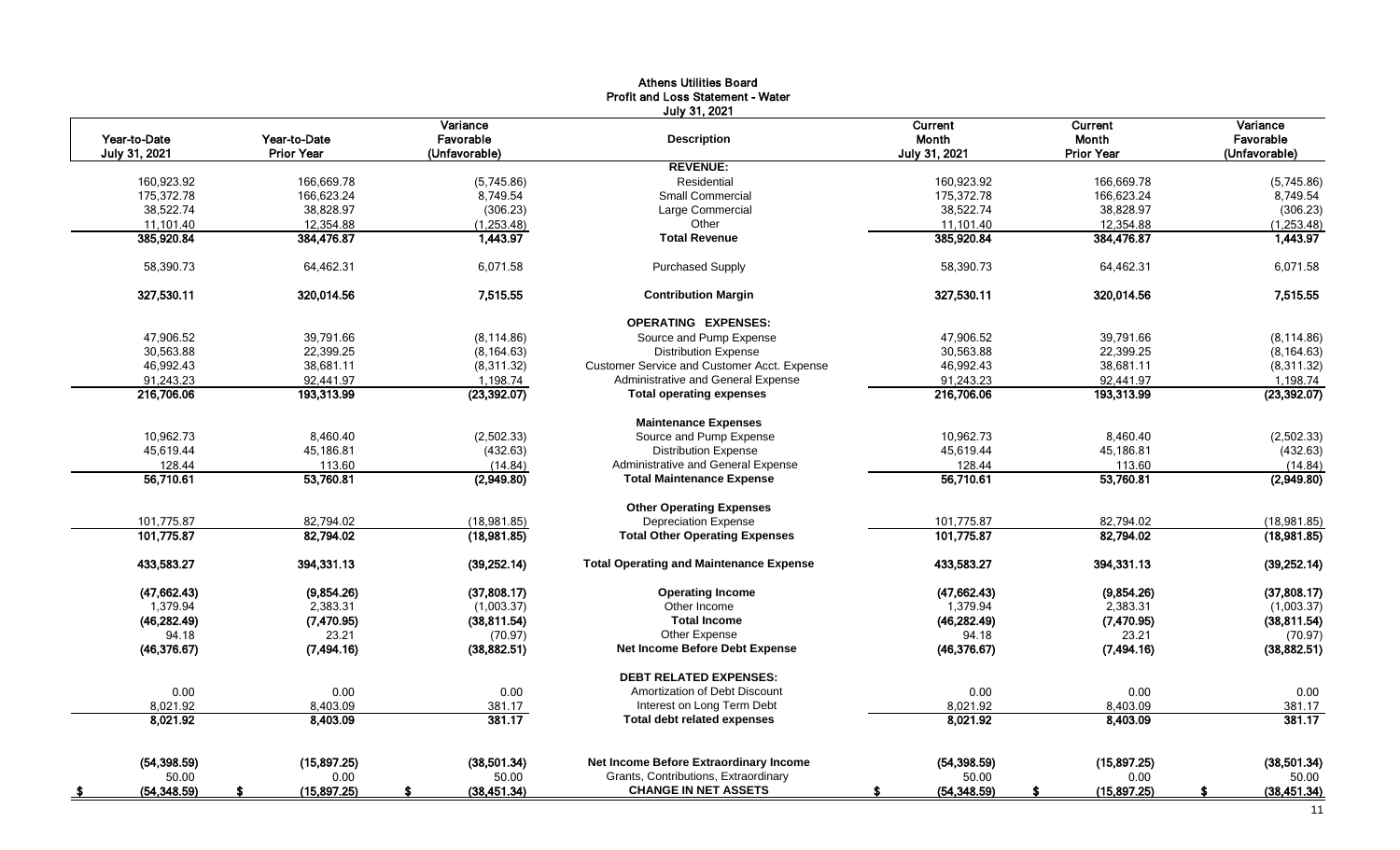|               |               |              | <b>Athens Utilities Board</b>                   |                      |               |               |
|---------------|---------------|--------------|-------------------------------------------------|----------------------|---------------|---------------|
|               |               |              | <b>Budget Comparison - Water</b>                |                      |               |               |
|               |               |              | July 31, 2021                                   |                      |               |               |
| Year-to-Date  | Year-to-Date  | $Y-T-D$      | <b>Description</b>                              | <b>Current Month</b> | Monthly       | <b>Budget</b> |
| July 31, 2021 | <b>Budget</b> | Variance     |                                                 | July 31, 2021        | <b>Budget</b> | Variance      |
|               |               |              |                                                 |                      |               |               |
|               |               |              | <b>REVENUE:</b>                                 |                      |               |               |
| 160,923.92    | 158,552.85    | 2,371.07     | Residential                                     | 160,923.92           | 158,552.85    | 2,371.07      |
| 175,372.78    | 162,893.91    | 12,478.87    | <b>Small Commercial</b>                         | 175,372.78           | 162,893.91    | 12,478.87     |
| 38,522.74     | 41,061.11     | (2,538.37)   | Large Commercial                                | 38,522.74            | 41,061.11     | (2,538.37)    |
| 11,101.40     | 12,290.32     | (1, 188.92)  | Other                                           | 11,101.40            | 12,290.32     | (1, 188.92)   |
| 385,920.84    | 374,798.19    | 11,122.65    | <b>Total Revenue</b>                            | 385,920.84           | 374,798.19    | 11,122.65     |
| 58,390.73     | 56,453.35     | (1,937.38)   | <b>Purchased Supply</b>                         | 58,390.73            | 56,453.35     | (1,937.38)    |
| 327,530.11    | 318,344.84    | 9,185.27     | <b>Contribution Margin</b>                      | 327,530.11           | 318,344.84    | 9,185.27      |
|               |               |              | <b>OPERATING EXPENSES:</b>                      |                      |               |               |
| 47,906.52     | 33,145.74     | (14,760.78)  | Source and Pump Expense                         | 47,906.52            | 33,145.74     | (14,760.78)   |
| 30,563.88     | 17,391.52     | (13, 172.36) | <b>Distribution Expense</b>                     | 30,563.88            | 17,391.52     | (13, 172.36)  |
| 46,992.43     | 34,452.86     | (12, 539.57) | Customer Service and Customer Acct. Expense     | 46,992.43            | 34,452.86     | (12, 539.57)  |
| 91,243.23     | 94,174.60     | 2,931.37     | Administrative and General Expense              | 91,243.23            | 94,174.60     | 2,931.37      |
| 216,706.06    | 179,164.72    | (37, 541.34) | <b>Total operating expenses</b>                 | 216,706.06           | 179,164.72    | (37, 541.34)  |
|               |               |              | <b>Maintenance Expenses</b>                     |                      |               |               |
| 10,962.73     | 5,942.82      | (5,019.91)   | Source and Pump Expense                         | 10,962.73            | 5,942.82      | (5,019.91)    |
| 45,619.44     | 33,694.46     | (11, 924.98) | <b>Distribution Expense</b>                     | 45,619.44            | 33,694.46     | (11, 924.98)  |
| 128.44        | 332.49        | 204.05       | Administrative and General Expense              | 128.44               | 332.49        | 204.05        |
| 56,710.61     | 39,969.77     | (16,740.84)  | <b>Total Maintenance Expense</b>                | 56,710.61            | 39,969.77     | (16,740.84)   |
|               |               |              | <b>Other Operating Expenses</b>                 |                      |               |               |
| 101,775.87    | 78,631.75     | (23, 144.12) | <b>Depreciation Expense</b>                     | 101,775.87           | 78,631.75     | (23, 144.12)  |
| 101,775.87    | 78,631.75     | (23, 144.12) | <b>Total Other Operating Expenses</b>           | 101,775.87           | 78,631.75     | (23, 144.12)  |
| 433,583.27    | 354,219.59    | (79, 363.68) | <b>Total Operating and Maintenance Expenses</b> | 433,583.27           | 354,219.59    | (79, 363.68)  |
| (47, 662.43)  | 20,578.60     | (68, 241.03) | <b>Operating Income</b>                         | (47, 662.43)         | 20,578.60     | (68, 241.03)  |
| 1,379.94      | 2,809.28      | (1,429.34)   | Other Income                                    | 1,379.94             | 2,809.28      | (1,429.34)    |
| (46, 282.49)  | 23,387.88     | (69, 670.37) | <b>Total Income</b>                             | (46, 282.49)         | 23,387.88     | (69, 670.37)  |
| 94.18         | 39.47         | (54.71)      | Other Expense                                   | 94.18                | 39.47         | (54.71)       |
| (46, 376.67)  | 23,348.40     | (69, 725.07) | <b>Net Income Before Debt Expense</b>           | (46, 376.67)         | 23,348.40     | (69, 725.07)  |
|               |               |              | <b>DEBT RELATED EXPENSES:</b>                   |                      |               |               |
| 0.00          | 0.00          | 0.00         | Amortization of Debt Discount                   | 0.00                 | 0.00          | 0.00          |
| 8,021.92      | 8,207.77      | 185.85       | Interest on Long Term Debt                      | 8,021.92             | 8,207.77      | 185.85        |
| 8,021.92      | 8,207.77      | 185.85       | Total debt related expenses                     | 8,021.92             | 8,207.77      | 185.85        |
|               |               |              |                                                 |                      |               |               |
| (54, 398.59)  | 15,140.63     | (69, 539.22) | Net Income Before Extraordinary Income          | (54, 398.59)         | 15,140.63     | (69, 539.22)  |
| 50.00         | 462.50        | (412.50)     | Grants, Contributions, Extraordinary            | 50.00                | 462.50        | (412.50)      |
| (54, 348.59)  | 15,603.13     | (69,951.72)  | <b>CHANGE IN NET ASSETS</b>                     | (54, 348.59)         | 15,603.13     | (69, 951.72)  |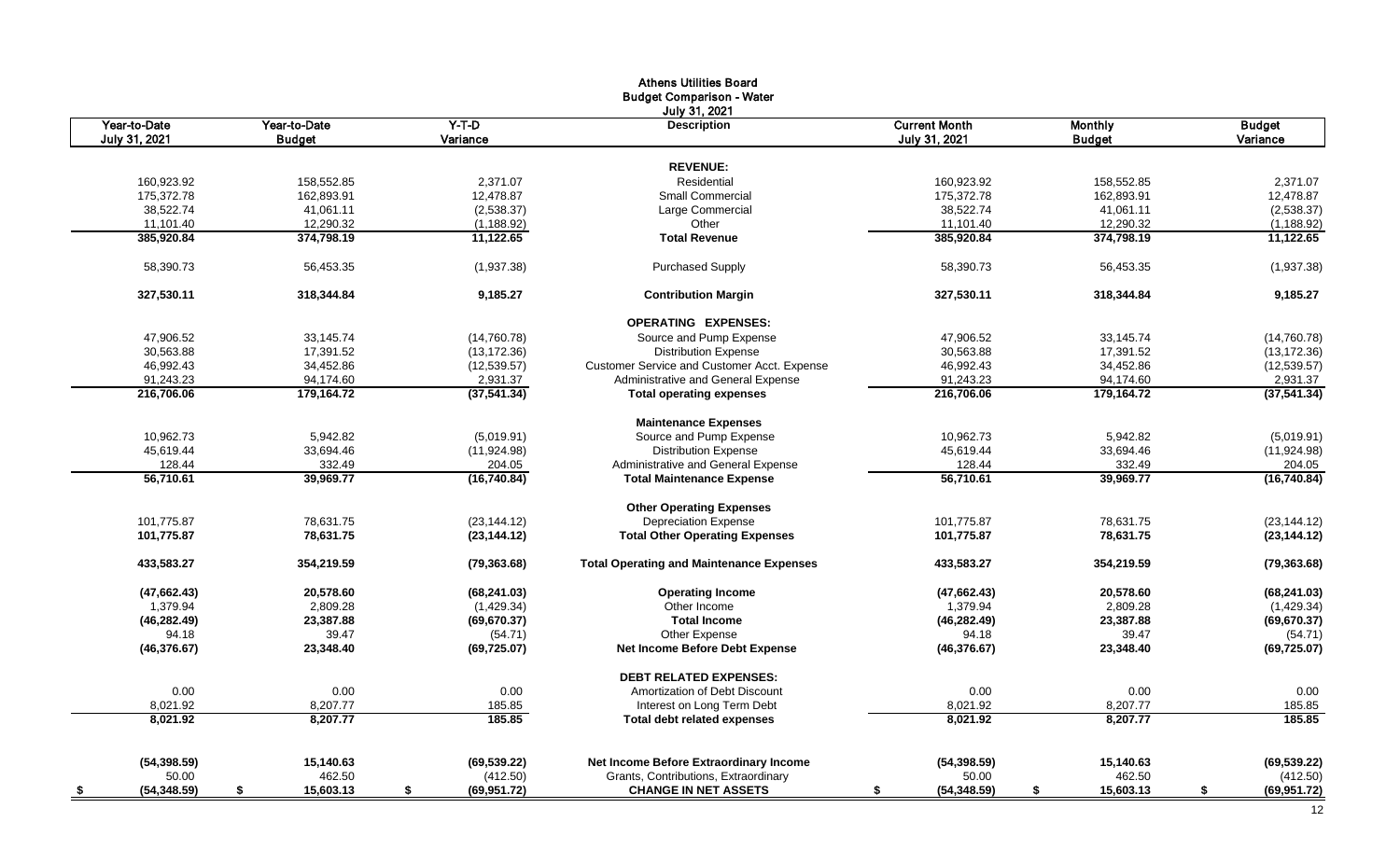## **Athens Utilities Board Water Division STATEMENTS OF CASH FLOWS July 31, 2021**

| Year-to-Date<br>July 31, 2021 | Year-to-Date<br><b>Prior Year</b> |    | Variance      |                                                         | <b>Month to Date</b><br>July 31, 2021 | <b>Month to Date</b><br><b>Prior Year</b> | Variance          |
|-------------------------------|-----------------------------------|----|---------------|---------------------------------------------------------|---------------------------------------|-------------------------------------------|-------------------|
|                               |                                   |    |               | <b>CASH FLOWS FROM OPERATING ACTIVITIES:</b>            |                                       |                                           |                   |
| (54, 398.59)                  | (15,897.25)                       |    | (38, 501.34)  | Net Operating Income                                    | (54, 398.59)                          | (15, 897.25)                              | (38, 501.34)      |
|                               |                                   |    |               | <b>Adjustments to Reconcile Operating Income</b>        |                                       |                                           |                   |
|                               |                                   |    |               | to Net Cash Provided by Operations                      |                                       |                                           |                   |
| 101,775.87                    | 82,794.02                         |    | 18,981.85     | Depreciation                                            | 101,775.87                            | 82,794.02                                 | 18,981.85         |
|                               |                                   |    |               | <b>Changes in Assets and Liabilities:</b>               |                                       |                                           |                   |
| 12,147.68                     | (10, 121.23)                      |    | 22,268.91     | <b>Receivables</b>                                      | 12,147.68                             | (10, 121.23)                              | 22,268.91         |
| 0.00                          | 0.00                              |    | 0.00          | Due from (to) Other Divisions                           | 0.00                                  | 0.00                                      | 0.00              |
| (101, 886.71)                 | (88,072.20)                       |    | (13, 814.51)  | <b>Prepaid Expenses</b>                                 | (101, 886.71)                         | (88,072.20)                               | (13, 814.51)      |
| 0.00                          | 0.00                              |    | 0.00          | <b>Deferred Pension Outflows</b>                        | 0.00                                  | 0.00                                      | 0.00              |
| (851.56)                      | 1,844.63                          |    | (2,696.19)    | <b>Materials and Supplies</b>                           | (851.56)                              | 1,844.63                                  | (2,696.19)        |
| 2,508.62                      | 8,958.37                          |    | (6,449.75)    | <b>Accounts Payable</b>                                 | 2,508.62                              | 8,958.37                                  | (6,449.75)        |
| (739.30)                      | 1,456.21                          |    | (2, 195.51)   | <b>Other Current Liabilities</b>                        | (739.30)                              | 1,456.21                                  | (2, 195.51)       |
| 10,304.95                     | 13,598.72                         |    | (3,293.77)    | <b>Net Pension Liability</b>                            | 10,304.95                             | 13,598.72                                 | (3,293.77)        |
| 0.00                          | 0.00                              |    | 0.00          | <b>Deferred Pension Inflows</b>                         | 0.00                                  | 0.00                                      | 0.00              |
| 2,568.29                      | 1,219.78                          |    | 1,348.51      | <b>Retirements and Salvage</b>                          | 2,568.29                              | 1,219.78                                  | 1,348.51          |
| 360.00                        | (80.00)                           |    | 440.00        | <b>Customer Deposits</b>                                | 360.00                                | (80.00)                                   | 440.00            |
| (28, 210.75)                  | (4, 298.95)                       |    | (23,911.80)   | <b>Net Cash from Operating Activities</b>               | (28, 210.75)                          | (4, 298.95)                               | (23,911.80)       |
|                               |                                   |    |               | <b>CASH FLOWS FROM NONCAPITAL FINANCING ACTIVITIES:</b> |                                       |                                           |                   |
| 0.00                          | 0.00                              |    | 0.00          | Changes in Bonds Payable                                | 0.00                                  | 0.00                                      | 0.00              |
| (16, 270.83)                  | (15,904.83)                       |    | (366.00)      | Changes in Notes Payable                                | (16, 270.83)                          | (15,904.83)                               | (366.00)          |
| (16, 270.83)                  | (15,904.83)                       |    | (366.00)      | <b>Net Cash from Financing Activities</b>               | (16, 270.83)                          | (15,904.83)                               | (366.00)          |
|                               |                                   |    |               | <b>CASH FLOW FROM CAPITAL AND INVESTING ACTIVITIES:</b> |                                       |                                           |                   |
| 0.00                          | 0.00                              |    | 0.00          | <b>Adjust Net Pension Obligation</b>                    | 0.00                                  | 0.00                                      | 0.00              |
| 0.00                          | 0.00                              |    | 0.00          | <b>Prior Period Adjustment</b>                          | 0.00                                  | 0.00                                      | 0.00              |
| 50.00                         | 0.00                              |    | 50.00         | Grants, Contributions & Other Extraordinary             | 50.00                                 | 0.00                                      | 50.00             |
| (39, 167.80)                  | (52, 343.49)                      |    | 13,175.69     | <b>Water Utility Plant</b>                              | (39, 167.80)                          | (52, 343.49)                              | 13,175.69         |
| (39, 117.80)                  | (52, 343.49)                      |    | 13,225.69     | Net from Capital and Investing Activities               | (39, 117.80)                          | (52, 343.49)                              | 13,225.69         |
| (83,599.38)                   | \$<br>(72, 547.27)                | \$ | (11,052.11)   | <b>Net Changes in Cash Position</b>                     | \$<br>(83,599.38)                     | \$<br>(72, 547.27)                        | \$<br>(11,052.11) |
|                               |                                   |    |               |                                                         |                                       |                                           |                   |
| 6,274,462.27                  | 6,816,507.42                      |    | (542, 045.15) | Cash at Beginning of Period                             | 6,274,462.27                          | 6,816,507.42                              | (542, 045.15)     |
| 6,190,862.89                  | 6,743,960.15                      |    | (553,097.26)  | Cash at End of Period                                   | 6,190,862.89                          | 6,743,960.15                              | (553,097.26)      |
| (83,599.38)                   | \$<br>(72, 547.27)                | S. | (11,052.11)   | <b>Changes in Cash and Equivalents</b>                  | (83,599.38)                           | (72, 547.27)                              | \$<br>(11,052.11) |

Long-Term Debt 3,985,543.19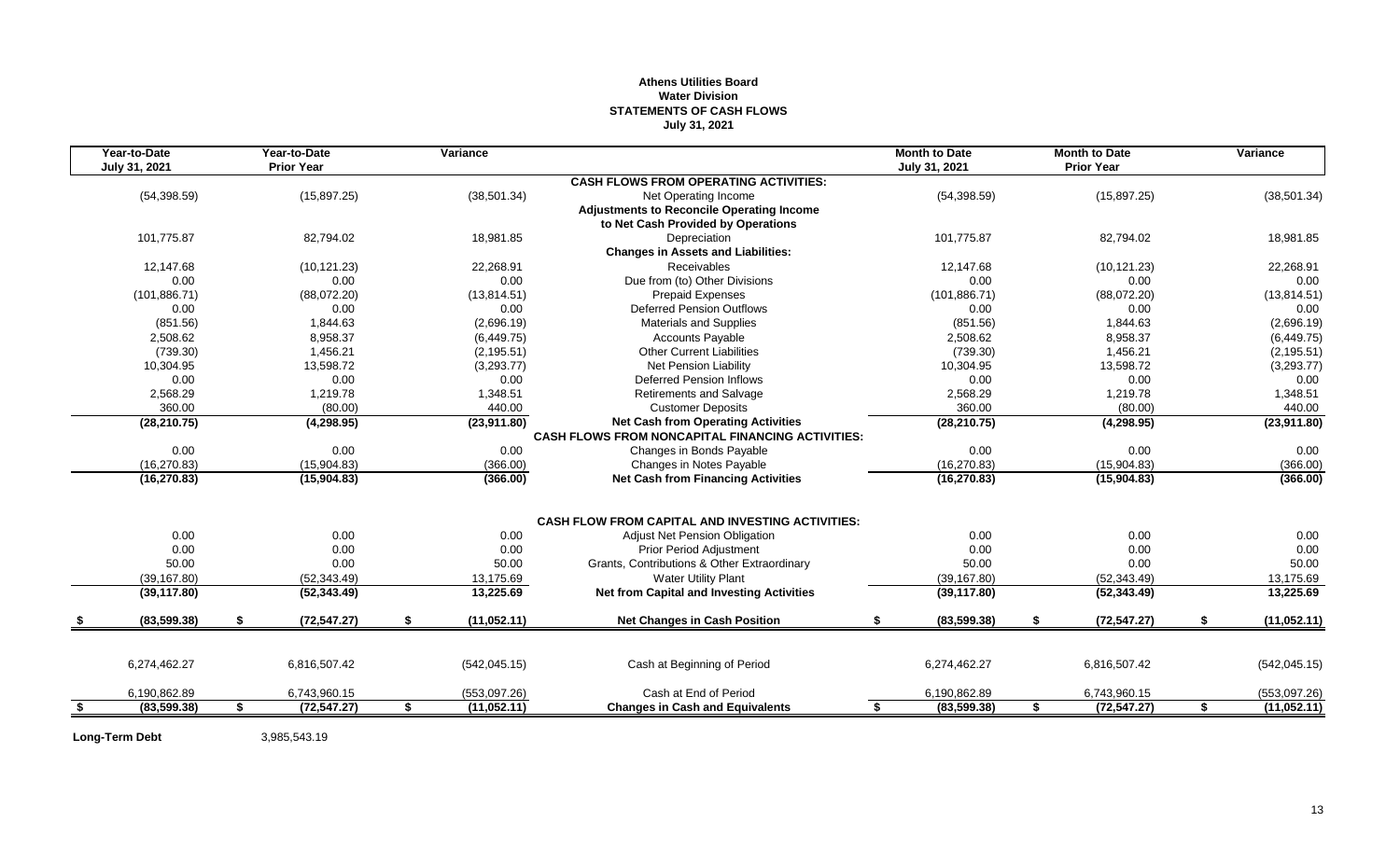## Athens Utilities Board Statistics Report July 31, 2021

| Water:              |         |       |        |            |
|---------------------|---------|-------|--------|------------|
|                     | Current | Prior | %      | # Accounts |
| Number of services: | Month   | Year  | Change | Change     |
| Residential         | 7,146   | 7,067 | 1.12%  | 79         |
| Small Commercial    | 1,276   | 1,251 | 2.00%  | 25         |
| Large Commercial    | 37      | 36    | 2.78%  |            |
|                     | 8,459   | 8,354 | 1.26%  | 105        |

| <b>ISales Volumes:</b> |               | <b>Current Month</b> | Year-to-Date |           |                   |          |
|------------------------|---------------|----------------------|--------------|-----------|-------------------|----------|
| Gallonsx100            | July 31, 2021 | <b>Prior Year</b>    | Change       | 7/31/2021 | <b>Prior Year</b> | Change   |
| Residential            | 292,495       | 309,717              | $-5.56\%$    | 292,495   | 309,717           | $-5.56%$ |
| Small Commercial       | 452,562       | 423,191              | 6.94%        | 452,562   | 423,191           | 6.94%    |
| Large Commercial       | 97,322        | 99,070               | $-1.76\%$    | 97,322    | 99,070            | 1.76%    |
|                        | 842.379       | 831.978              | 1.25%        | 842.379   | 831.978           | $1.25\%$ |

| <b>Employment</b>  |               |                   |                   |
|--------------------|---------------|-------------------|-------------------|
|                    | July 31, 2021 | <b>Prior Year</b> | <b>Difference</b> |
| Employee Headcount | 14.00         | 14.00             | 0.00              |
| FTE<br>Y-T-D FTE   | 14.71         | 14.74             | $-0.03$           |
|                    | 14.71         | 14.74             | $-0.03$           |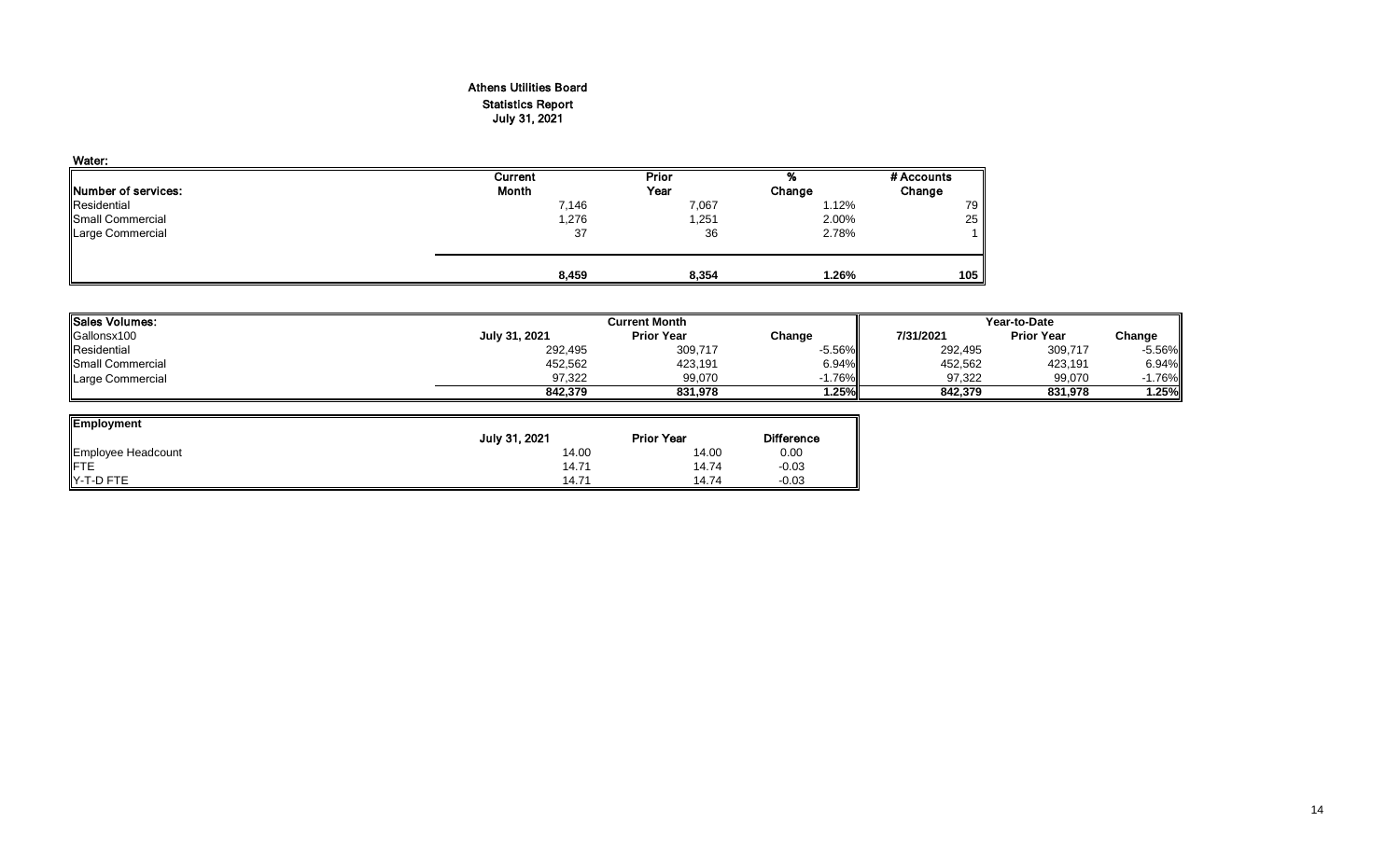### **Athens Utilities Board Water Division Capital Budget**

**Month Ending as of July 31, 2021**

|                                                         | <b>Budget</b> | <b>Actual</b> | Variance to date<br>Favorable<br>(Unfavorable) | <b>Estimated</b><br>% Project<br><b>Completion</b> | <b>Percent Budget</b><br><b>Expended</b> |            |
|---------------------------------------------------------|---------------|---------------|------------------------------------------------|----------------------------------------------------|------------------------------------------|------------|
| <b>Planned Capital Improvements:</b>                    |               |               |                                                |                                                    |                                          |            |
| Replace Truck 24 (2009 F150)                            | 40,000        |               | 40,000                                         |                                                    |                                          |            |
| Replace Truck 33 (Meter Reading)                        | 53,000        |               | 53,000                                         |                                                    |                                          |            |
| Replace Truck 29 (Meter Reading)                        | 53,000        |               | 53,000                                         |                                                    |                                          |            |
| Congress Pkwy - Phase 2 (Rocky Mount Rd. to Dennis St.) | 446,000       |               | 446,000                                        |                                                    |                                          |            |
| New Water Well Development                              | 100,000       |               | 100,000                                        |                                                    |                                          |            |
| Replace recovery pump at WTP                            | 35,000        |               | 35,000                                         |                                                    |                                          |            |
| Water Plant Building Maint and Lab Equipment            | 50,000        |               | 50,000                                         |                                                    |                                          | Continuous |
| Meter Change Out (Large, Small and Testing)             | 30,000        | 1,952         | 28,048                                         |                                                    |                                          | Continuous |
| Reservoir and Pump Maintenance                          | 10,000        |               | 10,000                                         |                                                    |                                          | Continuous |
| <b>Water Line Extensions</b>                            | 200,000       | 2,020         | 197,980                                        |                                                    |                                          | Continuous |
| <b>Distribution Rehabilitation</b>                      | 125,000       | 9,946         | 115,054                                        |                                                    |                                          | Continuous |
| Field and Safety Equipment                              | 25,000        |               | 25,000                                         |                                                    |                                          | Continuous |
| <b>Water Services</b>                                   | 160,000       | 23,467        | 136,533                                        |                                                    |                                          | Continuous |
| Technology (SCADA, Computers)                           | 35,000        | 1,465         | 33,535                                         |                                                    |                                          | Continuous |
| IT Core (Servers, mainframe, etc.)                      | 20,000        |               | 20,000                                         |                                                    |                                          | Continuous |
| <b>Total Planned Capital Improvements:</b>              | 1,382,000 \$  | 38,850        | 1,343,150                                      |                                                    |                                          |            |
| <b>Other Assets:</b>                                    |               |               |                                                |                                                    |                                          |            |
|                                                         |               |               |                                                |                                                    |                                          |            |
| Other                                                   |               |               |                                                |                                                    |                                          |            |
| <b>Total Other Assets:</b>                              |               |               |                                                |                                                    |                                          |            |
| Totals:                                                 | 1,382,000 \$  | 38,850        | 1,343,150                                      |                                                    |                                          |            |
|                                                         |               |               |                                                |                                                    |                                          |            |

Percentage of Budget Spent Year-to-date **2.81%** Percentage of Budget Spent Year **8.33%**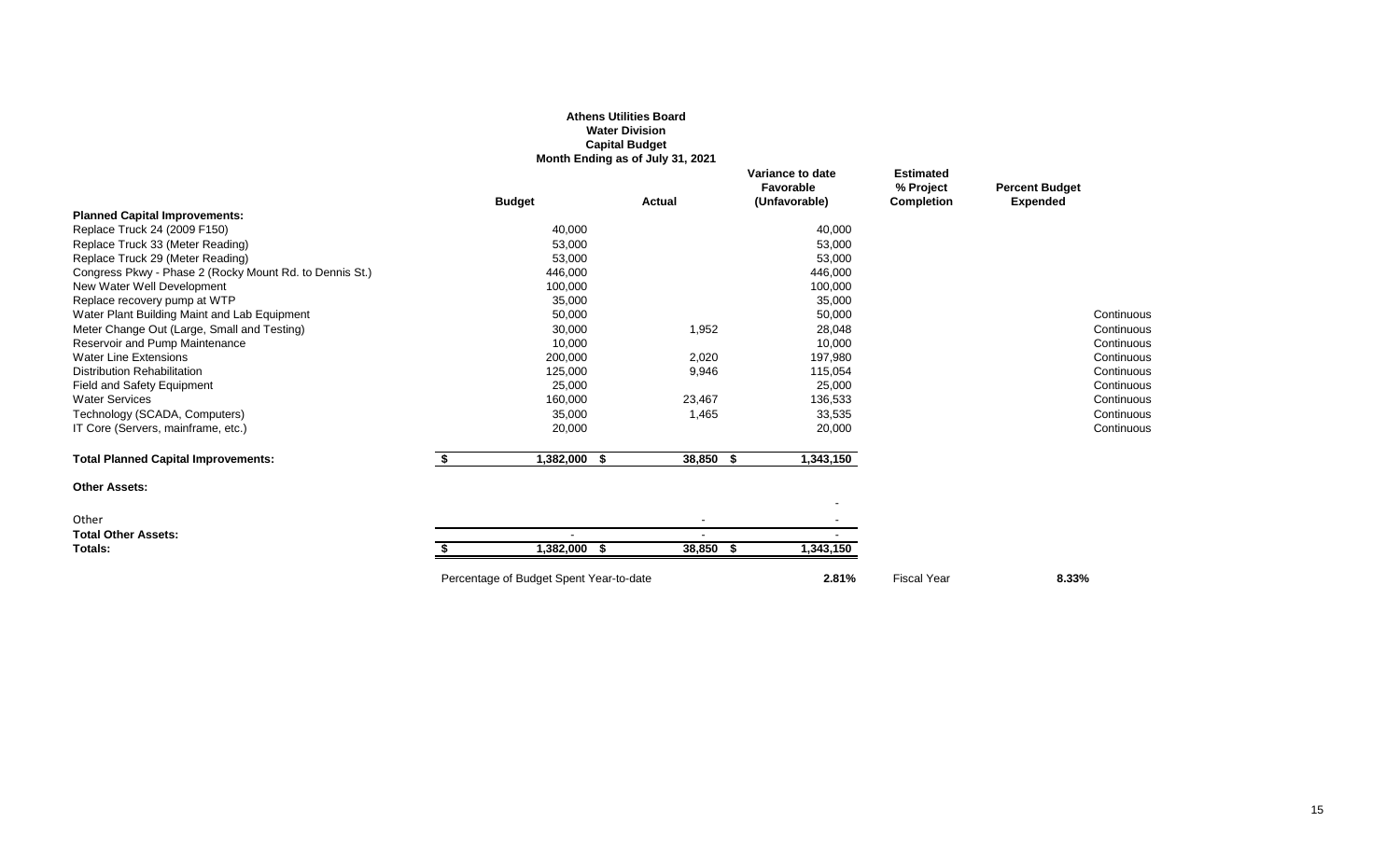#### **ATHENS UTILITIES BOARD GAS DIVISION BALANCE SHEET July 31, 2021**

|    | <b>Current Period</b> |    | <b>Prior Year</b> | Change from       |                                                |    | <b>Current Period</b> |    | Prior             | Change<br>from prior |
|----|-----------------------|----|-------------------|-------------------|------------------------------------------------|----|-----------------------|----|-------------------|----------------------|
|    | July 31, 2021         |    |                   | <b>Prior Year</b> |                                                |    | July 31, 2021         |    | Month             | <b>Month</b>         |
|    |                       |    |                   |                   | Assets:                                        |    |                       |    |                   |                      |
|    | 6,426,807.11          |    | 6,075,929.80      | 350,877.31        | Cash and Cash Equivalents                      |    | 6,426,807.11          |    | 6,641,069.80      | (214, 262.69)        |
|    | 450.854.33            |    | 204.323.36        | 246.530.97        | Receivables                                    |    | 450.854.33            |    | 474.159.10        | (23, 304.77)         |
|    | 380,030.06            |    | 317,665.93        | 62,364.13         | <b>Prepaid Expenses</b>                        |    | 380,030.06            |    | 208,773.17        | 171,256.89           |
|    | 0.00                  |    | 0.00              | 0.00              | Gas Unit Loans                                 |    | 0.00                  |    | 0.00              | 0.00                 |
|    | 137,212.03            |    | 131,719.92        | 5,492.11          | Materials and Supplies Inventory               |    | 137,212.03            |    | 142,570.85        | (5,358.82)           |
|    | 7,394,903.53          |    | 6,729,639.01      | 665,264.52        | <b>Total Current Assets</b>                    |    | 7,394,903.53          |    | 7,466,572.92      | (71,669.39)          |
|    | 24,556,276.77         |    | 24, 207, 231. 32  | 349,045.45        | Gas Utility Plant, at Cost                     |    | 24,556,276.77         |    | 24,490,144.97     | 66,131.80            |
|    | (10.474.418.87)       |    | (9,948,560.25)    | (525, 858.62)     | Less: Accumulated Depreciation                 |    | (10, 474, 418.87)     |    | (10, 407, 720.30) | (66, 698.57)         |
|    | 14,081,857.90         |    | 14,258,671.07     | (176, 813.17)     | <b>Net Gas Utility Plant</b>                   |    | 14,081,857.90         |    | 14,082,424.67     | (566.77)             |
|    | 416,499.91            |    | 310,914.78        | 105,585.13        | <b>Deferred Pension Outflows</b>               |    | 416,499.91            |    | 416,499.91        | 0.00                 |
| \$ | 21,893,261.34         | S. | 21,299,224.86     | \$<br>594,036.48  | <b>Total Assets</b>                            | S. | 21,893,261.34         | S. | 21,965,497.50     | \$<br>(72, 236.16)   |
|    |                       |    |                   |                   |                                                |    |                       |    |                   |                      |
|    |                       |    |                   |                   | <b>Liabilities and Retained Earnings:</b>      |    |                       |    |                   |                      |
|    | 0.00                  |    | 0.00              | 0.00              | Short Term Notes Payable                       |    | 0.00                  |    | 0.00              | 0.00                 |
|    | 325,902.90            |    | 171,695.13        | 154.207.77        | <b>Accounts Payable</b>                        |    | 325,902.90            |    | 274,376.04        | 51,526.86            |
|    | 115.032.98            |    | 109.867.98        | 5.165.00          | <b>Customer Deposits</b>                       |    | 115,032.98            |    | 114.542.98        | 490.00               |
|    | 132,637.79            |    | 67,521.90         | 65,115.89         | <b>Accrued Liabilities</b>                     |    | 132,637.79            |    | 70,614.22         | 62,023.57            |
|    | 573,573.67            |    | 349,085.01        | 224,488.66        | <b>Total Current Liabilities</b>               |    | 573,573.67            |    | 459,533.24        | 114,040.43           |
|    | 654,368.58            |    | 524,830.27        | 129,538.31        | <b>Net Pension Liability</b>                   |    | 654,368.58            |    | 646,871.90        | 7,496.68             |
|    | 16,253.86             |    | 27,708.77         | (11, 454.91)      | Deferred Pension Inflows                       |    | 16,253.86             |    | 16,253.86         | 0.00                 |
|    | 20,649,065.23         |    | 20,397,600.81     | 251,464.42        | <b>Net Position</b>                            |    | 20,649,065.23         |    | 20,842,838.50     | (193, 773.27)        |
| S. | 21,893,261.34         | \$ | 21,299,224.86     | \$<br>594,036.48  | <b>Total Liabilities and Retained Earnings</b> | S  | 21,893,261.34         | S. | 21,965,497.50     | \$<br>(72, 236.16)   |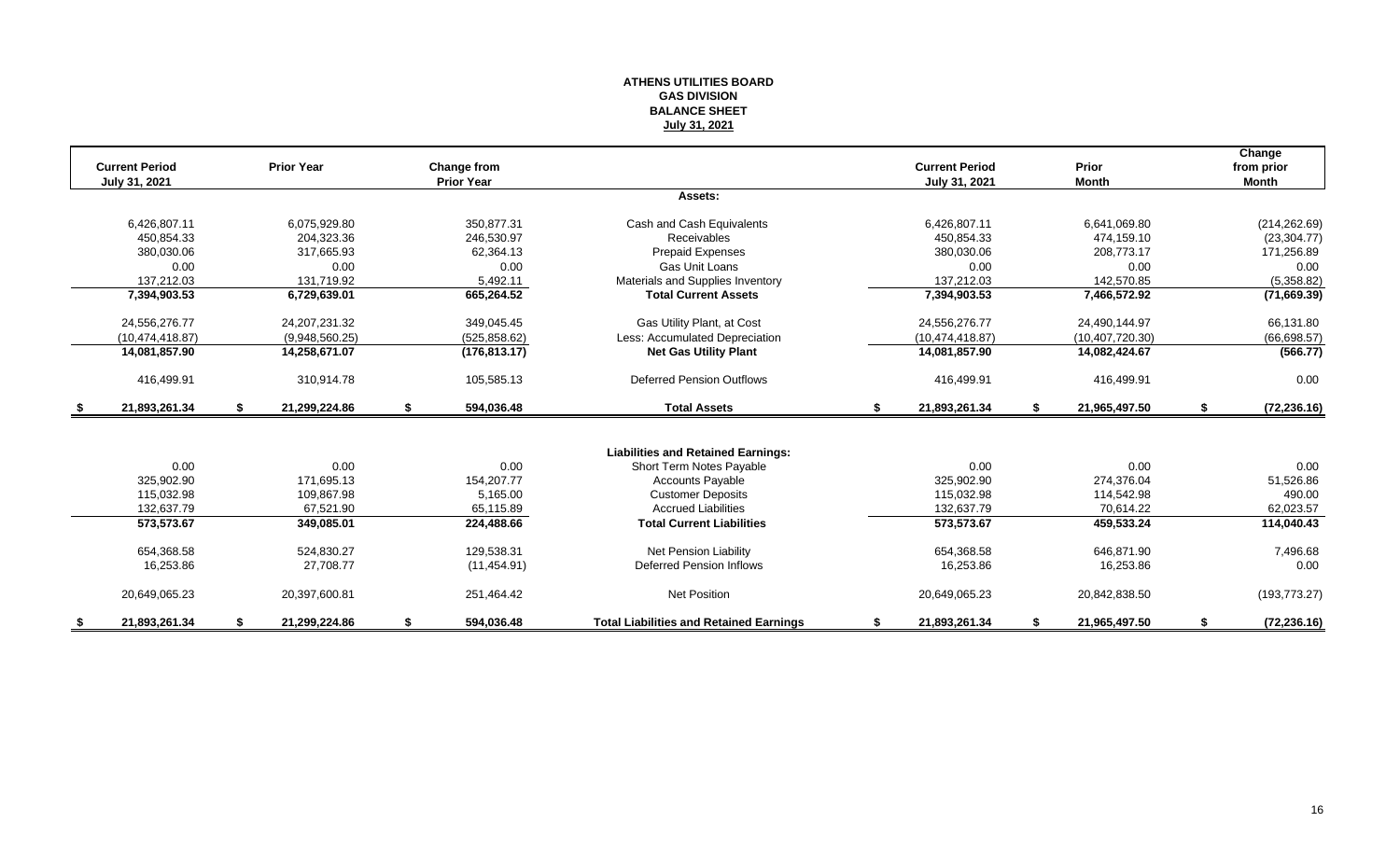## Athens Utilities Board Profit and Loss Statement - Gas July 31, 2021

| Year-to-Date         | Year-to-Date      | Variance<br>Favorable |                                           | Current<br>Month | Current<br>Month  | Variance<br>Favorable |
|----------------------|-------------------|-----------------------|-------------------------------------------|------------------|-------------------|-----------------------|
| July 31, 2021        | <b>Prior Year</b> | (Unfavorable)         | <b>REVENUE:</b>                           | July 31, 2021    | <b>Prior Year</b> | (Unfavorable)         |
| 59,616.90            | 56,236.91         | 3,379.99              | Residential                               | 59,616.90        | 56,236.91         | 3,379.99              |
| 60,474.52            | 48,105.23         | 12,369.29             | <b>Small Commercial</b>                   | 60.474.52        | 48,105.23         | 12,369.29             |
| 55.547.05            | 44,926.72         | 10.620.33             | Large Commercial                          | 55.547.05        | 44,926.72         | 10,620.33             |
| 90,836.50            | 74,551.12         | 16,285.38             | Interruptible                             | 90,836.50        | 74,551.12         | 16,285.38             |
| 896.17               | 831.19            | 64.98                 | CNG                                       | 896.17           | 831.19            | 64.98                 |
| 4,612.97             | 5,878.58          | (1,265.61)            | Fees and Other Gas Revenues               | 4,612.97         | 5,878.58          | (1,265.61)            |
| 271,984.11           | 230,529.75        | 41,454.36             | <b>Total Revenue</b>                      | 271,984.11       | 230,529.75        | 41,454.36             |
| 230,456.46           | 132,030.43        | (98, 426.03)          | Purchased supply                          | 230,456.46       | 132,030.43        | (98, 426.03)          |
| 41,527.65            | 98,499.32         | (56, 971.67)          | <b>Contribution Margin</b>                | 41,527.65        | 98,499.32         | (56, 971.67)          |
|                      |                   |                       | <b>OPERATING EXPENSES:</b>                |                  |                   |                       |
| 36,802.34            | 32,714.15         | (4,088.19)            | <b>Distribution Expense</b>               | 36,802.34        | 32,714.15         | (4,088.19)            |
| 34.586.69            | 30.746.47         | (3,840.22)            | Customer Service and Customer Acct. Exp.  | 34.586.69        | 30,746.47         | (3,840.22)            |
| 51,229.16            | 58,636.61         | 7,407.45              | Administrative and General Expense        | 51,229.16        | 58,636.61         | 7,407.45              |
| 122,618.19           | 122,097.23        | (520.96)              | <b>Total operating expenses</b>           | 122,618.19       | 122,097.23        | (520.96)              |
|                      |                   |                       | <b>Maintenance Expense</b>                |                  |                   |                       |
| 28,360.65            | 32,855.50         | 4,494.85              | <b>Distribution Expense</b>               | 28,360.65        | 32,855.50         | 4,494.85              |
| 1,916.59             | 1,136.62          | (779.97)              | Administrative and General Expense        | 1,916.59         | 1,136.62          | (779.97)              |
| 30,277.24            | 33,992.12         | 3,714.88              | <b>Total Maintenance Expense</b>          | 30,277.24        | 33,992.12         | 3,714.88              |
|                      |                   |                       | <b>Other Operating Expenses</b>           |                  |                   |                       |
| 64,034.12            | 54,710.63         | (9,323.49)            | Depreciation                              | 64,034.12        | 54,710.63         | (9,323.49)            |
| 19,628.42            | 18,945.45         | (682.97)              | <b>Tax Equivalents</b>                    | 19,628.42        | 18,945.45         | (682.97)              |
| 83,662.54            | 73,656.08         | (10,006.46)           | <b>Total Other Operating Expenses</b>     | 83,662.54        | 73,656.08         | (10,006.46)           |
| 467,014.43           | 361,775.86        | (105, 238.57)         | <b>Operating and Maintenance Expenses</b> | 467,014.43       | 361,775.86        | (105, 238.57)         |
| (195,030.32)         | (131, 246.11)     | (63,784.21)           | <b>Operating Income</b>                   | (195,030.32)     | (131, 246.11)     | (63,784.21)           |
| 1,330.24             | 2,177.60          | (847.36)              | Other Income                              | 1,330.24         | 2,177.60          | (847.36)              |
| (193,700.08)         | (129,068.51)      | (64, 631.57)          | <b>Total Income</b>                       | (193,700.08)     | (129,068.51)      | (64, 631.57)          |
| 73.19                | 36.80             | (36.39)               | Miscellaneous Income Deductions           | 73.19            | 36.80             | (36.39)               |
| (193, 773.27)        | (129, 105.31)     | (64, 667.96)          | Net Income Before Extraordinary           | (193, 773.27)    | (129, 105.31)     | (64, 667.96)          |
| 0.00                 | 0.00              | 0.00                  | Grants, Contributions, Extraordinary      | 0.00             | 0.00              | 0.00                  |
| (193, 773.27)<br>- 5 | (129, 105.31)     | (64, 667.96)          | <b>Change in Net Assets</b>               | (193, 773.27)    | (129, 105.31)     | (64, 667.96)          |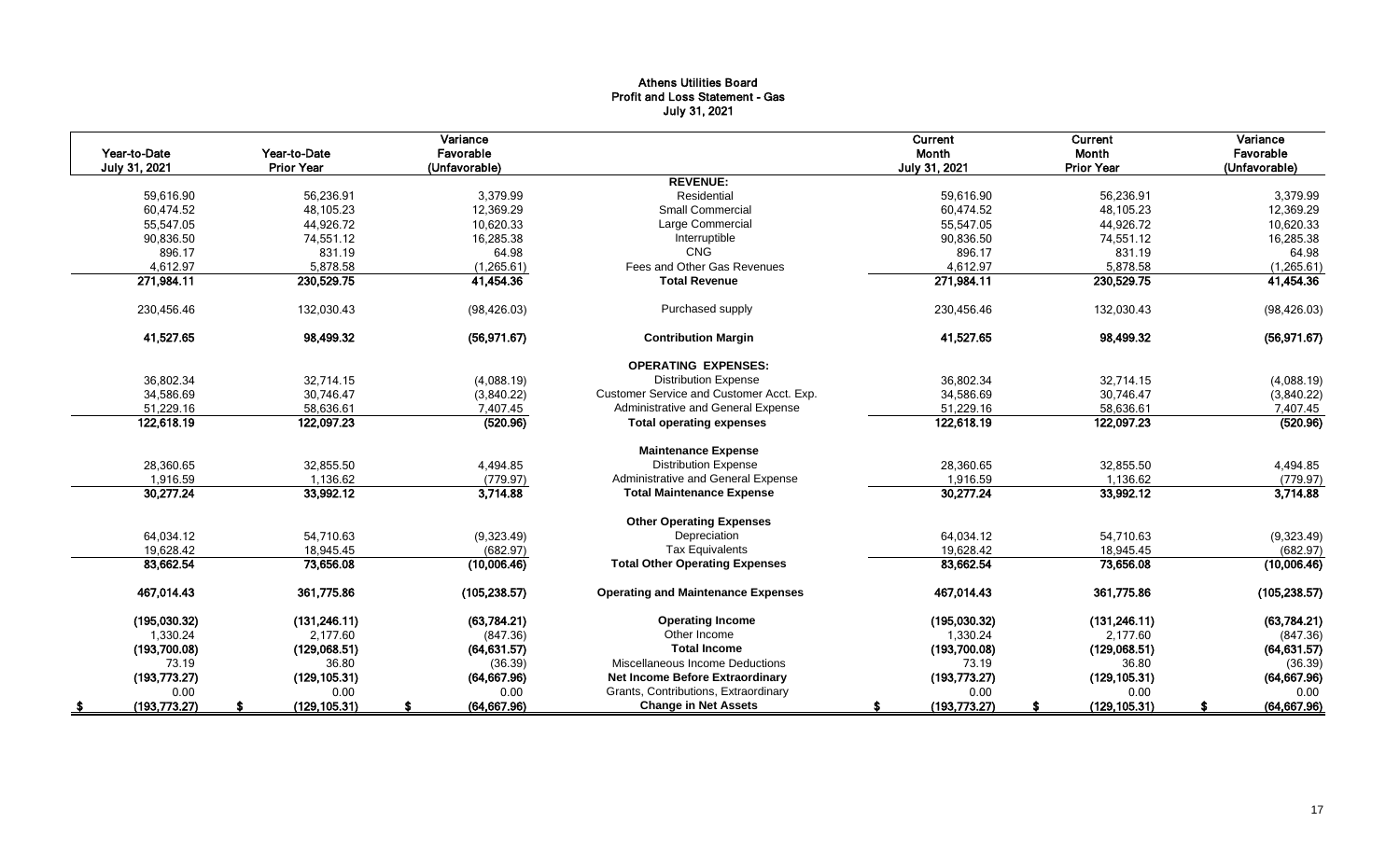## Athens Utilities Board Budget Comparison - Gas July 31, 2021

| Year-to-Date  | Year-to-Date  |               |    | $Y-T-D$       | <b>Description</b>                        | <b>Current Month</b> | <b>Monthly</b>      | <b>Budget</b>      |
|---------------|---------------|---------------|----|---------------|-------------------------------------------|----------------------|---------------------|--------------------|
| July 31, 2021 | <b>Budget</b> |               |    | Variance      |                                           | July 31, 2021        | <b>Budget</b>       | Variance           |
|               |               |               |    |               | <b>REVENUE:</b>                           |                      |                     |                    |
| 59.616.90     |               | 51,440.05     |    | 8.176.85      | Residential                               | 59.616.90            | 51,440.05           | 8,176.85           |
| 60,474.52     |               | 53,670.47     |    | 6,804.05      | <b>Small Commercial</b>                   | 60,474.52            | 53,670.47           | 6,804.05           |
| 55,547.05     |               | 42,588.27     |    | 12,958.78     | Large Commercial                          | 55,547.05            | 42,588.27           | 12,958.78          |
| 90,836.50     |               | 63,281.96     |    | 27,554.54     | Interruptible                             | 90,836.50            | 63,281.96           | 27,554.54          |
| 896.17        |               | 837.26        |    | 58.91         | CNG                                       | 896.17               | 837.26              | 58.91              |
| 4,612.97      |               | 9,202.55      |    | (4,589.58)    | Fees and Other Gas Revenues               | 4,612.97             | 9,202.55            | (4,589.58)         |
| 271,984.11    |               | 221,020.57    |    | 50,963.54     | <b>Total Revenue</b>                      | 271,984.11           | 221,020.57          | 50,963.54          |
| 230,456.46    |               | 158,531.12    |    | (71, 925.34)  | Purchased supply                          | 230,456.46           | 158,531.12          | (71, 925.34)       |
| 41,527.65     |               | 62,489.45     |    | (20,961.80)   | <b>Contribution Margin</b>                | 41,527.65            | 62,489.45           | (20,961.80)        |
|               |               |               |    |               | <b>OPERATING EXPENSES:</b>                |                      |                     |                    |
| 36,802.34     |               | 30,900.65     |    | (5,901.69)    | <b>Distribution Expense</b>               | 36,802.34            | 30,900.65           | (5,901.69)         |
| 34,586.69     |               | 26,567.44     |    | (8,019.25)    | Cust. Service and Cust. Acct. Expense     | 34,586.69            | 26,567.44           | (8,019.25)         |
| 51,229.16     |               | 58,382.89     |    | 7,153.73      | Administrative and General Expense        | 51,229.16            | 58,382.89           | 7,153.73           |
| 122,618.19    |               | 115,850.98    |    | (6, 767.21)   | <b>Total operating expenses</b>           | 122,618.19           | 115,850.98          | (6, 767.21)        |
|               |               |               |    |               | <b>Maintenance Expense</b>                |                      |                     |                    |
| 28,360.65     |               | 19,975.61     |    | (8,385.04)    | <b>Distribution Expense</b>               | 28,360.65            | 19,975.61           | (8,385.04)         |
| 1,916.59      |               | 696.91        |    | (1,219.68)    | Administrative and General Expense        | 1,916.59             | 696.91              | (1,219.68)         |
| 30,277.24     |               | 20,672.52     |    | (9,604.72)    | <b>Total Maintenance Expense</b>          | 30,277.24            | 20,672.52           | (9,604.72)         |
|               |               |               |    |               | <b>Other Operating Expenses</b>           |                      |                     |                    |
| 64,034.12     |               | 52,609.66     |    | (11, 424.46)  | Depreciation                              | 64,034.12            | 52,609.66           | (11, 424.46)       |
| 19,628.42     |               | 18,149.90     |    | (1,478.52)    | <b>Tax Equivalents</b>                    | 19,628.42            | 18,149.90           | (1,478.52)         |
| 83,662.54     |               | 70,759.55     |    | (12,902.99)   | <b>Total Other Operating Expenses</b>     | 83,662.54            | 70,759.55           | (12,902.99)        |
| 467,014.43    |               | 365,814.17    |    | (101, 200.26) | <b>Operating and Maintenance Expenses</b> | 467,014.43           | 365,814.17          | (101, 200.26)      |
| (195,030.32)  |               | (144, 793.60) |    | (50, 236.72)  | <b>Operating Income</b>                   | (195,030.32)         | (144, 793.60)       | (50, 236.72)       |
| 1,330.24      |               | 538.89        |    | 791.35        | Other Income                              | 1,330.24             | 538.89              | 791.35             |
| (193,700.08)  |               | (144, 254.71) |    | (49, 445.37)  | <b>Total Income</b>                       | (193,700.08)         | (144, 254.71)       | (49, 445.37)       |
| 73.19         |               | 1,685.54      |    | 1,612.35      | Miscellaneous Income Deductions           | 73.19                | 1,685.54            | 1,612.35           |
| (193, 773.27) |               | (145, 940.25) |    | (47, 833.02)  | <b>Net Before Extraordinary</b>           | (193, 773.27)        | (145, 940.25)       | (47, 833.02)       |
| 0.00          |               | 1,291.67      |    | (1,291.67)    | Grants, Contributions, Extraordinary      | 0.00                 | 1,291.67            | (1,291.67)         |
| (193, 773.27) | S             | (144, 648.59) | -S | (49, 124.68)  | <b>Change in Net Assets</b>               | (193, 773.27)        | \$<br>(144, 648.59) | \$<br>(49, 124.68) |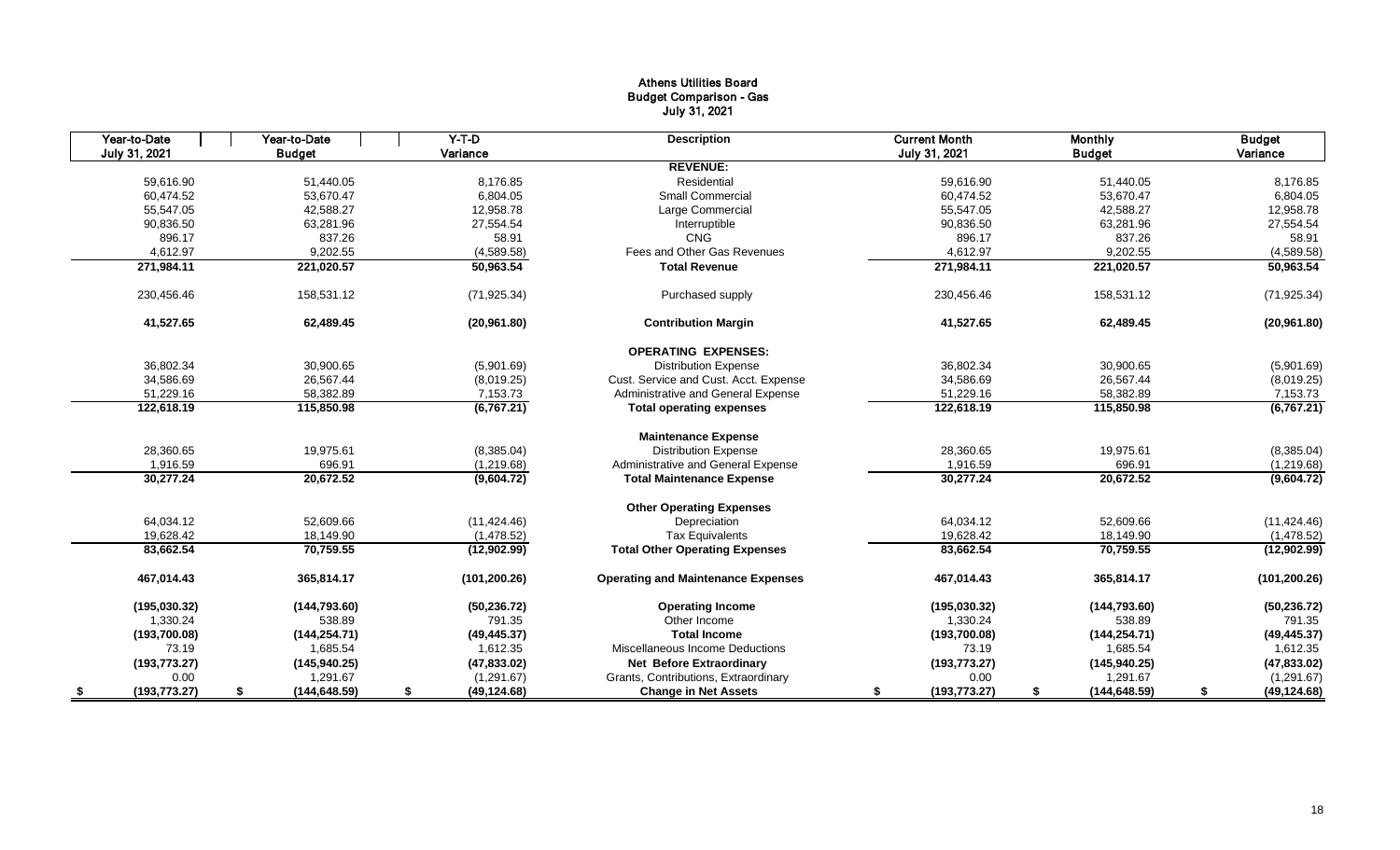## **Athens Utilities Board Gas Division STATEMENTS OF CASH FLOWS July 31, 2021**

| Year-to-Date<br>July 31, 2021 | Year-to-Date<br><b>Prior Year</b> | Variance           |                                                              | <b>Month to Date</b><br>July 31, 2021 |    | <b>Month to Date</b><br><b>Prior Year</b> | Variance           |
|-------------------------------|-----------------------------------|--------------------|--------------------------------------------------------------|---------------------------------------|----|-------------------------------------------|--------------------|
|                               |                                   |                    | <b>CASH FLOWS FROM OPERATING ACTIVITIES:</b>                 |                                       |    |                                           |                    |
| (193, 773.27)                 | (129, 105.31)                     | (64, 667.96)       | Net Operating Income                                         | (193, 773.27)                         |    | (129, 105.31)                             | (64, 667.96)       |
|                               |                                   |                    | <b>Adjustments to Reconcile Operating Income</b>             |                                       |    |                                           |                    |
|                               |                                   |                    | to Net Cash Provided by Operations:                          |                                       |    |                                           |                    |
| 64,034.12                     | 54,710.63                         | 9,323.49           | Depreciation                                                 | 64,034.12                             |    | 54,710.63                                 | 9,323.49           |
|                               |                                   |                    | <b>Changes in Assets and Liabilities:</b>                    |                                       |    |                                           |                    |
| 23,304.77                     | 46,457.60                         | (23, 152.83)       | Receivables                                                  | 23,304.77                             |    | 46,457.60                                 | (23, 152.83)       |
| 0.00                          | 0.00                              | 0.00               | Due from (to) Other Divisions                                | 0.00                                  |    | 0.00                                      | 0.00               |
| (171, 256.89)                 | (105, 417.90)                     | (65,838.99)        | <b>Prepaid Expenses</b>                                      | (171, 256.89)                         |    | (105, 417.90)                             | (65, 838.99)       |
| 0.00                          | 0.00                              | 0.00               | Deferred Pension Outflows                                    | 0.00                                  |    | 0.00                                      | 0.00               |
| 5,358.82                      | (7,633.64)                        | 12,992.46          | <b>Materials and Supplies</b>                                | 5,358.82                              |    | (7,633.64)                                | 12,992.46          |
| 51.526.86                     | (8,940.16)                        | 60,467.02          | <b>Accounts Payable</b>                                      | 51.526.86                             |    | (8,940.16)                                | 60,467.02          |
| 62,023.57                     | (356.31)                          | 62,379.88          | <b>Other Current Liabilities</b>                             | 62,023.57                             |    | (356.31)                                  | 62,379.88          |
| 490.00                        | (1,190.00)                        | 1,680.00           | <b>Customer Deposits</b>                                     | 490.00                                |    | (1, 190.00)                               | 1,680.00           |
| 7,496.68                      | 9,066.14                          | (1,569.46)         | Net Pension Liabilities                                      | 7,496.68                              |    | 9,066.14                                  | (1,569.46)         |
| 0.00                          | 0.00                              | 0.00               | <b>Deferred Pension Inflows</b>                              | 0.00                                  |    | 0.00                                      | 0.00               |
| 2,664.45                      | 2,951.48                          | (287.03)           | <b>Retirements and Salvage</b>                               | 2,664.45                              |    | 2,951.48                                  | (287.03)           |
| 0.00                          | 0.00                              | $0.00\,$           | Gas Unit Loans                                               | 0.00                                  |    | 0.00                                      | 0.00               |
| (148, 130.89)                 | (139, 457.47)                     | (8,673.42)         | <b>Net Cash from Operating Activities</b>                    | (148, 130.89)                         |    | (139, 457.47)                             | (8,673.42)         |
|                               |                                   |                    |                                                              |                                       |    |                                           |                    |
|                               |                                   |                    | <b>CASH FROM CAPITAL AND INVESTING ACTIVITIES:</b>           |                                       |    |                                           |                    |
| 0.00                          | 0.00                              | 0.00               | Adjust Net Pension Obligation                                | 0.00                                  |    | 0.00                                      | 0.00               |
| 0.00                          | 0.00                              | 0.00               | Prior Period Adjustment                                      | 0.00                                  |    | 0.00                                      | 0.00               |
| 0.00                          | 0.00                              | 0.00               | Grants, Contributions & Other Extraordinary Income (Expense) | 0.00                                  |    | 0.00                                      | 0.00               |
| (66, 131.80)                  | (29, 974.18)                      | (36, 157.62)       | Changes in Gas Utility Plant                                 | (66, 131.80)                          |    | (29, 974.18)                              | (36, 157.62)       |
| (66, 131.80)                  | (29, 974.18)                      | (36, 157.62)       | Net Cash from Capital and Related Investing Activities       | (66, 131.80)                          |    | (29, 974.18)                              | (36, 157.62)       |
|                               |                                   |                    | <b>Cash from Financing Activities</b>                        |                                       |    |                                           |                    |
| 0.00                          | 0.00                              | 0.00               | Short Term Notes Payable                                     | 0.00                                  |    | 0.00                                      | 0.00               |
| (214, 262.69)                 | \$<br>(169, 431.65)               | \$<br>(44, 831.04) | <b>Net Changes in Cash Position</b>                          | (214, 262.69)<br>\$                   | \$ | (169, 431.65)                             | \$<br>(44, 831.04) |
| 6,641,069.80                  | 6,245,361.45                      |                    | Cash at Beginning of Period                                  |                                       |    | 6,245,361.45                              |                    |
|                               |                                   | 395,708.35         |                                                              | 6,641,069.80                          |    |                                           | 395,708.35         |
| 6,426,807.11                  | 6,075,929.80                      | 350,877.31         | Cash at End of Period                                        | 6,426,807.11                          |    | 6,075,929.80                              | 350,877.31         |
| (214, 262.69)                 | \$<br>(169, 431.65)               | \$<br>(44, 831.04) | <b>Changes in Cash and Equivalents</b>                       | (214, 262.69)<br>\$                   | \$ | (169, 431.65)                             | \$<br>(44, 831.04) |
|                               |                                   |                    |                                                              |                                       |    |                                           |                    |

**Long-Term Debt** \$0.00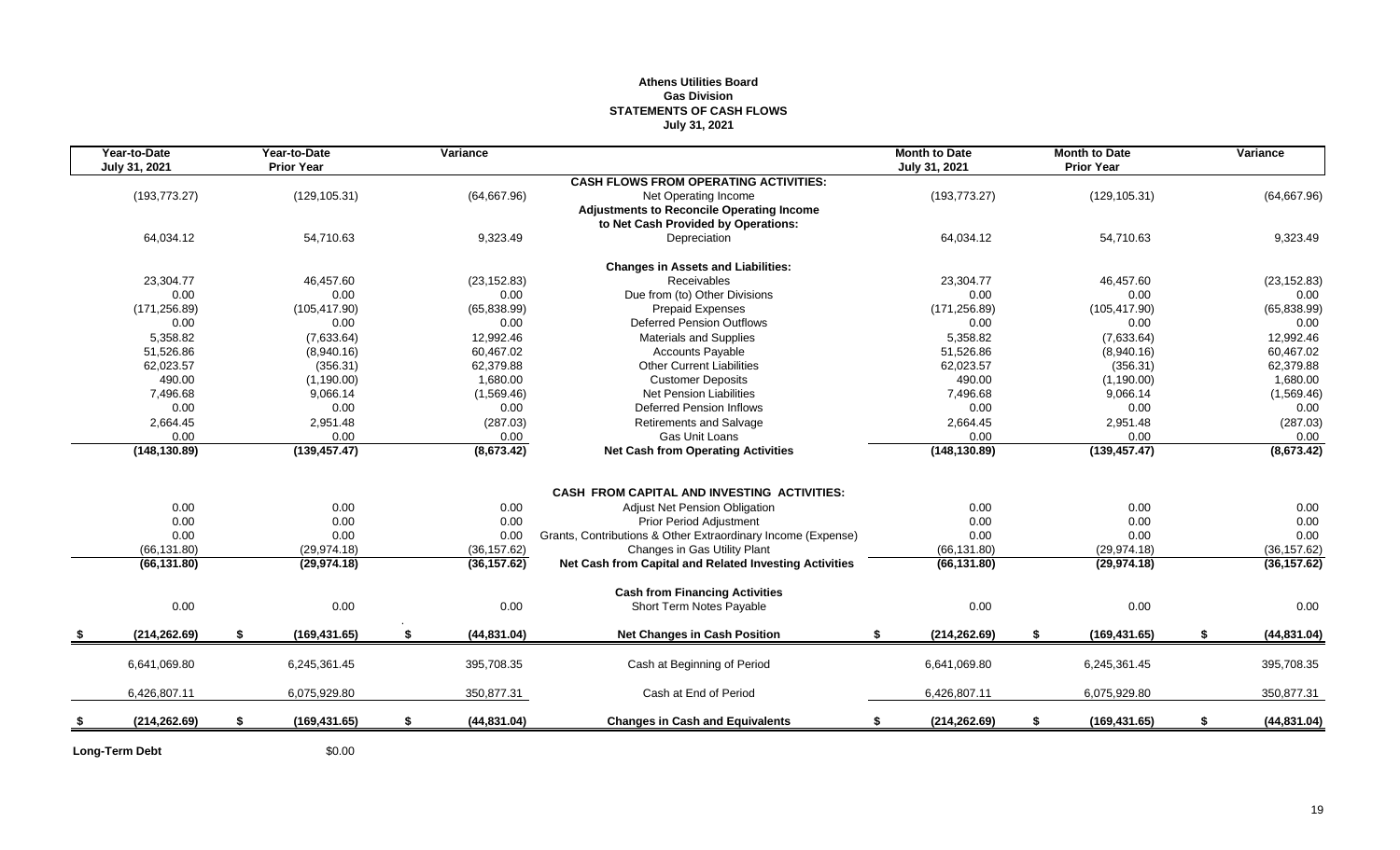#### Athens Utilities Board Statistics Report July 31, 2021

| Gas:                |         |              |          |            |
|---------------------|---------|--------------|----------|------------|
|                     | Current | <b>Prior</b> |          | # Accounts |
| Number of services: | Month   | Year         | Change   | Change     |
| Residential         | 5,543   | 5,459        | 1.54%    | 84         |
| Small Commercial    | 951     | 937          | 1.49%    | 14         |
| Large Commercial    | 10      | 10           | $0.00\%$ | 0          |
| Interruptible       | 6       |              | 0.00%    |            |
| <b>CNG</b>          |         |              | 0.00%    |            |
|                     |         |              |          |            |
| Total Services      | 6,511   | 6,413        | 1.53%    | 98         |

| <b>Sales Volumes:</b> |           | <b>Current Month</b> | Year-to-Date |           |                   |           |
|-----------------------|-----------|----------------------|--------------|-----------|-------------------|-----------|
| <b>Units Sold</b>     | 7/31/2021 | <b>Prior Year</b>    | Change       | 7/31/2021 | <b>Prior Year</b> | Change    |
| Residential           | 28,133    | 29,628               | $-5.05\%$    | 28,133    | 29,628            | $-5.05%$  |
| Small Commercial      | 62,084    | 57,900               | 7.23%        | 62,084    | 57,900            | 7.23%     |
| Large Commercial      | 71,242    | 72,005               | $-1.06\%$    | 71,242    | 72,005            | $-1.06%$  |
| Interruptible         | 160,013   | 171,865              | $-6.90\%$    | 160,013   | 171,865           | $-6.90%$  |
| <b>CNG</b>            | 1,287     | 1,819                | $-29.25%$    | 1,287     | 1,819             | $-29.25%$ |
|                       | 322.759   | 333.217              | $-3.14%$     | 322.759   | 333,217           | $-3.14%$  |

┛

| Employment         |               |                   |                   |
|--------------------|---------------|-------------------|-------------------|
|                    | July 31, 2021 | <b>Prior Year</b> | <b>Difference</b> |
| Employee Headcount | 8.00          | 9.00              | $-1.00$           |
| <b>IFTE</b>        | 8.41          | 9.78              | $-1.37$           |
| Y-T-D FTE          | 8.41          | 9.78              | $-1.37$           |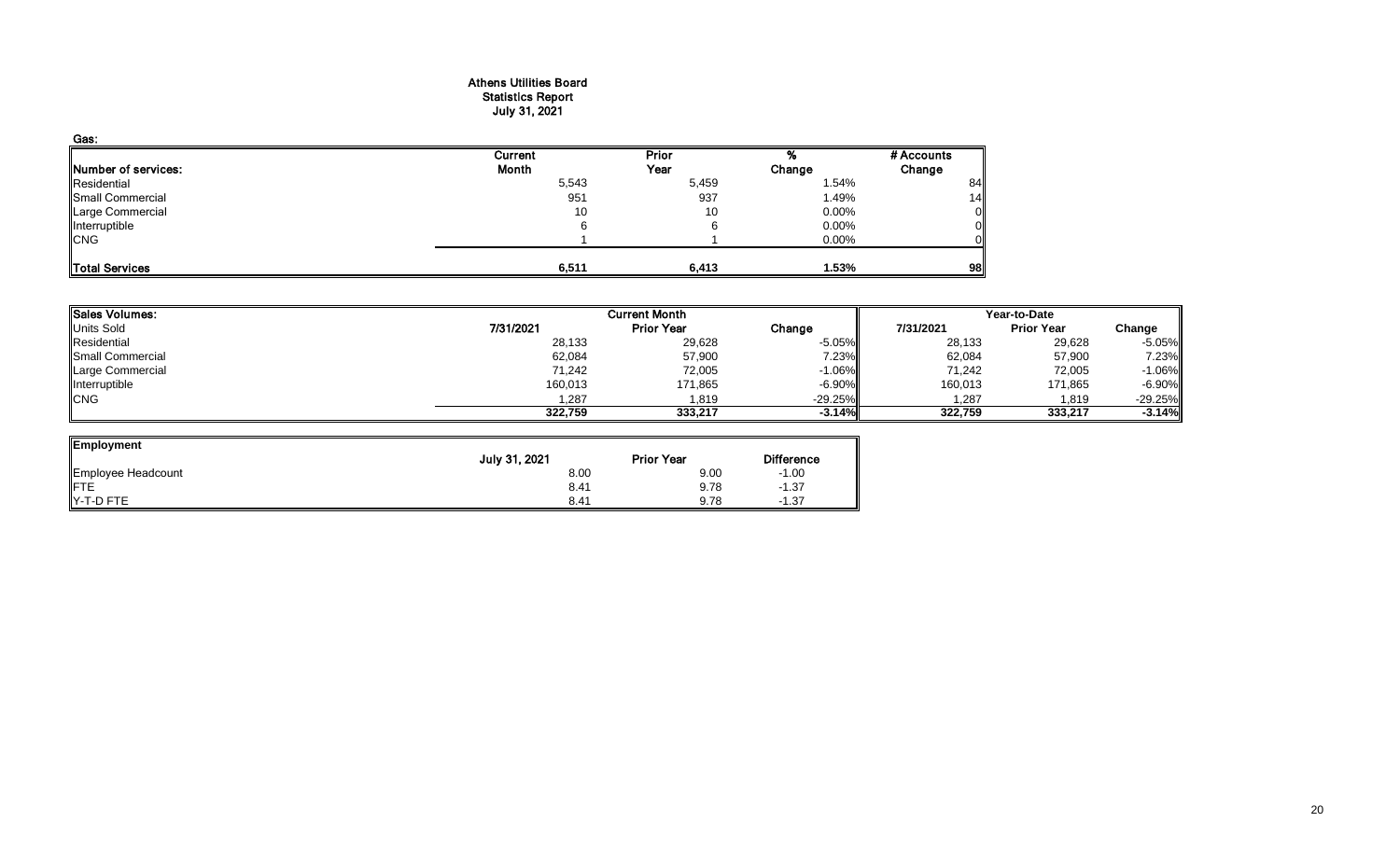### **Athens Utilities Board Gas Division Capital Budget Month Ending as of July 31, 2021**

|                                            |                                         | <b>MOTHT ETRING AS OF JULY 31, ZUZT</b> |             |                                                |                                             |                                          |
|--------------------------------------------|-----------------------------------------|-----------------------------------------|-------------|------------------------------------------------|---------------------------------------------|------------------------------------------|
|                                            | <b>Budget</b>                           | Actual                                  |             | Variance to date<br>Favorable<br>(Unfavorable) | <b>Estimated</b><br>% Project<br>Completion | <b>Percent Budget</b><br><b>Expended</b> |
| <b>Planned Capital Improvements:</b>       |                                         |                                         |             |                                                |                                             |                                          |
| Truck 57 (Welding Tk & Crew Truck)         | 125,000                                 |                                         |             | 125,000                                        |                                             |                                          |
| Truck 54 (2014) Service Truck              | 50,000                                  |                                         |             | 50,000                                         |                                             |                                          |
| Upgrading Cathodic Protection Field -      | 15,000                                  |                                         |             | 15,000                                         |                                             |                                          |
| <b>Replace Mechanical Correctors</b>       | 10,000                                  |                                         |             | 10,000                                         |                                             |                                          |
| <b>Replace Pressue Charts</b>              | 6,500                                   |                                         |             | 6,500                                          |                                             |                                          |
| Replace Leak Machines                      | 10,000                                  |                                         |             | 10,000                                         |                                             |                                          |
| Replace Locating Equipment - Digital       | 5,000                                   |                                         |             | 5,000                                          |                                             |                                          |
| Replace Locating Equipment - Pipe Horn     | 1,000                                   |                                         |             | 1,000                                          |                                             |                                          |
| 20% of 5 Year Leak Survey                  | 30,000                                  |                                         |             | 30,000                                         |                                             |                                          |
| System Improvement                         | 60,000                                  |                                         |             | 60,000                                         |                                             | Continuous                               |
| Main                                       | 100,000                                 |                                         | 27,975      | 72,025                                         |                                             | 27.98% Continuous                        |
| Services                                   | 130,000                                 |                                         |             | 130,000                                        |                                             | Continuous                               |
| IT Core (Servers, mainframe, etc.)         | 20,000                                  |                                         | 2,192       | 17,808                                         |                                             | 10.96% Continuous                        |
| <b>Total Planned Capital Improvements:</b> | $562,500$ \$                            |                                         | $30,167$ \$ | 532,333                                        |                                             |                                          |
| <b>Other Assets:</b>                       |                                         |                                         |             |                                                |                                             |                                          |
| Denso Metering Station<br>Other            |                                         |                                         | 24,025      | (24, 025)                                      |                                             |                                          |
| <b>Total Other Assets:</b>                 | $\overline{\phantom{a}}$                | Æ                                       | $24,025$ \$ | (24, 025)                                      |                                             |                                          |
| Totals:                                    | 562,500                                 | - 5                                     | $54,192$ \$ | 508,308                                        |                                             |                                          |
|                                            | Percentage of Budget Spent Year-to-date |                                         |             | 9.63%                                          | <b>Fiscal Year</b>                          | 8.33%                                    |
|                                            |                                         |                                         |             |                                                |                                             |                                          |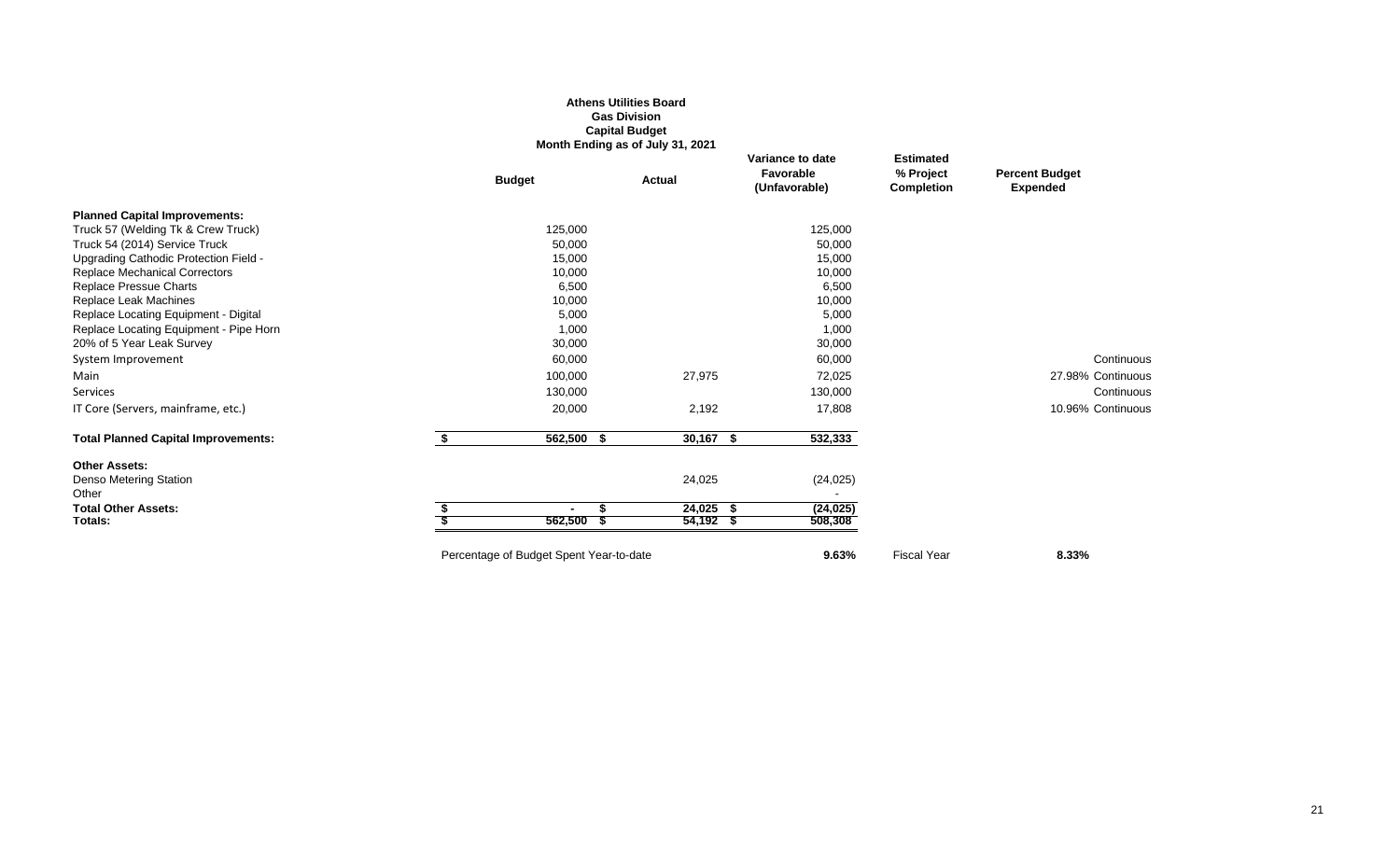### **ATHENS UTILITIES BOARD WASTEWATER DIVISION BALANCE SHEET July 31, 2021**

|    | <b>Current Period</b><br>July 31, 2021 |    | <b>Prior Year</b> | Change from<br><b>Prior Year</b> |                                            | <b>Current Period</b><br>July 31, 2021 | Prior<br><b>Month</b> |    | Change<br>from prior<br><b>Month</b> |
|----|----------------------------------------|----|-------------------|----------------------------------|--------------------------------------------|----------------------------------------|-----------------------|----|--------------------------------------|
|    |                                        |    |                   |                                  | Assets:                                    |                                        |                       |    |                                      |
|    | 3,804,603.80                           |    | 4,131,718.70      | (327, 114.90)                    | Cash and Cash Equivalents                  | 3,804,603.80                           | 3,857,554.73          |    | (52,950.93)                          |
|    | 933,502.32                             |    | 501,272.47        | 432,229.85                       | Receivables                                | 933,502.32                             | 895,792.11            |    | 37,710.21                            |
|    | 0.00                                   |    | 0.00              | 0.00                             | Short Term Balances Due from Other Div.    | 0.00                                   | 0.00                  |    | 0.00                                 |
|    | 169,816.48                             |    | 181,832.62        | (12,016.14)                      | <b>Prepaid Expenses</b>                    | 169,816.48                             | 8,817.21              |    | 160,999.27                           |
|    | 178,858.58                             |    | 349.787.60        | (170, 929.02)                    | Materials and Supplies Inventory           | 178,858.58                             | 203,944.62            |    | (25,086.04)                          |
|    | 5,086,781.18                           |    | 5,164,611.39      | (77, 830.21)                     | <b>Total Current Assets</b>                | 5,086,781.18                           | 4,966,108.67          |    | 120,672.51                           |
|    | 0.00                                   |    | 0.00              | 0.00                             | Bond and Interest Sinking Fund and Reserve | 0.00                                   | 0.00                  |    | 0.00                                 |
|    | 0.00                                   |    | 0.00              | 0.00                             | Reserve and Other                          | 0.00                                   | 0.00                  |    | 0.00                                 |
|    | 0.00                                   |    | 0.00              | 0.00                             | <b>Total Restricted Assets</b>             | 0.00                                   | 0.00                  |    | 0.00                                 |
|    | 0.00                                   |    | 438,877.52        | (438, 877.52)                    | Debt Issue Costs. Net of Amortization      | 0.00                                   | 0.00                  |    | 0.00                                 |
|    | 801,105.69                             |    | 0.00              | 801,105.69                       | <b>Deferred Pension Outflows</b>           | 801,105.69                             | 801,105.69            |    | 0.00                                 |
|    | 58,085,394.87                          |    | 57,218,132.45     | 867,262.42                       | Sewer Utility Plant, at Cost               | 58,085,394.87                          | 57,915,770.82         |    | 169,624.05                           |
|    | (23,608,653.02)                        |    | (22,058,559.23)   | (1,550,093.79)                   | Less: Accumulated Depreciation             | (23,608,653.02)                        | (23,400,270.88)       |    | (208, 382.14)                        |
|    | 34,476,741.85                          |    | 35, 159, 573. 22  | (682, 831.37)                    | <b>Net Sewer Utility Plant</b>             | 34,476,741.85                          | 34,515,499.94         |    | (38,758.09)                          |
|    | 35,277,847.54                          |    | 35,598,450.74     | (320, 603.20)                    | <b>Total Long Term Assets</b>              | 35,277,847.54                          | 35,316,605.63         |    | (38, 758.09)                         |
|    | 40,364,628.72                          | S. | 40,763,062.13     | \$<br>(398, 433.41)              | <b>Total Assets</b>                        | \$<br>40,364,628.72                    | \$<br>40,282,714.30   | S. | 81,914.42                            |
|    |                                        |    |                   |                                  | <b>Liabilities and Retained Earnings:</b>  |                                        |                       |    |                                      |
|    | (19,628.07)                            |    | 58.082.48         | (77, 710.55)                     | <b>Accounts Payable</b>                    | (19,628.07)                            | (74, 331.40)          |    | 54,703.33                            |
|    | 261,615.37                             |    | 262,100.37        | (485.00)                         | <b>Customer Deposits</b>                   | 261,615.37                             | 261,395.37            |    | 220.00                               |
|    | 216,034.39                             |    | 176,623.00        | 39,411.39                        | <b>Other Current Liabilities</b>           | 216,034.39                             | 216,250.90            |    | (216.51)                             |
|    | 458,021.69                             |    | 496,805.85        | (38, 784.16)                     | <b>Total Current Liabilities</b>           | 458,021.69                             | 403,314.87            |    | 54,706.82                            |
|    | 0.00                                   |    | 0.00              | 0.00                             | Bonds Payable                              | 0.00                                   | 0.00                  |    | 0.00                                 |
|    | 1.579.325.19                           |    | 1.718.807.54      | (139, 482.35)                    | Notes Payable - State of Tennessee         | 1.579.325.19                           | 1,591,076.33          |    | (11, 751.14)                         |
|    | 11,497,481.72                          |    | 12,544,060.89     | (1,046,579.17)                   | Notes Payable - Other                      | 11,497,481.72                          | 11,497,481.72         |    | 0.00                                 |
|    | 1,259,214.02                           |    | 740,782.99        | 518,431.03                       | Net Pension Liability                      | 1,259,214.02                           | 1,244,208.58          |    | 15,005.44                            |
|    | 31,263.05                              |    | 39.049.73         | (7,786.68)                       | <b>Deferred Pension Inflows</b>            | 31,263.05                              | 31.263.05             |    | 0.00                                 |
|    | 14,367,283.98                          |    | 15,042,701.15     | (675, 417.17)                    | <b>Total Long Term Liabilities</b>         | 14,367,283.98                          | 14,364,029.68         |    | 3,254.30                             |
|    | 25,539,323.05                          |    | 25,223,555.13     | 315,767.92                       | Net Position                               | 25,539,323.05                          | 25,515,369.75         |    | 23,953.30                            |
| S. | 40,364,628.72                          | \$ | 40,763,062.13     | \$<br>(398, 433.41)              | <b>Total Liabilities and Net Assets</b>    | \$<br>40,364,628.72                    | \$<br>40,282,714.30   | \$ | 81,914.42                            |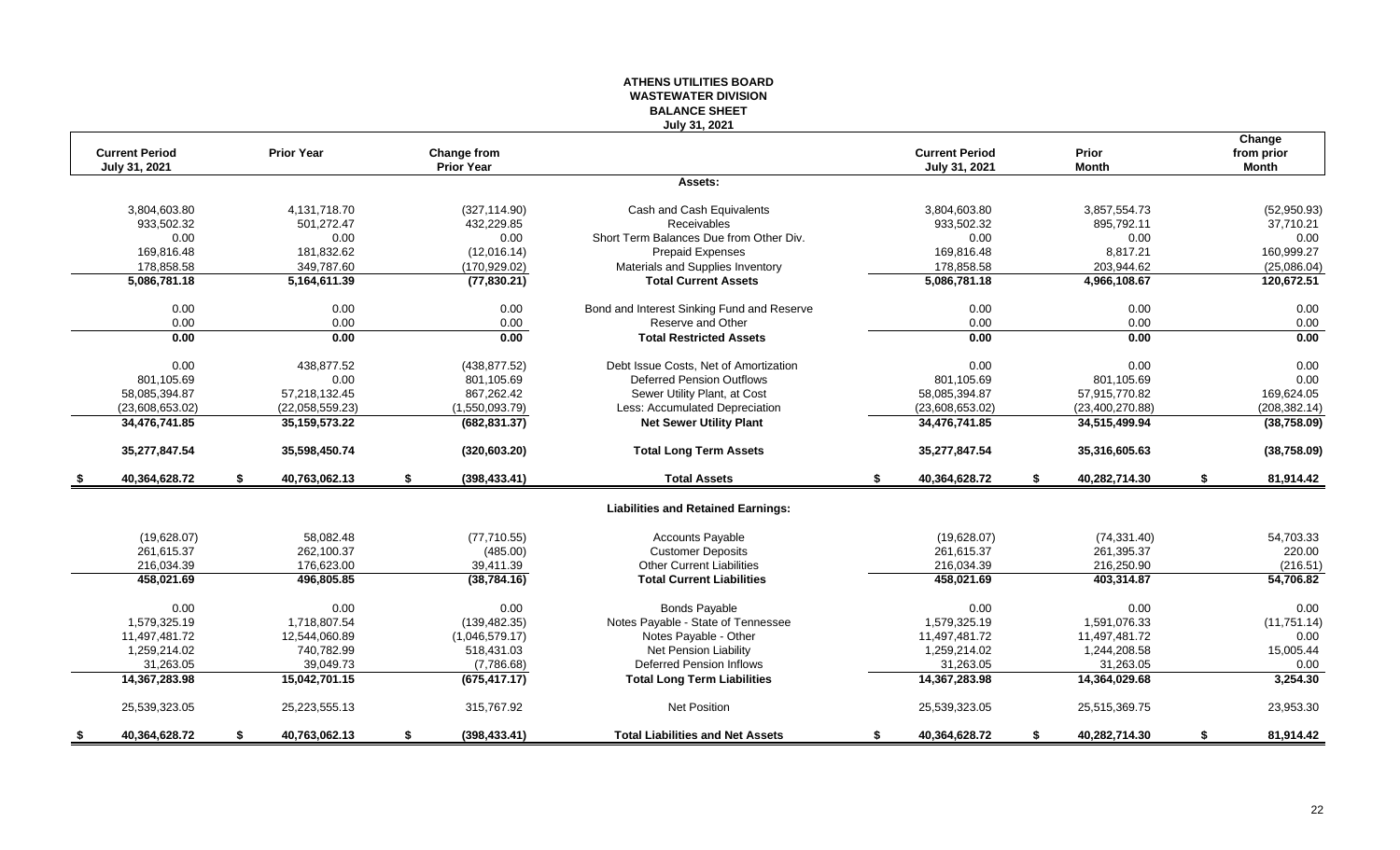## Athens Utilities Board Profit and Loss Statement - Wastewater July 31, 2021

| Year-to-Date<br>July 31, 2021 | Year-to-Date<br><b>Prior Year</b> | Variance<br>Favorable<br>(Unfavorable) |                                            | Current<br>Month<br>July 31, 2021 | <b>Current</b><br>Month<br><b>Prior Year</b> | Variance<br>Favorable<br>(Unfavorable) |
|-------------------------------|-----------------------------------|----------------------------------------|--------------------------------------------|-----------------------------------|----------------------------------------------|----------------------------------------|
|                               |                                   |                                        | <b>REVENUE:</b>                            |                                   |                                              |                                        |
| 180,499.39                    | 185,977.55                        | (5,478.16)                             | Residential                                | 180,499.39                        | 185,977.55                                   | (5,478.16)                             |
| 162,473.11                    | 152,914.00                        | 9,559.11                               | Small Commercial                           | 162,473.11                        | 152,914.00                                   | 9,559.11                               |
| 182,029.98                    | 211,767.83                        | (29, 737.85)                           | Large Commercial                           | 182,029.98                        | 211,767.83                                   | (29, 737.85)                           |
| 28,604.51                     | 26.948.86                         | 1,655.65                               | Other                                      | 28,604.51                         | 26,948.86                                    | 1,655.65                               |
| 553,606.99                    | 577,608.24                        | (24,001.25)                            | <b>Total Revenue</b>                       | 553,606.99                        | 577,608.24                                   | (24,001.25)                            |
|                               |                                   |                                        | <b>OPERATING AND MAINTENANCE EXPENSES:</b> |                                   |                                              |                                        |
| 138,595.88                    | 131,264.91                        | (7, 330.97)                            | Sewer Treatment Plant Expense              | 138,595.88                        | 131,264.91                                   | (7, 330.97)                            |
| 6,446.99                      | 4,897.02                          | (1,549.97)                             | <b>Pumping Station Expense</b>             | 6,446.99                          | 4,897.02                                     | (1,549.97)                             |
| 25,646.37                     | 26,935.23                         | 1,288.86                               | <b>General Expense</b>                     | 25,646.37                         | 26,935.23                                    | 1,288.86                               |
| 15,852.38                     | 14,492.55                         | (1,359.83)                             | Cust. Service and Cust. Acct. Expense      | 15,852.38                         | 14,492.55                                    | (1,359.83)                             |
| 80,074.64                     | 86,103.00                         | 6,028.36                               | Administrative and General Expense         | 80,074.64                         | 86,103.00                                    | 6,028.36                               |
| 266,616.26                    | 263,692.71                        | (2,923.55)                             | <b>Total Operating Expenses</b>            | 266,616.26                        | 263,692.71                                   | (2,923.55)                             |
|                               |                                   |                                        | <b>Maintenance Expense</b>                 |                                   |                                              |                                        |
| 17,206.75                     | 11.802.90                         | (5,403.85)                             | Sewer Treatment Plant Expense              | 17,206.75                         | 11,802.90                                    | (5,403.85)                             |
| 12,437.84                     | 7,885.09                          | (4, 552.75)                            | <b>Pumping Station Expense</b>             | 12,437.84                         | 7,885.09                                     | (4, 552.75)                            |
| 28,073.07                     | 22,195.78                         | (5,877.29)                             | <b>General Expense</b>                     | 28,073.07                         | 22,195.78                                    | (5,877.29)                             |
| 138.52                        | 196.01                            | 57.49                                  | Administrative and General Expense         | 138.52                            | 196.01                                       | 57.49                                  |
| 57,856.18                     | 42,079.78                         | (15,776.40)                            | <b>Total Maintenance Expense</b>           | 57,856.18                         | 42,079.78                                    | (15,776.40)                            |
|                               |                                   |                                        | <b>Other Operating Expenses</b>            |                                   |                                              |                                        |
| 203,083.28                    | 188,769.61                        | (14, 313.67)                           | Depreciation                               | 203,083.28                        | 188,769.61                                   | (14, 313.67)                           |
| 203,083.28                    | 188,769.61                        | (14, 313.67)                           | <b>Total Other Operating Expenses</b>      | 203,083.28                        | 188,769.61                                   | (14, 313.67)                           |
| 527,555.72                    | 494,542.10                        | (33,013.62)                            | <b>Operating and Maintenance Expenses</b>  | 527,555.72                        | 494,542.10                                   | (33,013.62)                            |
| 26,051.27                     | 83,066.14                         | (57,014.87)                            | <b>Operating Income</b>                    | 26,051.27                         | 83,066.14                                    | (57,014.87)                            |
| 746.06                        | 1,512.15                          | (766.09)                               | Other Income                               | 746.06                            | 1,512.15                                     | (766.09)                               |
| 26,797.33                     | 84,578.29                         | (57,780.96)                            | <b>Total Income</b>                        | 26,797.33                         | 84,578.29                                    | (57,780.96)                            |
| 60.27                         | 14.85                             | (45.42)                                | Other Expense                              | 60.27                             | 14.85                                        | (45.42)                                |
| 26,737.06                     | 84,563.44                         | (57, 826.38)                           | Net Income Before Debt Expense             | 26,737.06                         | 84,563.44                                    | (57, 826.38)                           |
|                               |                                   |                                        | <b>DEBT RELATED EXPENSES:</b>              |                                   |                                              |                                        |
| 0.00                          | 0.00                              | 0.00                                   | Amortization of Debt Discount              | 0.00                              | 0.00                                         | 0.00                                   |
| 0.00                          | 0.00                              | 0.00                                   | <b>Bond Interest</b>                       | 0.00                              | 0.00                                         | 0.00                                   |
| 4,831.26                      | 7,223.84                          | 2,392.58                               | <b>Other Debt Interest</b>                 | 4,831.26                          | 7,223.84                                     | 2,392.58                               |
| 4,831.26                      | 7,223.84                          | 2,392.58                               | Total debt related expenses                | 4,831.26                          | 7,223.84                                     | 2,392.58                               |
| 21,905.80                     | 77,339.60                         | (55, 433.80)                           | <b>Net Before Extraordinary</b>            | 21,905.80                         | 77,339.60                                    | (55, 433.80)                           |
| 2.047.50                      | 0.00                              | 2.047.50                               | Grants, Contributions, Extraordinary       | 2,047.50                          | 0.00                                         | 2.047.50                               |
| 23,953.30                     | 77,339.60                         | (53, 386.30)                           | <b>Change in Net Assets</b>                | 23,953.30                         | 77,339.60                                    | (53, 386.30)                           |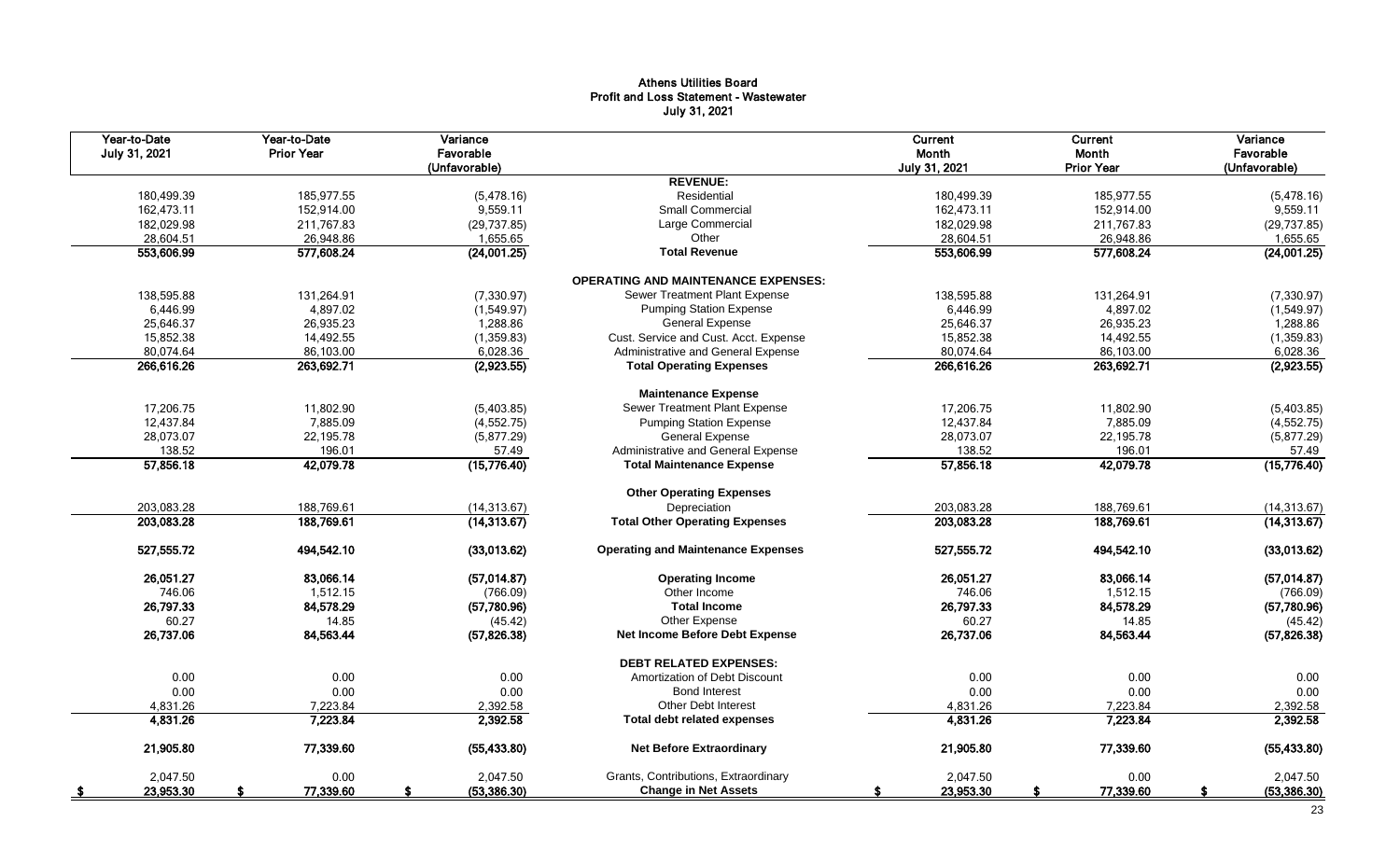## Athens Utilities Board Budget Comparison - Wastewater July 31, 2021

| Year-to-Date<br>July 31, 2021 | Year-to-Date<br><b>Budget</b> | $Y-T-D$<br>Variance | <b>Description</b>                          | <b>Current Month</b><br>July 31, 2021 | <b>Monthly</b><br><b>Budget</b> | <b>Budget</b><br>Variance |
|-------------------------------|-------------------------------|---------------------|---------------------------------------------|---------------------------------------|---------------------------------|---------------------------|
|                               |                               |                     |                                             |                                       |                                 |                           |
|                               |                               |                     | <b>REVENUE:</b>                             |                                       |                                 |                           |
| 180,499.39                    | 178,617.41                    | 1,881.98            | Residential                                 | 180,499.39                            | 178,617.41                      | 1,881.98                  |
| 162,473.11                    | 141,955.01                    | 20,518.10           | Small Commercial                            | 162,473.11                            | 141,955.01                      | 20,518.10                 |
| 182,029.98                    | 186,574.01                    | (4,544.03)          | Large Commercial                            | 182,029.98                            | 186,574.01                      | (4,544.03)                |
| 28,604.51                     | 17,227.16                     | 11,377.35           | Other                                       | 28,604.51                             | 17,227.16                       | 11,377.35                 |
| 553,606.99                    | 524,373.59                    | 29,233.40           | <b>Total Revenue</b>                        | 553,606.99                            | 524,373.59                      | 29,233.40                 |
|                               |                               |                     | <b>OPERATING AND MAINTENANCE EXPENSES:</b>  |                                       |                                 |                           |
| 138,595.88                    | 122,577.40                    | (16,018.48)         | Sewer Treatment Plant Expense               | 138,595.88                            | 122,577.40                      | (16,018.48)               |
| 6,446.99                      | 7,525.11                      | 1,078.12            | <b>Pumping Station Expense</b>              | 6,446.99                              | 7,525.11                        | 1,078.12                  |
| 25,646.37                     | 28,125.07                     | 2,478.70            | <b>General Expense</b>                      | 25,646.37                             | 28,125.07                       | 2,478.70                  |
| 15,852.38                     | 9,753.27                      | (6,099.11)          | Customer Service and Customer Acct. Expense | 15,852.38                             | 9,753.27                        | (6,099.11)                |
| 80,074.64                     | 82,921.43                     | 2,846.79            | Administrative and General Expense          | 80,074.64                             | 82,921.43                       | 2,846.79                  |
| 266,616.26                    | 250,902.27                    | (15, 713.99)        | <b>Total Operating Expenses</b>             | 266,616.26                            | 250,902.27                      | (15, 713.99)              |
|                               |                               |                     | <b>Maintenance Expense</b>                  |                                       |                                 |                           |
| 17,206.75                     | 13,583.05                     | (3,623.70)          | Sewer Treatment Plant Expense               | 17,206.75                             | 13,583.05                       | (3,623.70)                |
| 12,437.84                     | 6,291.84                      | (6, 146.00)         | <b>Pumping Station Expense</b>              | 12,437.84                             | 6,291.84                        | (6, 146.00)               |
| 28,073.07                     | 24,364.65                     | (3,708.42)          | <b>General Expense</b>                      | 28,073.07                             | 24,364.65                       | (3,708.42)                |
| 138.52                        | 328.17                        | 189.65              | Administrative and General Expense          | 138.52                                | 328.17                          | 189.65                    |
| 57,856.18                     | 44,567.71                     | (13, 288.47)        | <b>Total Maintenance Expense</b>            | 57,856.18                             | 44,567.71                       | (13, 288.47)              |
|                               |                               |                     |                                             |                                       |                                 |                           |
|                               |                               |                     | <b>Other Operating Expenses</b>             |                                       |                                 |                           |
| 203,083.28                    | 176,106.32                    | (26, 976.96)        | Depreciation                                | 203,083.28                            | 176,106.32                      | (26, 976.96)              |
| 203,083.28                    | 176,106.32                    | (26, 976.96)        | <b>Total Other Operating Expenses</b>       | 203,083.28                            | 176,106.32                      | (26, 976.96)              |
| 527,555.72                    | 471,576.31                    | (55,979.41)         | <b>Operating and Maintenance Expenses</b>   | 527,555.72                            | 471,576.31                      | (55,979.41)               |
| 26,051.27                     | 52,797.28                     | (26, 746.01)        | <b>Operating Income</b>                     | 26,051.27                             | 52,797.28                       | (26,746.01)               |
| 746.06                        | (874.58)                      | 1,620.64            | Other Income                                | 746.06                                | (874.58)                        | 1,620.64                  |
| 26,797.33                     | 51,922.70                     | (25, 125.37)        | <b>Total Income</b>                         | 26,797.33                             | 51,922.70                       | (25, 125.37)              |
| 60.27                         | 26.22                         | (34.05)             | Other Expense                               | 60.27                                 | 26.22                           | (34.05)                   |
| 26,737.06                     | 51,896.48                     | (25, 159.42)        | Net Income Before Debt Expense              | 26,737.06                             | 51,896.48                       | (25, 159.42)              |
|                               |                               |                     | <b>DEBT RELATED EXPENSES:</b>               |                                       |                                 |                           |
|                               |                               |                     |                                             |                                       |                                 |                           |
| 0.00                          | 0.00                          | 0.00                | Amortization of Debt Discount               | 0.00                                  | 0.00                            | 0.00                      |
| 0.00                          | 0.00                          | 0.00                | <b>Bond Interest</b>                        | 0.00                                  | 0.00                            | 0.00                      |
| 4,831.26                      | 10,844.56                     | 6,013.30            | <b>Other Debt Interest</b>                  | 4,831.26                              | 10,844.56                       | 6,013.30                  |
| 4,831.26                      | 10,844.56                     | 6,013.30            | <b>Total debt related expenses</b>          | 4,831.26                              | 10,844.56                       | 6,013.30                  |
| 21,905.80                     | 41,051.91                     | (19, 146.11)        | <b>Net Before Extraordinary</b>             | 21,905.80                             | 41,051.91                       | (19, 146.11)              |
| 2,047.50                      | 50,031.04                     | (47, 983.54)        | Grants, Contributions, Extraordinary        | 2,047.50                              | 50,031.04                       | (47,983.54)               |
| 23,953.30<br>- \$             | 91,082.95<br>\$               | (67, 129.65)<br>\$  | <b>Change in Net Assets</b>                 | 23,953.30<br>\$                       | \$<br>91,082.95                 | \$<br>(67, 129.65)        |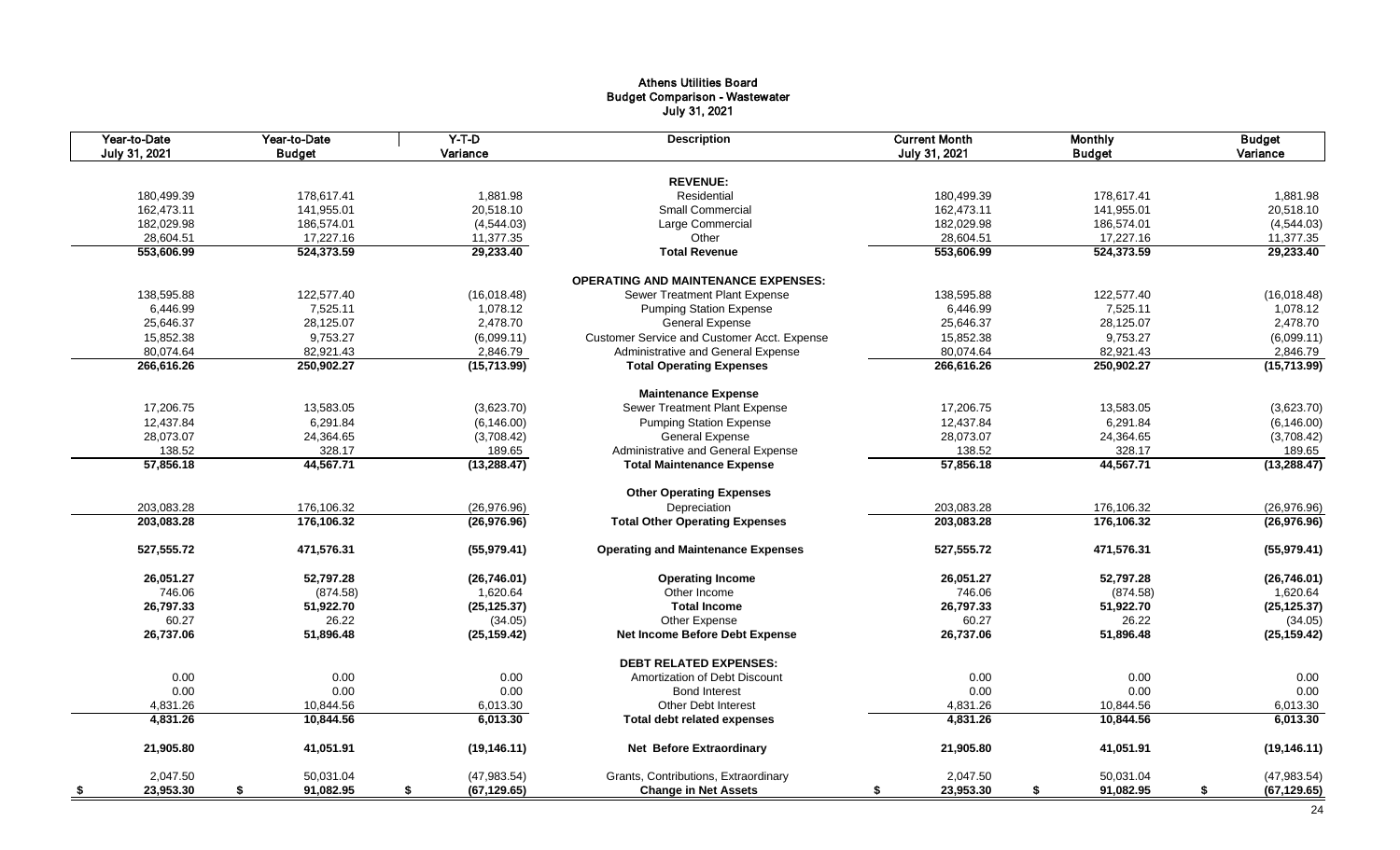### **Athens Utilities Board Wastewater Division STATEMENTS OF CASH FLOWS July 31, 2021**

| Year-to-Date<br>July 31, 2021 | Year-to-Date<br><b>Prior Year</b> | Variance         |                                                                 | <b>Month to Date</b><br>July 31, 2021 |    | <b>Month to Date</b><br><b>Prior Year</b> |     | Variance      |
|-------------------------------|-----------------------------------|------------------|-----------------------------------------------------------------|---------------------------------------|----|-------------------------------------------|-----|---------------|
|                               |                                   |                  | <b>CASH FLOWS FROM OPERATING ACTIVITIES:</b>                    |                                       |    |                                           |     |               |
| 21,905.80                     | 77,339.60                         | (55, 433.80)     | Net Operating Income                                            | 21,905.80                             |    | 77,339.60                                 |     | (55, 433.80)  |
|                               |                                   |                  | <b>Adjustments to Reconcile Operating Income</b>                |                                       |    |                                           |     |               |
|                               |                                   |                  | to Net Cash Provided by Operations:                             |                                       |    |                                           |     |               |
| 203.083.28                    | 188.769.61                        | 14,313.67        | Depreciation                                                    | 203.083.28                            |    | 188.769.61                                |     | 14,313.67     |
|                               |                                   |                  | <b>Changes in Assets and Liabilities:</b>                       |                                       |    |                                           |     |               |
| (38,081.91)                   | 46,103.56                         | (84, 185.47)     | <b>Accounts Receivable</b>                                      | (38,081.91)                           |    | 46,103.56                                 |     | (84, 185.47)  |
| 371.70                        | 0.00                              | 371.70           | Due from (to) Other Divisions                                   | 371.70                                |    | 0.00                                      |     | 371.70        |
| 0.00                          | 0.00                              | 0.00             | Short Term Notes to Other Divisions                             | 0.00                                  |    | 0.00                                      |     | 0.00          |
| (160, 999.27)                 | (164, 844.44)                     | 3.845.17         | <b>Prepaid Expenses</b>                                         | (160, 999.27)                         |    | (164, 844.44)                             |     | 3,845.17      |
| 0.00                          | 0.00                              | 0.00             | <b>Deferred Pension Outflows</b>                                | 0.00                                  |    | 0.00                                      |     | 0.00          |
| 25,086.04                     | (105, 647.77)                     | 130,733.81       | <b>Materials and Supplies</b>                                   | 25,086.04                             |    | (105, 647.77)                             |     | 130,733.81    |
| 54,703.33                     | (20, 414.15)                      | 75,117.48        | <b>Accounts Payable</b>                                         | 54,703.33                             |    | (20, 414.15)                              |     | 75,117.48     |
| (216.51)                      | 29.47                             | (245.98)         | <b>Accrued Liabilities</b>                                      | (216.51)                              |    | 29.47                                     |     | (245.98)      |
| 5,298.86                      | 5.607.09                          | (308.23)         | Retirements and Salvage                                         | 5,298.86                              |    | 5,607.09                                  |     | (308.23)      |
| 220.00                        | (520.00)                          | 740.00           | <b>Customer Deposits</b>                                        | 220.00                                |    | (520.00)                                  |     | 740.00        |
| 15,005.44                     | 13,921.11                         | 1,084.33         | Net Pension Liability                                           | 15,005.44                             |    | 13,921.11                                 |     | 1,084.33      |
| 0.00                          | 0.00                              | 0.00             | <b>Deferred Pension Inflows</b>                                 | 0.00                                  |    | 0.00                                      |     | 0.00          |
| 126,376.76                    | 40,344.08                         | 86,032.68        | <b>Total Cash from Operating Activities</b>                     | 126,376.76                            |    | 40,344.08                                 |     | 86,032.68     |
|                               |                                   |                  |                                                                 |                                       |    |                                           |     |               |
|                               |                                   |                  | <b>CASH FLOWS FROM NONCAPITAL FINANCING ACTIVITIES:</b>         |                                       |    |                                           |     |               |
| 0.00                          | 0.00                              | 0.00             | Changes in Bonds payable                                        | 0.00                                  |    | 0.00                                      |     | 0.00          |
| (11, 751.14)                  | (11, 473.90)                      | (277.24)         | Changes in Notes Payable                                        | (11, 751.14)                          |    | (11, 473.90)                              |     | (277.24)      |
| (11,751.14)                   | (11, 473.90)                      | (277.24)         | <b>Total Cash from Noncapital Financing Activities</b>          | (11,751.14)                           |    | (11, 473.90)                              |     | (277.24)      |
|                               |                                   |                  | <b>CASH FROM INVESTING ACTIVITIES:</b>                          |                                       |    |                                           |     |               |
| 0.00                          | 0.00                              | 0.00             |                                                                 | 0.00                                  |    | 0.00                                      |     | 0.00          |
|                               |                                   |                  | Prior Period Adjustment                                         |                                       |    |                                           |     |               |
| 2,047.50                      | 0.00                              | 2,047.50         | Grants Contributions & Other Extraordinary                      | 2,047.50                              |    | 0.00                                      |     | 2,047.50      |
| 0.00                          | 0.00                              | 0.00             | <b>Adjust Net Pension Obligation</b>                            | 0.00                                  |    | 0.00                                      |     | 0.00          |
| (169, 624.05)                 | (416, 592.23)                     | 246,968.18       | Changes in Sewer Utility Plant                                  | (169, 624.05)                         |    | (416, 592.23)                             |     | 246,968.18    |
| (167, 576.55)                 | (416, 592.23)                     | 249,015.68       | <b>Total Cash from Capital and Related Investing Activities</b> | (167, 576.55)                         |    | (416, 592.23)                             |     | 249,015.68    |
| (52,950.93)                   | (387, 722.05)                     | \$<br>334,771.12 | <b>Net Changes in Cash Position</b>                             | (52,950.93)                           | S. | (387, 722.05)                             | \$. | 334,771.12    |
|                               |                                   |                  |                                                                 |                                       |    |                                           |     |               |
|                               | 4,519,440.75                      | (661, 886.02)    | Cash at Beginning of Period                                     | 3,857,554.73                          |    | 4,519,440.75                              |     | (661, 886.02) |
| 3,857,554.73                  |                                   |                  |                                                                 |                                       |    |                                           |     |               |
| 3,804,603.80                  | 4,131,718.70                      | (327, 114.90)    | Cash at End of Period                                           | 3,804,603.80                          |    | 4,131,718.70                              |     | (327, 114.90) |

**Long-Term Debt** \$13,076,806.91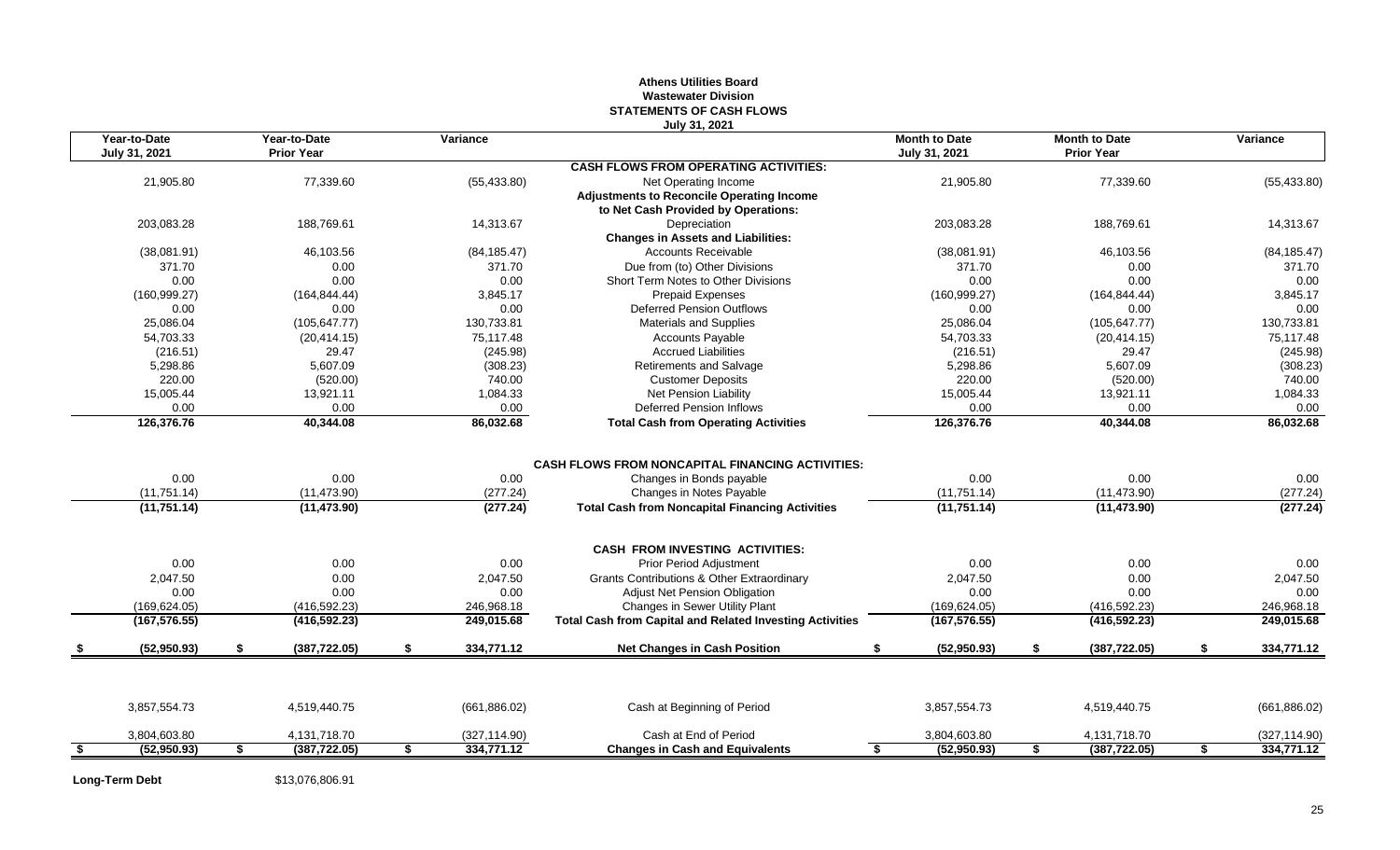#### Athens Utilities Board Statistics Report July 31, 2021

| Wastewater:                |         |       |        |            |
|----------------------------|---------|-------|--------|------------|
|                            | Current | Prior |        | # Accounts |
| Number of services:        | Month   | Year  | Change | Change     |
| Residential - Inside City  | 4,411   | 4,365 | 1.05%  | 46         |
| Residential - Outside City |         | 66    | 7.58%  | 5Ι         |
| Commercial - Inside City   | 948     | 935   | 1.39%  | 13         |
| Commercial - Outside City  |         |       | 0.00%  | Oll        |
| <b>Total Services</b>      | 5,434   | 5,370 | 1.19%  | 64         |

| Sales Volumes:             |           | Year-to-Date      |            |           |                   |           |
|----------------------------|-----------|-------------------|------------|-----------|-------------------|-----------|
| Gallonsx100                | 7/31/2021 | <b>Prior Year</b> | Change     | 7/31/2021 | <b>Prior Year</b> | Change    |
| Residential - Inside City  | 161,901   | 171,467           | $-5.58%$   | 161,901   | 171.467           | -5.58%"   |
| Residential - Outside City | 3,080     | 2,782             | 10.71%     | 3,080     | 2,782             | 10.71%    |
| Commercial - Inside City   | 228,158   | 208,237           | 9.57%      | 228,158   | 208,237           | 9.57%     |
| Commercial - Outside City  | 8,208     | 12,002            | $-31.61\%$ | 8,208     | 12,002            | $-31.61%$ |
|                            | 401,347   | 394.488           | 1.74%      | 401,347   | 394,488           | 1.74%     |

—

| Employment         |               |                   |                   |
|--------------------|---------------|-------------------|-------------------|
|                    | July 31, 2021 | <b>Prior Year</b> | <b>Difference</b> |
| Employee Headcount | 18.00         | 18.00             | 0.00              |
|                    | 18.91         | 19.07             | $-0.16$           |
| <b>Y-T-D FTE</b>   | 18.91         | 19.07             | $-0.16$           |

| <b>Total Company Employment</b> |               |                   |                   |
|---------------------------------|---------------|-------------------|-------------------|
|                                 | July 31, 2021 | <b>Prior Year</b> | <b>Difference</b> |
| Company Total Headcount:        | 101.00        | 99.00             | 2.00              |
| Company Total FTE               | 106.92        | 106.81            | 0.11              |
| Company Y-T-D FTE               | 106.92        | 106.81            | 0.11              |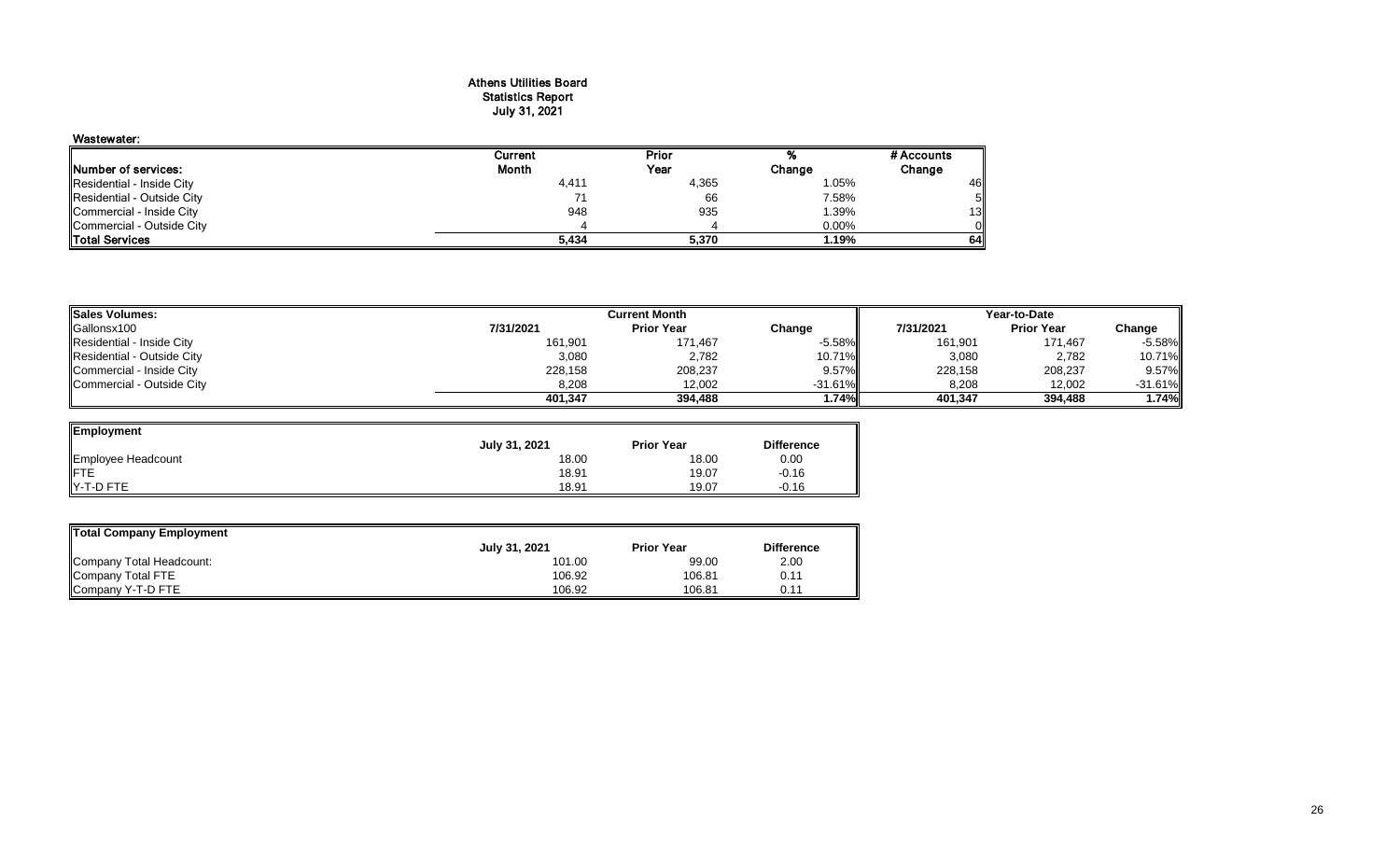### **Athens Utilities Board Wastewater Division Capital Budget Month Ending as of July 31, 2021**

|                                                | <b>Budget</b>      | <b>Actual</b> | <b>Variance to Date</b><br>Favorable<br>(Unfavorable) | <b>Estimated</b><br>% Project<br><b>Completion</b> | <b>Percent Budget</b><br><b>Expended</b> |
|------------------------------------------------|--------------------|---------------|-------------------------------------------------------|----------------------------------------------------|------------------------------------------|
| <b>Planned Capital Improvements:</b>           |                    |               |                                                       |                                                    |                                          |
| Replace Truck #44 (2004 Pressure Truck)        | 45,000             |               | 45,000                                                |                                                    |                                          |
| Replace Maint Truck #45 (2015 F250)            | 45,000             |               | 45,000                                                |                                                    |                                          |
| Replace Cedar Springs Pump Station             | 1,000,000          | 3,804         | 996,196                                               |                                                    | 0.38%                                    |
| Sterling Road PS Reno (pump #1 and flow ctrls) | 225,000            |               | 225,000                                               |                                                    |                                          |
| Oost WWTP UV Bulbs                             | 45,000             |               | 45,000                                                |                                                    |                                          |
| Oostanaula WWTP Refurbishment                  | 150,000            | 22,093        | 127,907                                               |                                                    | 14.73% Continuous                        |
| NMC WWTP Refurbishment                         | 100,000            |               | 100,000                                               |                                                    | Continuous                               |
| Admin and Operators Buildings Maint. - Oost.   | 10,000             |               | 10,000                                                |                                                    | Continuous                               |
| <b>Laboratory Equipment</b>                    | 15,000             |               | 15,000                                                |                                                    | Continuous                               |
| <b>Lift Station Rehabilitation</b>             | 35,000             |               | 35,000                                                |                                                    | Continuous                               |
| Field and Safety Equipment                     | 15,000             |               | 15,000                                                |                                                    | Continuous                               |
| <b>Collection System Rehab</b>                 | 500,000            | 14,541        | 485,459                                               |                                                    | 2.91% Continuous                         |
| <b>Material Donations</b>                      | 5,000              |               | 5,000                                                 |                                                    | Continuous                               |
| Technology (SCADA, Computers)                  | 35,000             | 2,045         | 32,955                                                |                                                    | 5.84% Continuous                         |
| Services                                       | 200,000            | 32,119        | 167,881                                               |                                                    | 16.06% Continuous                        |
| <b>Extensions</b>                              | 25,000             |               | 25,000                                                |                                                    | Continuous                               |
| <b>Grinder Pump Core Replacements</b>          | 140,000            | 4,028         | 135,972                                               |                                                    | 2.88% Continuous                         |
| Manhole Rehabilitation                         | 12,000             | 541           | 11,459                                                |                                                    | 4.51% Continuous                         |
| <b>Rehabilitation of Services</b>              | 75,000             | 18,184        | 56,816                                                |                                                    | 24.25% Continuous                        |
| IT Core (Servers, mainframe, etc.)             | 20,000             |               | 20,000                                                |                                                    | Continuous                               |
| <b>Total Planned Capital Improvements:</b>     | 2,697,000 \$       | 97,356 \$     | 2,599,644                                             |                                                    |                                          |
| <b>Other Assets:</b>                           |                    |               |                                                       |                                                    |                                          |
| Other                                          |                    |               |                                                       |                                                    |                                          |
| <b>Total Other Assets</b>                      | - \$               | - \$          |                                                       |                                                    |                                          |
| Totals:                                        | \$<br>2,697,000 \$ | 97,356 \$     | 2,599,644                                             |                                                    |                                          |

Percentage of Budget Spent Year-to-date **3.61%** Fiscal Year **8.33%**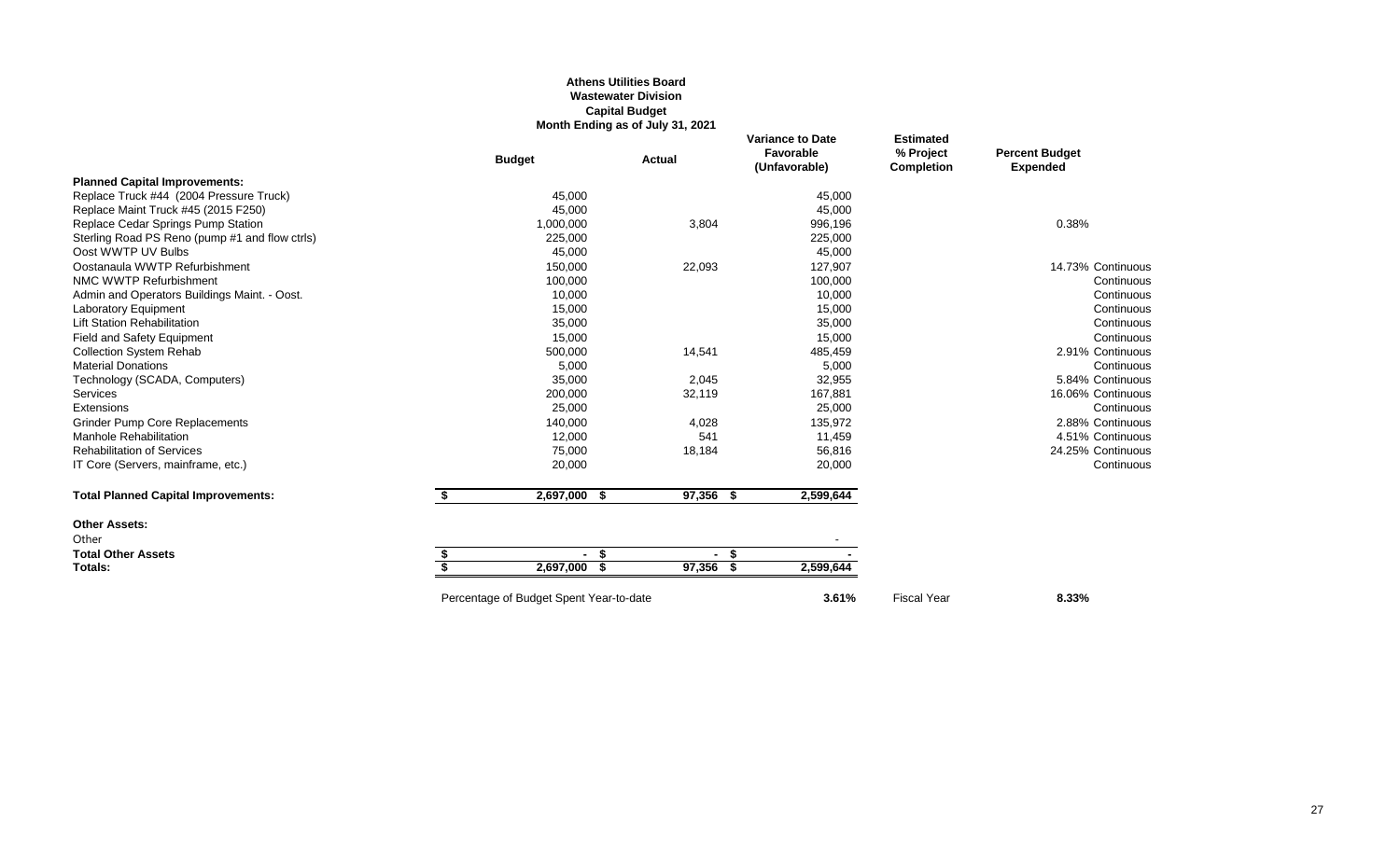|                                        |     |                                   |    |                                  | <b>ATHENS UTILITIES BOARD</b><br><b>FIBER</b><br><b>BALANCE SHEET</b><br>July 31, 2021 |                                                  |                          |    |                               |
|----------------------------------------|-----|-----------------------------------|----|----------------------------------|----------------------------------------------------------------------------------------|--------------------------------------------------|--------------------------|----|-------------------------------|
| <b>Current Period</b><br>July 31, 2021 |     | Year-to-Date<br><b>Prior Year</b> |    | Change from<br><b>Prior Year</b> |                                                                                        | <b>Current Period</b><br><b>January 31, 2016</b> | Prior<br><b>Month</b>    |    | Change<br>from prior<br>Month |
|                                        |     | 106,771.06                        |    |                                  | <b>Assets</b><br>Services                                                              |                                                  |                          |    |                               |
| 221,334.89<br>48,961.95                |     | 39,995.18                         |    | 114,563.83<br>8,966.77           | <b>Accumulated Depreciation</b>                                                        | 221,334.89<br>48,961.95                          | 221,334.89<br>47,891.75  |    | 1,070.20                      |
| 172,372.94                             |     | 66,775.88                         |    | 105,597.06                       | <b>Total Fixed Assets</b>                                                              | 172,372.94                                       | 173,443.14               |    | (1,070.20)                    |
|                                        |     |                                   |    |                                  | <b>Current Assets</b>                                                                  |                                                  |                          |    |                               |
| 166,100.87                             |     | 207,109.18                        |    | (41,008.31)                      | Cash                                                                                   | 166,100.87                                       | 160,917.34               |    | 5,183.53                      |
| 2,685.00                               |     | 2,285.00                          |    | 400.00                           | <b>Accounts Receivable</b>                                                             | 2,685.00                                         | 2,085.00                 |    | 600.00                        |
| 168,785.87                             |     | 209,394.18                        |    | (40,608.31)                      | <b>Total Current Assets</b>                                                            | 168,785.87                                       | 163,002.34               |    | 5,783.53                      |
| 341,158.81                             | -SS | 276,170.06                        | S. | 64,988.75                        | <b>Total Assets</b>                                                                    | 341,158.81                                       | 336,445.48               | S. | 4,713.33                      |
|                                        |     |                                   |    |                                  | Liabilities                                                                            |                                                  |                          |    |                               |
| $\sim$                                 |     |                                   |    |                                  | Payable to Other Divisions                                                             |                                                  | $\overline{\phantom{a}}$ |    | $\sim$                        |
| 341,158.81                             |     | 276,170.06                        |    | 64,988.75                        | <b>Retained Earnings</b>                                                               | 341,158.81                                       | 336,445.48               |    | 4,713.33                      |
| \$<br>341,158.81                       | \$  | 276,170.06                        | \$ | 64,988.75                        | <b>Total Liabilities and Retained Earnings</b>                                         | \$<br>341,158.81                                 | \$<br>336,445.48         | \$ | 4,713.33                      |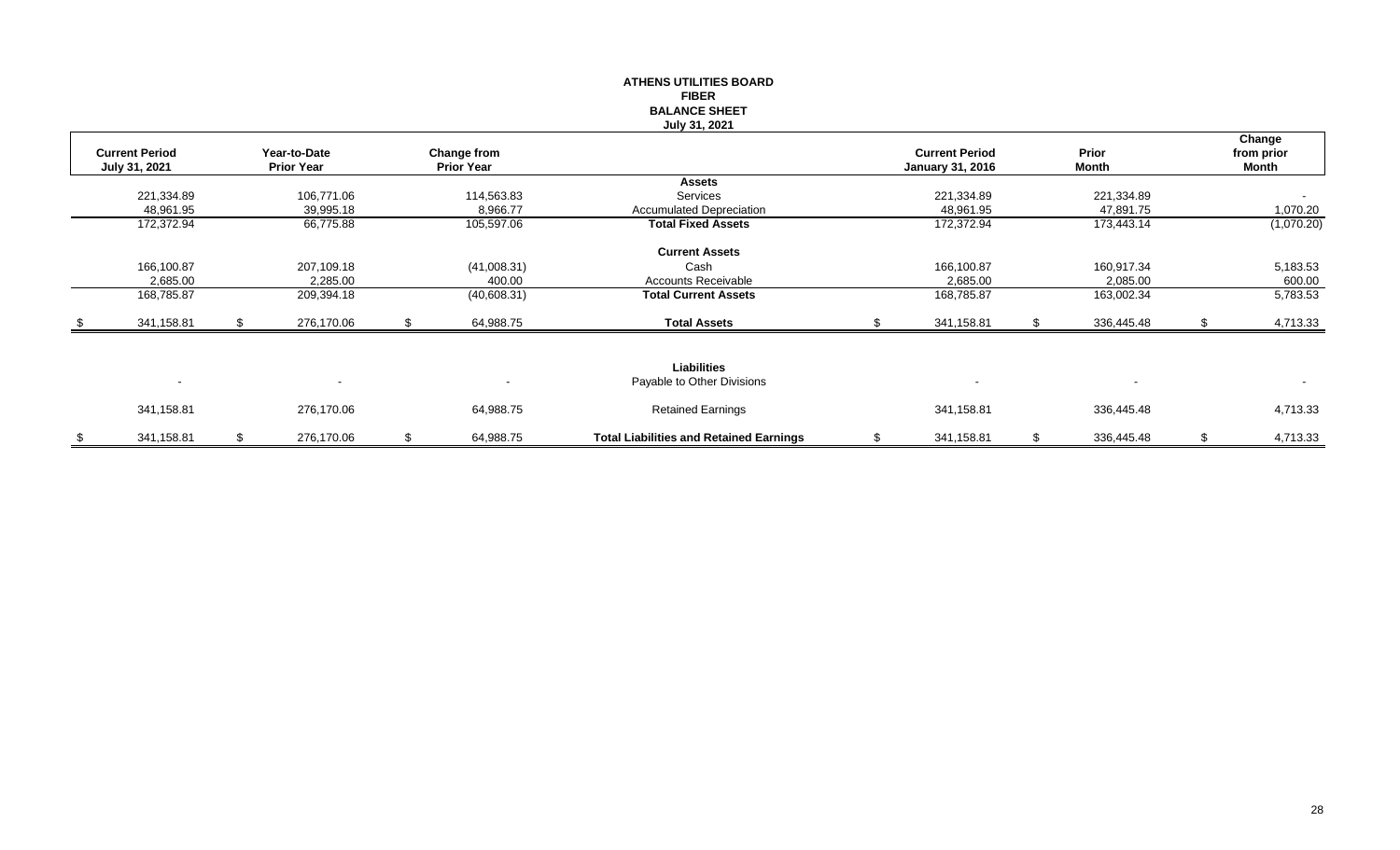| Year-to-Date   | Year-to-Date             | Variance                 |                                                 |    | Current                  |    | <b>Current</b>           |    |            |
|----------------|--------------------------|--------------------------|-------------------------------------------------|----|--------------------------|----|--------------------------|----|------------|
| July 31, 2021  | <b>Prior Year</b>        | Favorable                |                                                 |    | Month                    |    | Month                    |    |            |
|                |                          | (Unfavorable)            |                                                 |    | July 31, 2021            |    | <b>Prior Year</b>        |    |            |
| 9,269.00       | 10,899.00                | (1,630.00)               | Revenue                                         |    | 9,269.00                 |    | 10,899.00                |    | (1,630.00) |
|                |                          |                          | <b>Operating and Maintenance Expenses</b>       |    |                          |    |                          |    |            |
| 67.51          | $\overline{\phantom{a}}$ | (67.51)                  | Overhead Line Expense                           |    | 67.51                    |    | $\overline{\phantom{a}}$ |    | (67.51)    |
| 331.07         | 331.07                   | $\overline{\phantom{a}}$ | Administrative and General Expense              |    | 331.07                   |    | 331.07                   |    |            |
| 3,130.57       | 3,537.78                 | 407.21                   | Telecom Expense                                 |    | 3,130.57                 |    | 3,537.78                 |    | 407.21     |
| 3,529.15       | 3,868.85                 | 339.70                   | <b>Total Operating and Maintenance Expenses</b> |    | 3,529.15                 | J. | 3,868.85                 | J. | 339.70     |
| 43.68          | 59.22                    | (15.54)                  | Interest Income                                 |    | 43.68                    |    | 59.22                    |    | (15.54)    |
|                |                          |                          | <b>Other Operating Expense</b>                  |    |                          |    |                          |    |            |
| 1,070.20       | 593.49                   | (476.71)                 | <b>Depreciation Expense</b>                     |    | 1,070.20                 |    | 593.49                   |    | (476.71)   |
| 4,713.33       | 6,495.88                 | (1,782.55)               | Net Before Extraordinary                        |    | 4,713.33                 |    | 6,495.88                 |    | (1,782.55) |
|                |                          |                          | Grants, Contributions, Extraordinary            |    | $\overline{\phantom{a}}$ |    | $\blacksquare$           |    | $\sim$     |
| \$<br>4,713.33 | \$<br>6,495.88           | \$<br>(1,782.55)         | <b>Change in Net Assets</b>                     | S. | 4,713.33                 | \$ | 6,495.88                 | \$ | (1,782.55) |

## Athens Utilities Board Profit and Loss Statement - Fiber